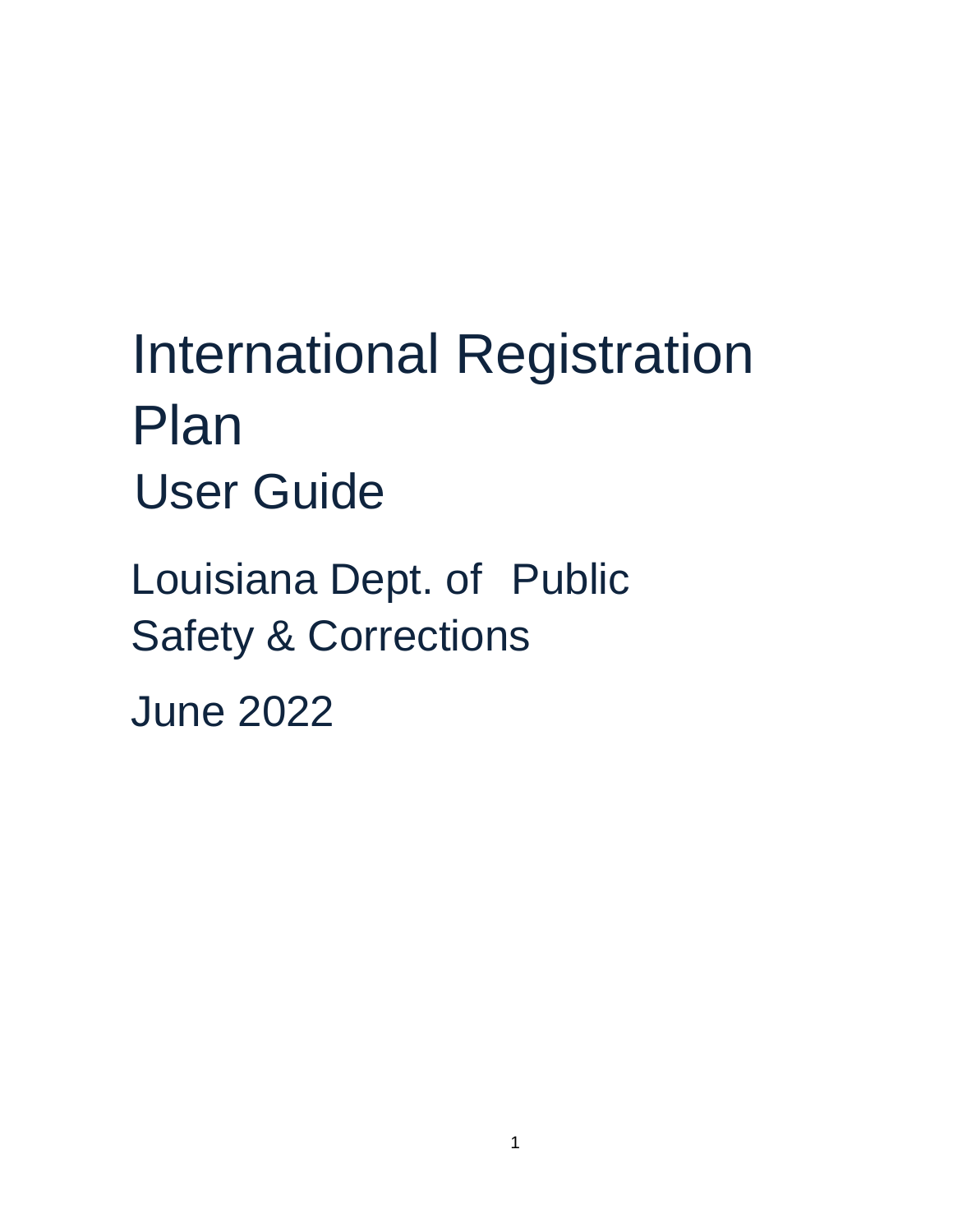# Contents

| General |  |
|---------|--|
|         |  |
|         |  |
|         |  |
|         |  |
|         |  |
|         |  |
|         |  |
|         |  |
|         |  |
|         |  |
|         |  |
|         |  |
|         |  |
|         |  |
|         |  |
|         |  |
|         |  |
|         |  |
|         |  |
|         |  |
|         |  |
|         |  |
|         |  |
|         |  |
|         |  |
|         |  |
|         |  |
|         |  |
|         |  |
|         |  |
|         |  |
|         |  |
|         |  |
|         |  |
|         |  |
|         |  |
|         |  |
|         |  |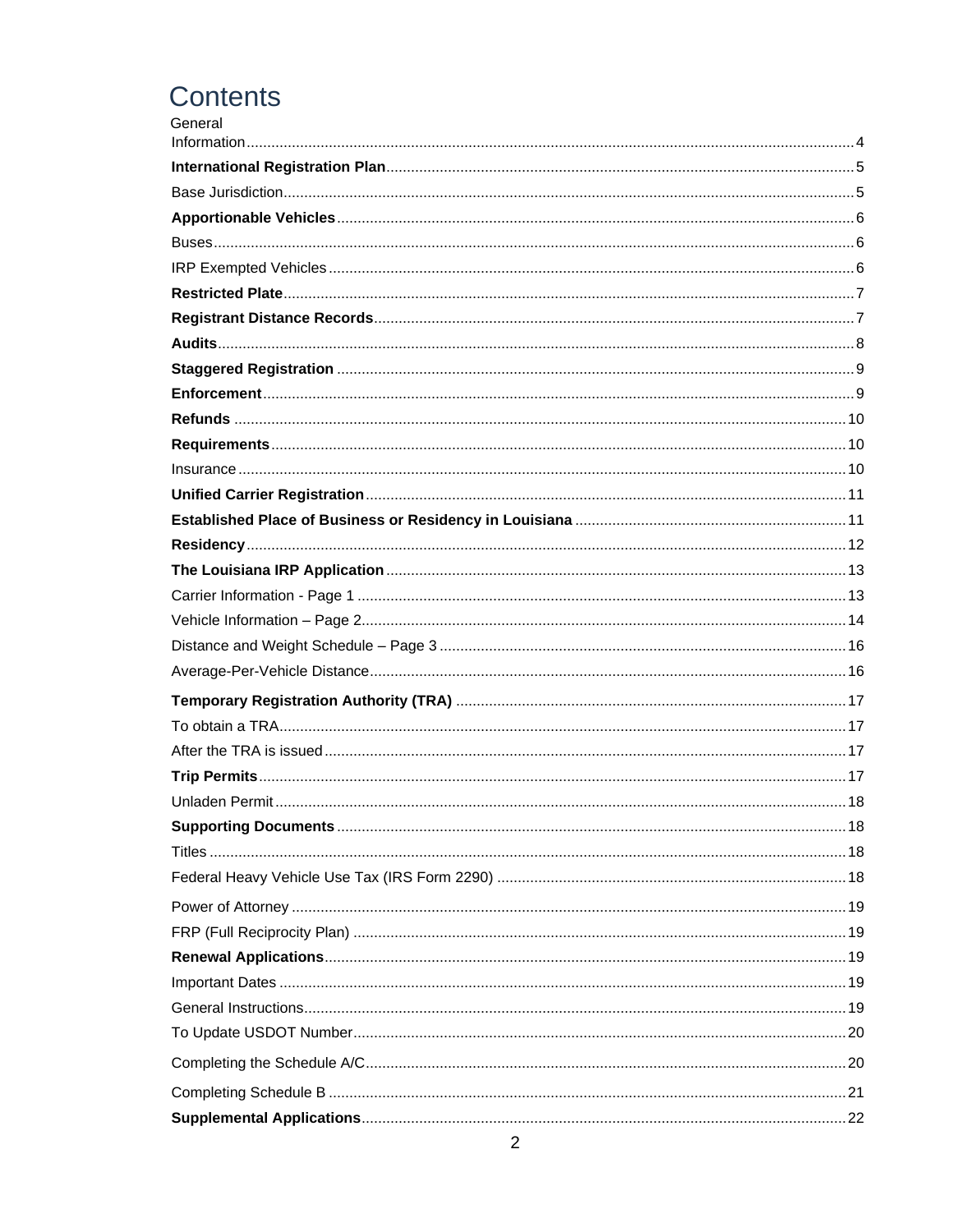| . |  |
|---|--|
|   |  |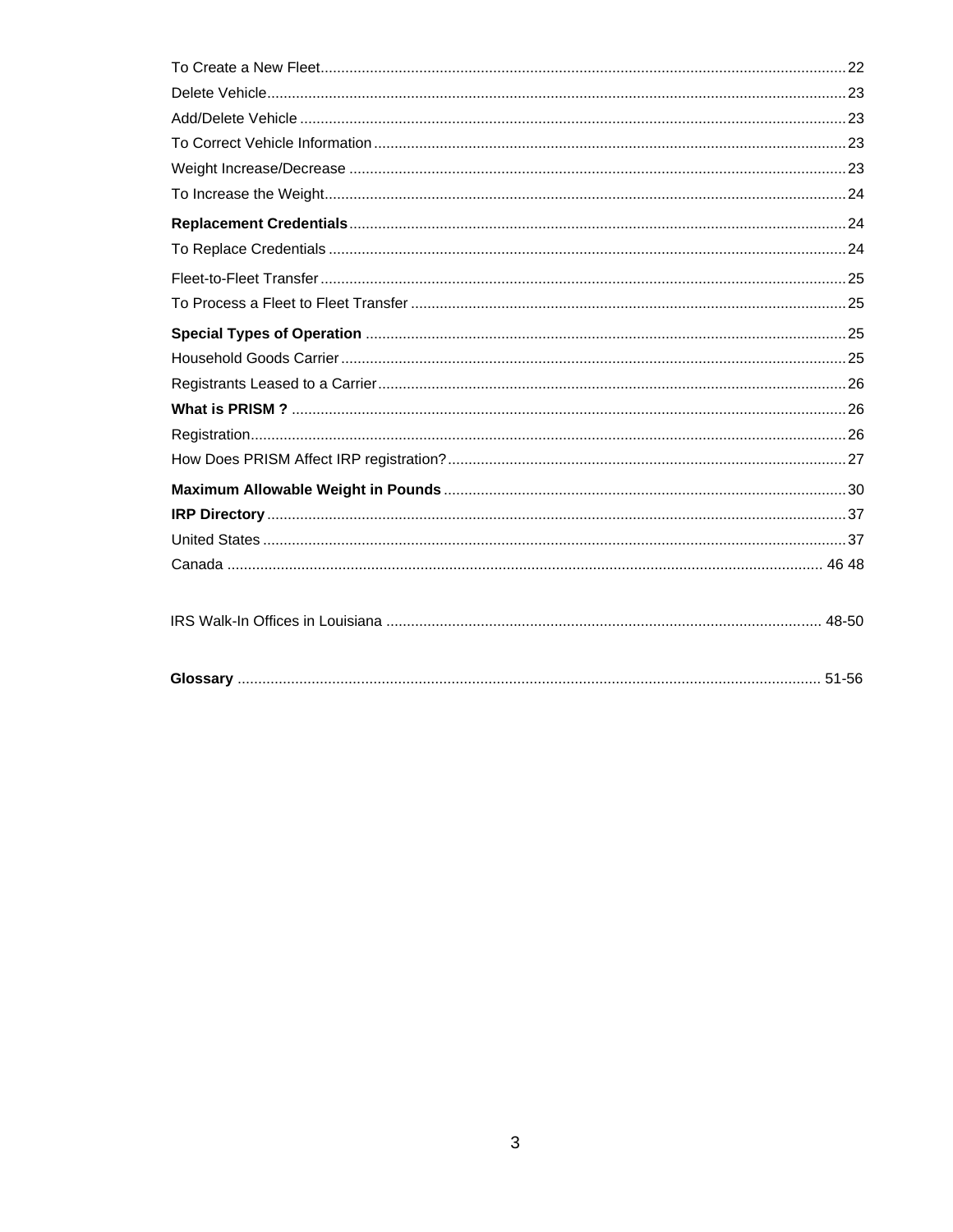# <span id="page-3-0"></span>General Information

**Mailing Address**: (US Mail deliveries only)

Louisiana Office of Motor Vehicles IRP P.O. Box 64848 Baton Rouge, LA 70896

**Overnight Packages**: 7979 Independence Blvd, Baton Rouge, LA 70806

**Telephone Number**: (225) 925-7022

**Email Address:** IRPDocuments@la.gov

**The following OMV Offices provide walk-in IRP Program services.** 

# **IRP Available Offices**

 **Alexandria**  5602 Coliseum Boulevard Alexandria, LA 71303

#### **Houma**

 108 Capitol Boulevard Houma, LA 70615

 **Mandeville** 1715 N Causeway Blvd Mandeville, LA 70471

#### **Shreveport**

9310 Normandie Drive Shreveport, LA 71118

**Baton Rouge** 7701 Independence Blvd Baton Rouge, LA 70806

> **Lafayette** 3241 NW Evangeline Thruway Lafayette, LA 70507

**Monroe** 100 Veterans Blvd. Monroe, LA 71203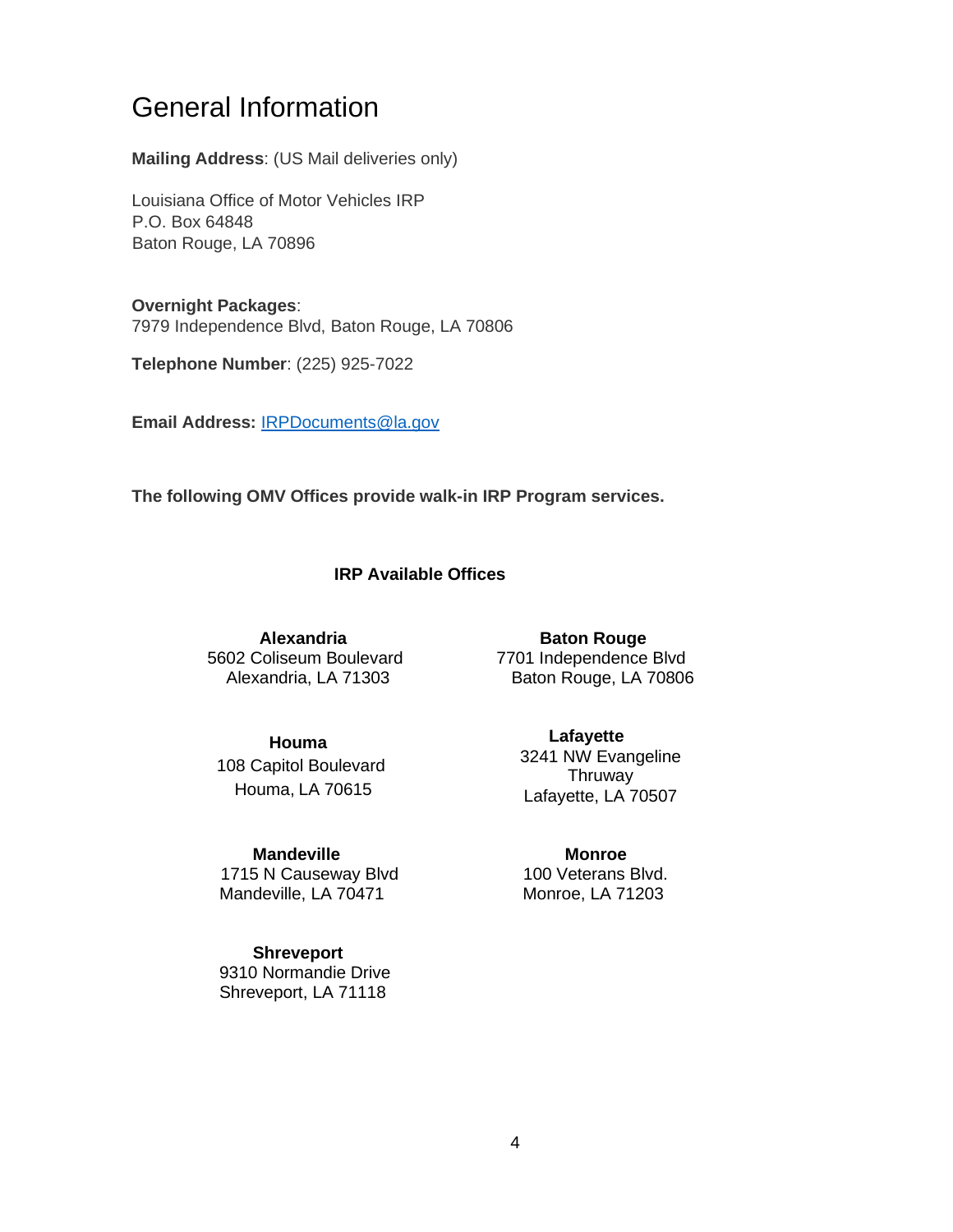# <span id="page-4-0"></span>International Registration Plan

The International Registration Plan (IRP) is an optional program for licensing commercial vehicles traveling in two or more IRP jurisdictions.

All member IRP jurisdictions are required to comply with the following three basic concepts of the Plan:

- 1. Issuance of a single "apportioned" plate
- 2. Issuance of a single registration cab card
- 3. Allow intrastate and interstate movement

Under the IRP plan, an interstate carrier files an application with the jurisdiction where they are based and have an established place of business (see glossary for definition of established place of business). That jurisdiction is known as the "base jurisdiction".

### <span id="page-4-1"></span>Base Jurisdiction

"Base jurisdiction" means the state or province, (i) where the Applicant has an Established Place of Business, (ii) where the Applicant seeks to register under the Plan accrues distance and (iii) where Operational Records of the fleet are maintained or can be made available, to which an Applicant applies for apportioned registration under the Plan or the Member Jurisdiction that issues apportioned registration to a Registrant under the plan.

Credentials are issued by the base jurisdiction and the cab card lists all the IRP jurisdictions and corresponding weights that the carrier has requested and paid for. One license plate will be issued.

IRP registration does not:

- Exempt a carrier from the payment of motor fuel taxes.
- Exempt a carrier from obtaining operating authority.
- Exempt a carrier from payment of the Federal Heavy Vehicle Use Tax (form 2290).
- Permit a carrier to exceed maximum height, length, width, and axle limitations.
- Permit a carrier to exceed "bridge laws."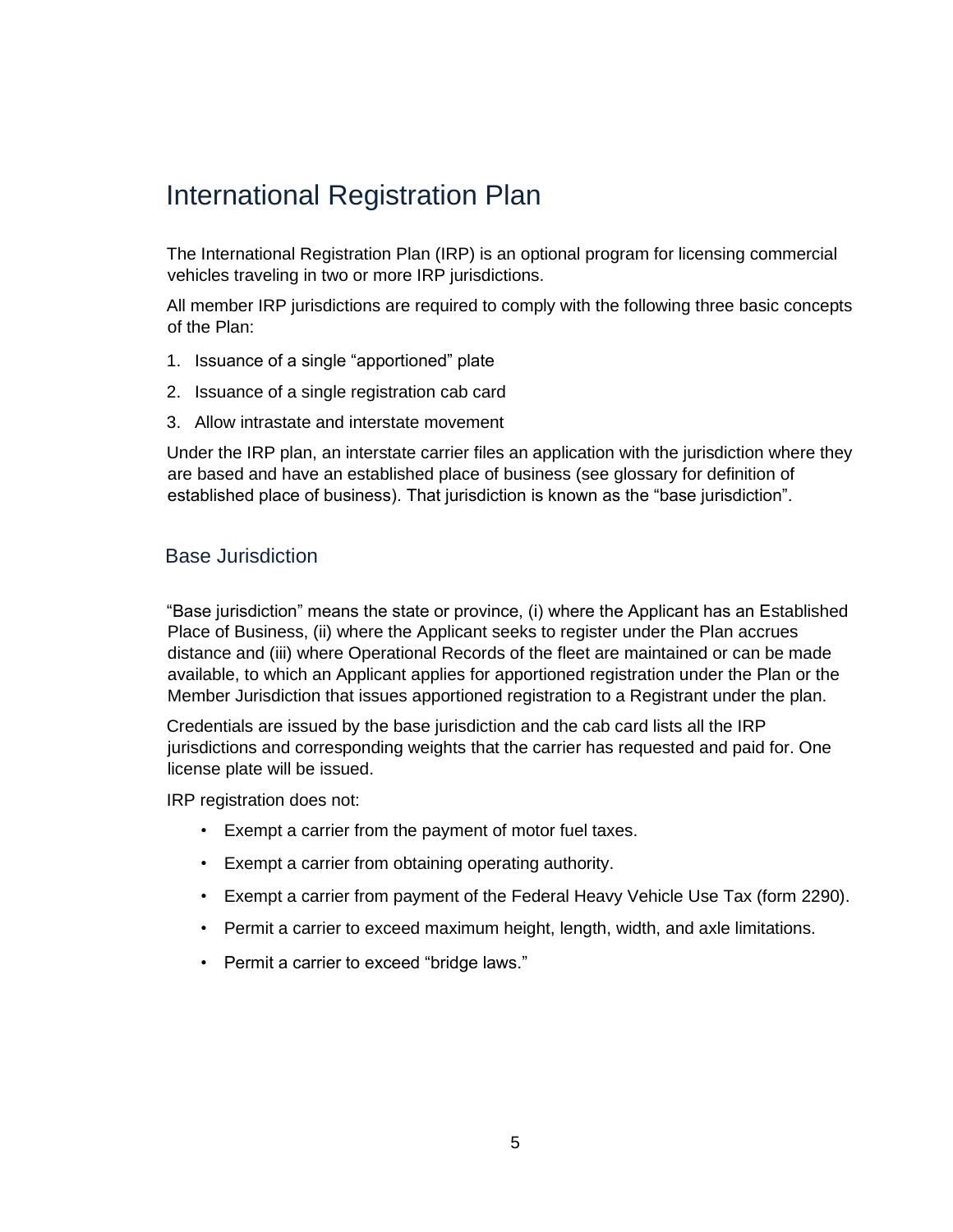# <span id="page-5-0"></span>Apportionable Vehicles

An apportionable vehicle, by definition, is a vehicle that a registrant intends to operate in two or more IRP jurisdictions for the transportation of property (or persons) for profit, and:

- Is a power unit with a gross weight in excess of 26,000 pounds; or
- Is a power unit with three or more axles regardless of weight; or
- Is a power unit used in combination with another unit, and together exceeds 26,000 pounds

If a vehicle does not meet the definition of apportionable vehicle, regarding the operation in two or more IRP jurisdictions, a renewal registration may be denied. This means if the vehicle was not operated in any jurisdiction other than the base jurisdiction during the previous 18 months it is no longer eligible to register IRP at the next renewal.

A carrier with a power unit that travels interstate but does not meet the above weight or axle requirements may obtain an IRP registration at their option.

# <span id="page-5-1"></span>**Buses**

Apportionment is a requirement under IRP for all buses traveling regularly scheduled routes or used exclusively for the transportation of "chartered parties".

At the option of the registrant, total distance may be the sum of actual in-jurisdiction distance or a sum equal to the scheduled route distance per jurisdiction from the farthest point of origination to the point of destination of the route scheduled.

# <span id="page-5-2"></span>IRP Exempt Vehicles

Government-owned vehicles City pick-up and delivery vehicles (within Louisiana) Recreational vehicles Vehicles displaying a restricted plate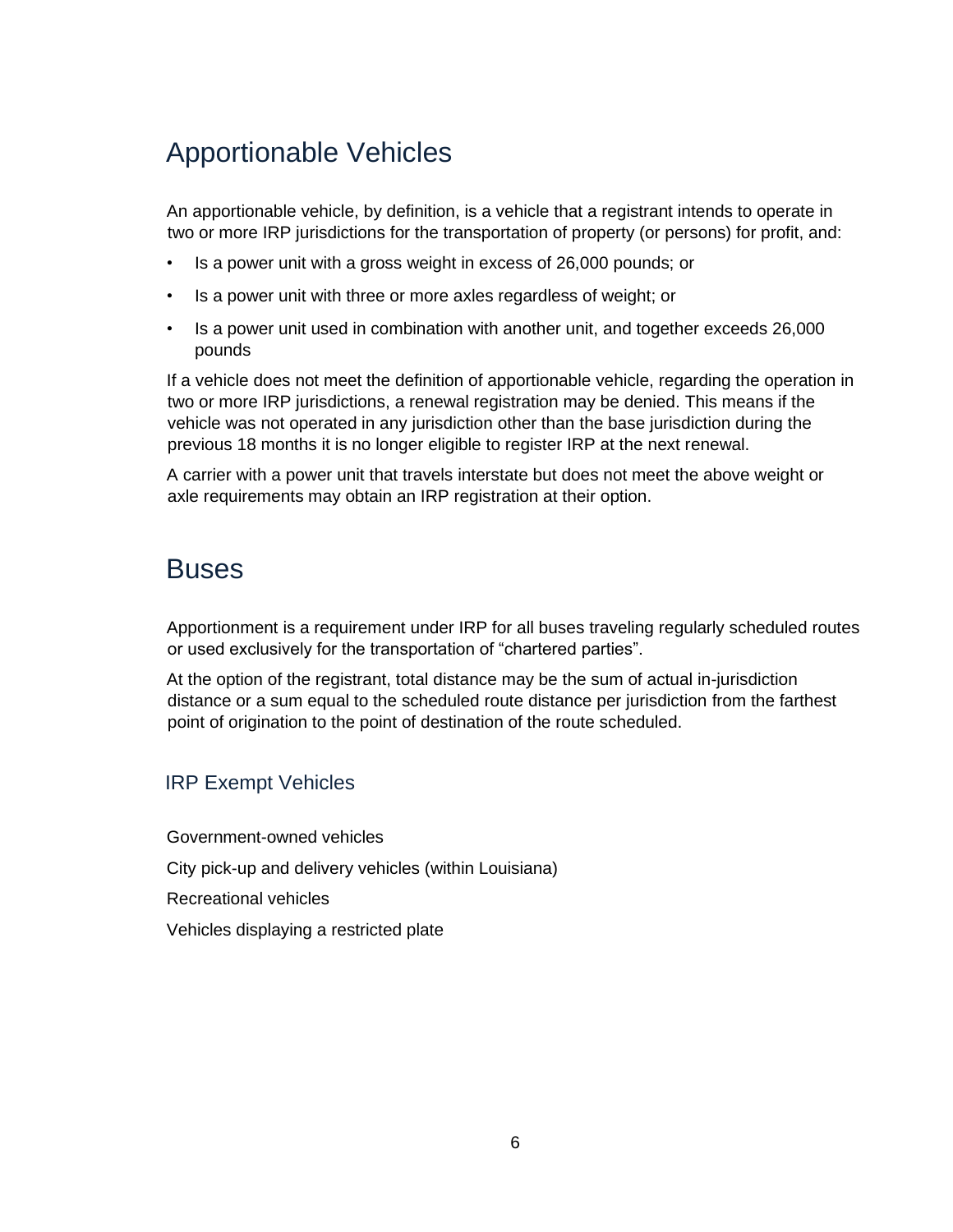# <span id="page-6-0"></span>Restricted Plate

"Restricted Plate" means a plate that has a time, geographic area, distance, or commodity restriction or a mass transit or other special plate issued for a bus leased or owned by a municipal government, a state or provincial transportation authority, or a private party, and operated as part of an urban mass transit system, as defined by the jurisdiction that issues the plate.

Vehicles displaying the following restricted plates by Louisiana are exempt if applicable agreements, understandings, or declarations so provide. These vehicles exempt from apportioned registration can operate Intrastate only. If operating Intrastate within other IRP jurisdictions, a trip permit must be obtained prior to entry OR vehicles may be apportioned at the option of the registrant.

- Public
- Forest Products
- Farm-use
- Gravel Haul
- Dealer Inventory
- Transport

# <span id="page-6-1"></span>Registrant Distance Records

Operational records must be kept for all vehicles registered in the IRP and must be accurate, readable and maintained to support mileage figures submitted for the current and the three previous registration years.

These records must document all miles traveled in each jurisdiction by each vehicle. An Individual Vehicle Distance Record (IVDR) is an acceptable supporting document to verify fleet mileage. An IVDR shall contain:

- Starting and ending dates of each trip
- Where the trip started and ended
- The route of travel
- Total of all trip miles (including all miles loaded, empty, and/or deadhead)
- Miles traveled in each jurisdiction
- The unit number or vehicle identification number
- Vehicle fleet number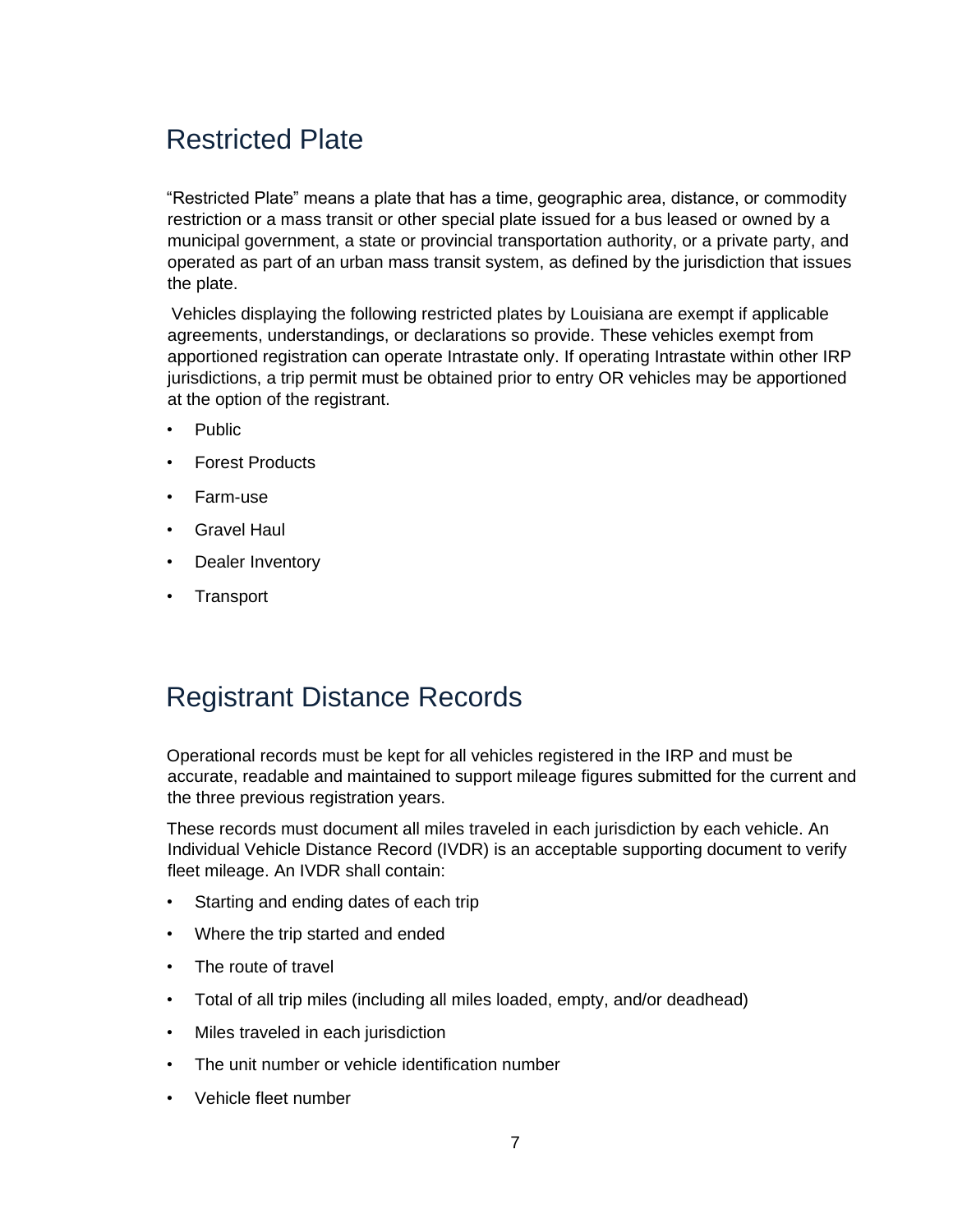- Registrant's name
- Driver's signature

Monthly reports such as fuel reports are not acceptable at face value. These must be supported by an IVDR. The carrier must also be able to explain any unaccounted time lapse of vehicle movement. All miles operated under trip permits should be included in the mileage record and should be attached to the IVDR.

Failure to keep accurate records may result in full fees being charged by each jurisdiction to which the carrier was apportioned.

# <span id="page-7-0"></span>Audits

The purpose of audits is to verify the accuracy of the mileage apportioned to each jurisdiction.

Operational records must be made available at the registered place of business or be delivered to the Louisiana Department of Safety, Internal Audit Division as directed.

Results of an audit will be sent to the carrier and all the IRP jurisdictions to which the carrier is registered. The carrier will be billed for any IRP mileage differences discovered as a result of the audit. Invoicing will be made at the discretion of the individual jurisdictions. It is the responsibility of each jurisdiction to refund any overpayment of fees directly to the carrier.

No charges or credit claims may be made for periods in which operational records are no longer required to be kept.

Copies of invoices and applications must be retained for the current and three previous registration years.

Records are to be maintained by unit, jurisdiction and by fleet, along with quarterly and annual summaries. The quarterly and annual summaries are to be arranged by fleet and by jurisdiction totals.

If driver's logs are used as source documents, they must be retained for the same period as all other records.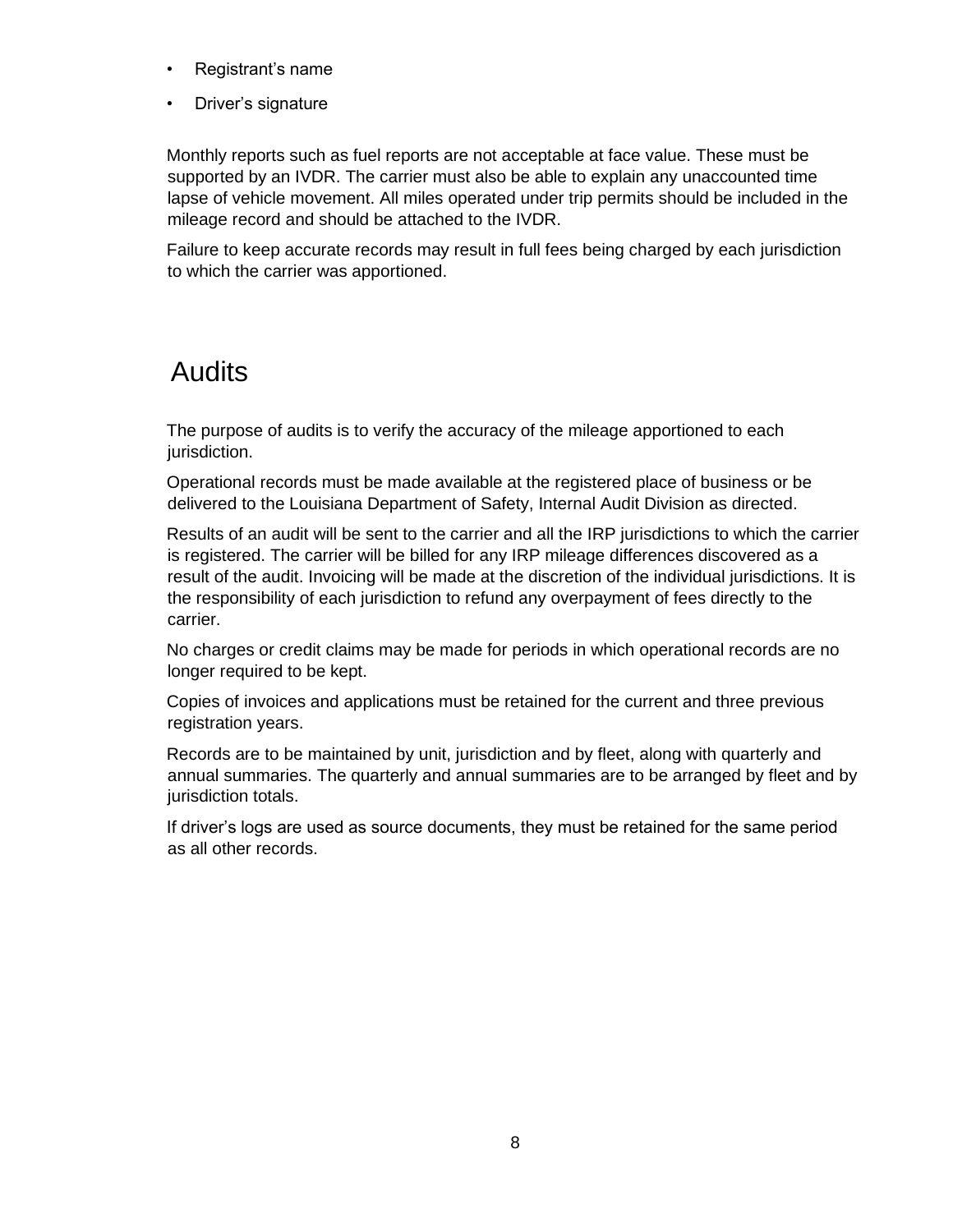# <span id="page-8-0"></span>Staggered Registration

New IRP accounts created under Staggered Registration will be twelve months from the date the account is opened. Ex: IRP Account opened in August 2018 will expire in July 2019. **Note**: For July – May expiration date will be reused. June is not an expiration month in IRP staggered registration for Louisiana.

| <b>Month</b> | Month IRP account will expire on the last day           |
|--------------|---------------------------------------------------------|
| January      | December                                                |
| February     | January                                                 |
| March        | February                                                |
| April        | March                                                   |
| May          | April                                                   |
| June         | May                                                     |
| July         | May – (June will not be used in staggered registration) |
| August       | July                                                    |
| September    | August                                                  |
| October      | September                                               |
|              |                                                         |
| November     | December                                                |
| December     | January                                                 |

# <span id="page-8-1"></span>**Enforcement**

Apportioned license plates should be mounted on the rear of straight trucks, trailers, and buses and on the front of all tractors.

IRP qualified vehicles must display a current apportioned license plate or valid trip permit or valid temporary authority before traveling into other IRP jurisdictions.

The original cab card or a legible photocopy must be always carried in the vehicle.

Renewal credentials must be displayed by the 1st day of the month following your expiration month.

Renewal credentials may be displayed before the 1st day of the month if the previous year's registration cab card is also carried in the vehicle.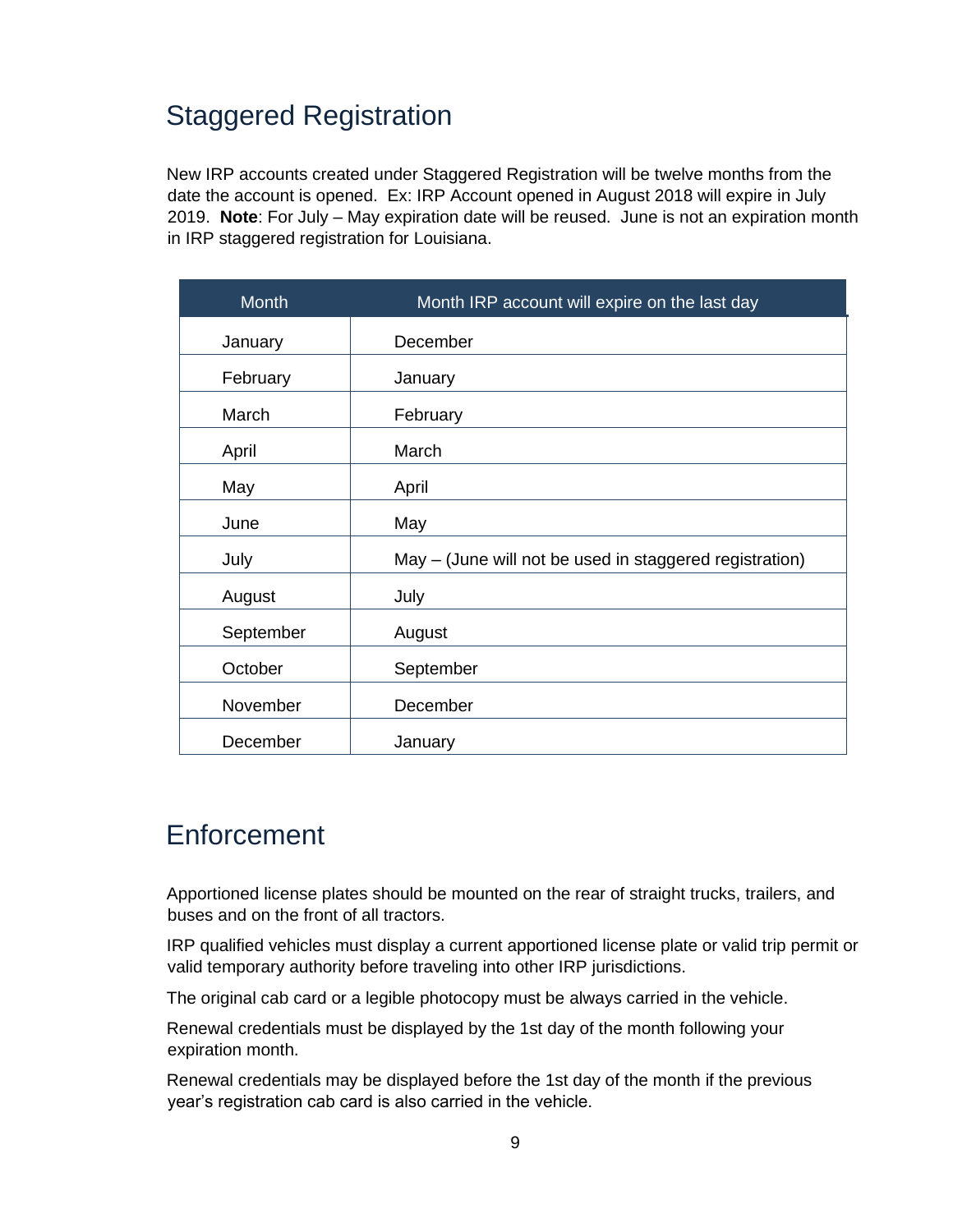# <span id="page-9-0"></span>**Refunds**

Refunds will be made only when the amount is \$6.00 or more and falls into the following category:

- An error was made on the invoice.
- An error results in the duplication of an apportioned registration for a vehicle.
- A conversion from a regular Louisiana plate (turned into OMV/IRP at that time) to a Louisiana apportioned plate.
- A vehicle is sold prior to issuance of the apportioned license plate, which is then returned to OMV/IRP with the unused cab card and a copy of the notarized bill of sale for the vehicle
- An audit of the apportioned carrier indicates an overpayment of fees

Refunds are not available for any plate that has been mounted on a vehicle.

The carrier is responsible for handling directly the request for refund to each individual apportioned IRP jurisdiction. However, refunds on fees paid to jurisdictions other than Louisiana are made at the discretion of each jurisdiction.

Generally, the jurisdictions that owe the carrier a refund, above their minimum amount, will either issue the refund or send a refund form directly to the carrier.

# <span id="page-9-1"></span>**Requirements**

Louisiana statutes require that any vehicle being licensed in Louisiana must be titled in Louisiana. You must file an application (DPSMV 1799) to title a motor vehicle prior to applying for an apportioned license plate. More information on the titling of motor vehicles is available on the State website at www.expresslane.org under FAQ's (frequently asked questions) select Title and Registration.

# <span id="page-9-2"></span>**Insurance**

To obtain Louisiana apportioned plates an applicant must have proof of liability insurance in the amount of \$100,000/\$300,000/\$25,000 or combined single limit of \$300,000 if the vehicle has a GVW rating in the excess of 50,000 lbs. Vehicles with a combined rating of 20,001 through 50,000 lbs must submit proof of liability insurance in the amount of \$25,000/\$50,000/\$25,000 or a combined single limit of not less than \$75,000.

Please Note: If a carrier is leasing equipment to another company/individual and the lessee is providing insurance on the unit, it will be necessary to submit a copy of the lease agreement.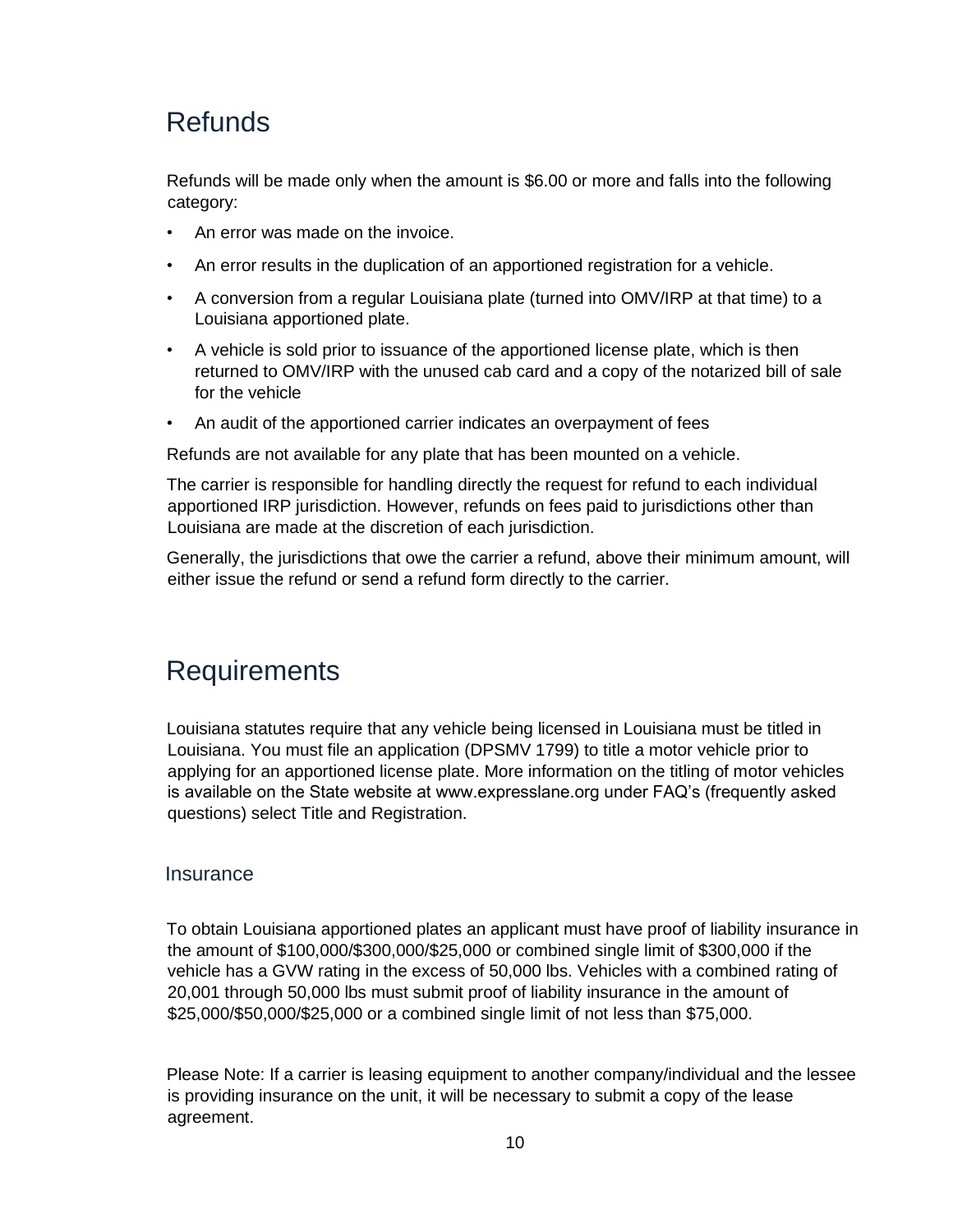# <span id="page-10-0"></span>Unified Carrier Registration

Louisiana is a member of the Unified Carrier Registration Agreement. All fees for the current year in UCR must be paid. Any carrier who is delinquent in payment of UCR fees must pay the current fees before vehicle(s) can be added to the existing account or before a new account can be opened.

To operate Interstate for-hire transportation in Louisiana all common and contract for-hire carriers of passengers, household goods, or waste must register with the United Carrier Registration in order to be compliant with State and Federal laws.

The Unified Carrier Registration (UCR) program requires individuals and companies that operate commercial motor vehicles in Intrastate commerce to register their business and to pay an annual fee based on the size of their fleet.

For purposes of determining fees, a "commercial motor vehicle" is defined as a selfpropelled or towed vehicle used on highways in commerce principally to transport passengers or cargo.

If the vehicle has:

- A GVWR or GVW of 10,001 lbs. or more.
- Is designed to transport 11 or more passengers, including the driver; or
- Is used in transporting hazardous materials in a quantity requiring a placard.

Note: UCR fees are subject to change in future registration years. Check the UCR website: [https://www.ucr.gov](https://www.ucr.gov/) [or](https://www.ucr.gov/) with any Louisiana IRP Processing Center for the latest fees. Trailers have been eliminated as part of the vehicle count.

# <span id="page-10-1"></span>Established Place of Business or Residency in Louisiana

Your "Established Place of Business or Residency in Louisiana" is a physical structure owned, leased or rented by the Applicant or Registrant. A post office box number is not an acceptable business address for IRP registration. The business address must be a valid street address. You will need to provide three (3) of the following documents to prove your established place of business or residency to obtain a new IRP account in Louisiana.

- The Registrant's Louisiana title
- Three (3) consecutive utility statements in the Registrant's name or copies of deposits made on utilities along with a copy of the work order to have utilities connected or installed
- Louisiana Corporation documents
- Foreign Corporation documents in Louisiana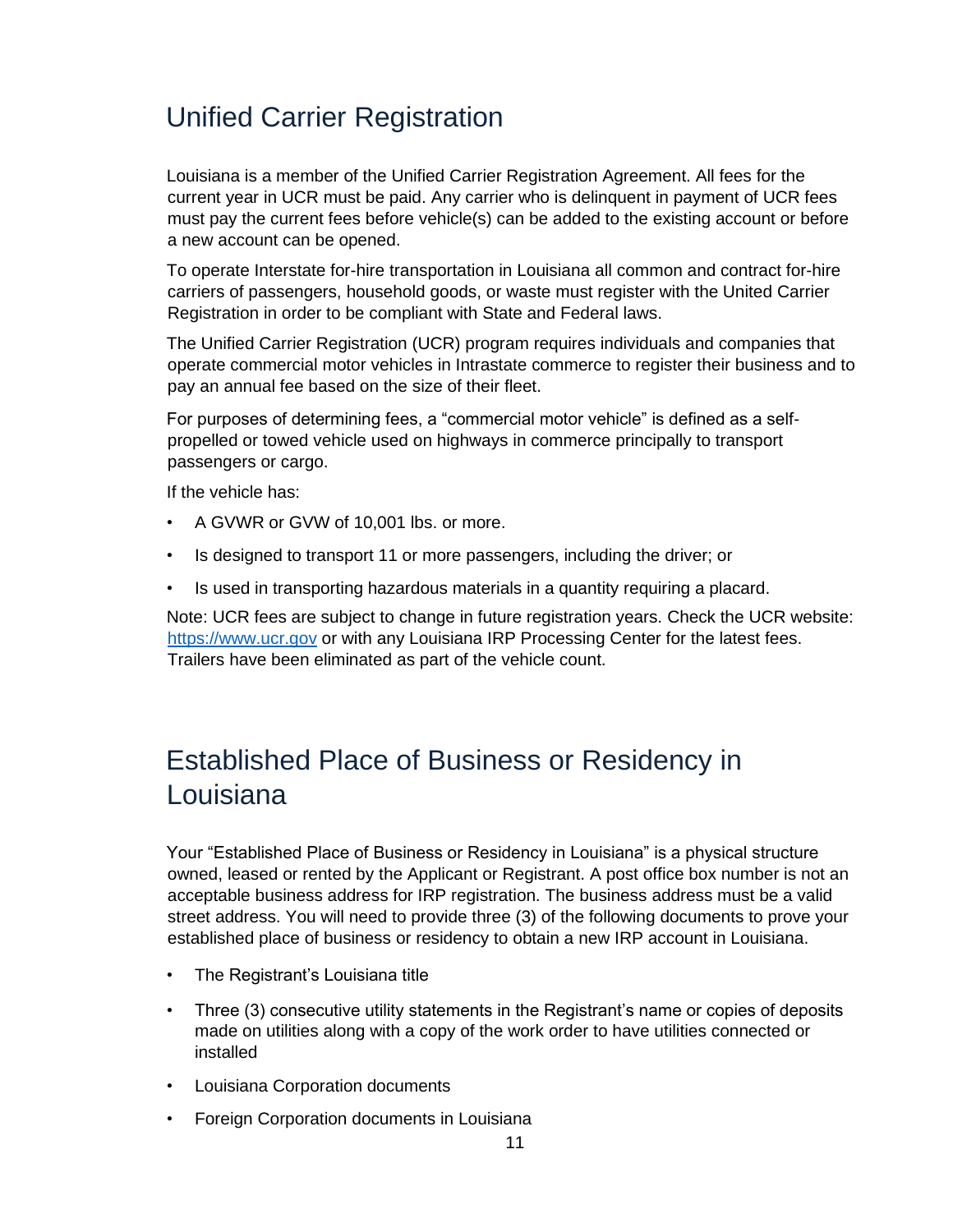- A statement on letterhead from the Postmaster in the city where the business is located verifying the mailing address as belonging to the business
- A copy of the Tax Registration Certificate issued by the Louisiana Department of Revenue indicating the Louisiana Tax Identification Number (document can only be provided by for-hire carriers who are registering under for-hire provisions of Louisiana R.S.47:306.1.)
- A copy of the company/corporate Louisiana Tax Return
- A copy of the company/corporate tax withholdings
- A statement on letterhead from a Louisiana bank verifying the business has an active business account with that banking institution. The statement must show the local and mailing address to which the business's bank statements are mailed
- A copy of the Registrant's Occupational License and/or Occupancy License, if applicable
- A copy of the lease or rental agreement on property within the State of Louisiana indicating the lessee is the same business as reflected on the IRP application. The lessor of the property being leased cannot be an employee of the lessee.

# <span id="page-11-0"></span>**Residency**

- The Registrant's Current Louisiana Driver's License or CDL
- Three (3) utility statements (electric, gas, water, telephone, or cable vison) for consecutive months indicating the Registrant's name and address
- Paid Personal Louisiana Income Tax document
- Current Rental / Lease Property Agreement in the Registrant's name
- The Registrant's federal income tax returns have been filed from an address in that jurisdiction (W-2 forms for the last two years)
- A Louisiana voter's registration card
- A statement on letterhead from the Postmaster in the city where the Registrant resides verifying the mailing address
- A statement from a Louisiana bank verifying the individual has an active account with that banking institution. The statement must show the local address of the individual and the mailing address to which the statements are mailed
- Current health, home or personal vehicle insurance policy reflecting the Registrant's name and Louisiana address
- Copies of any current school related documents reflecting applicant's children attend school in Louisiana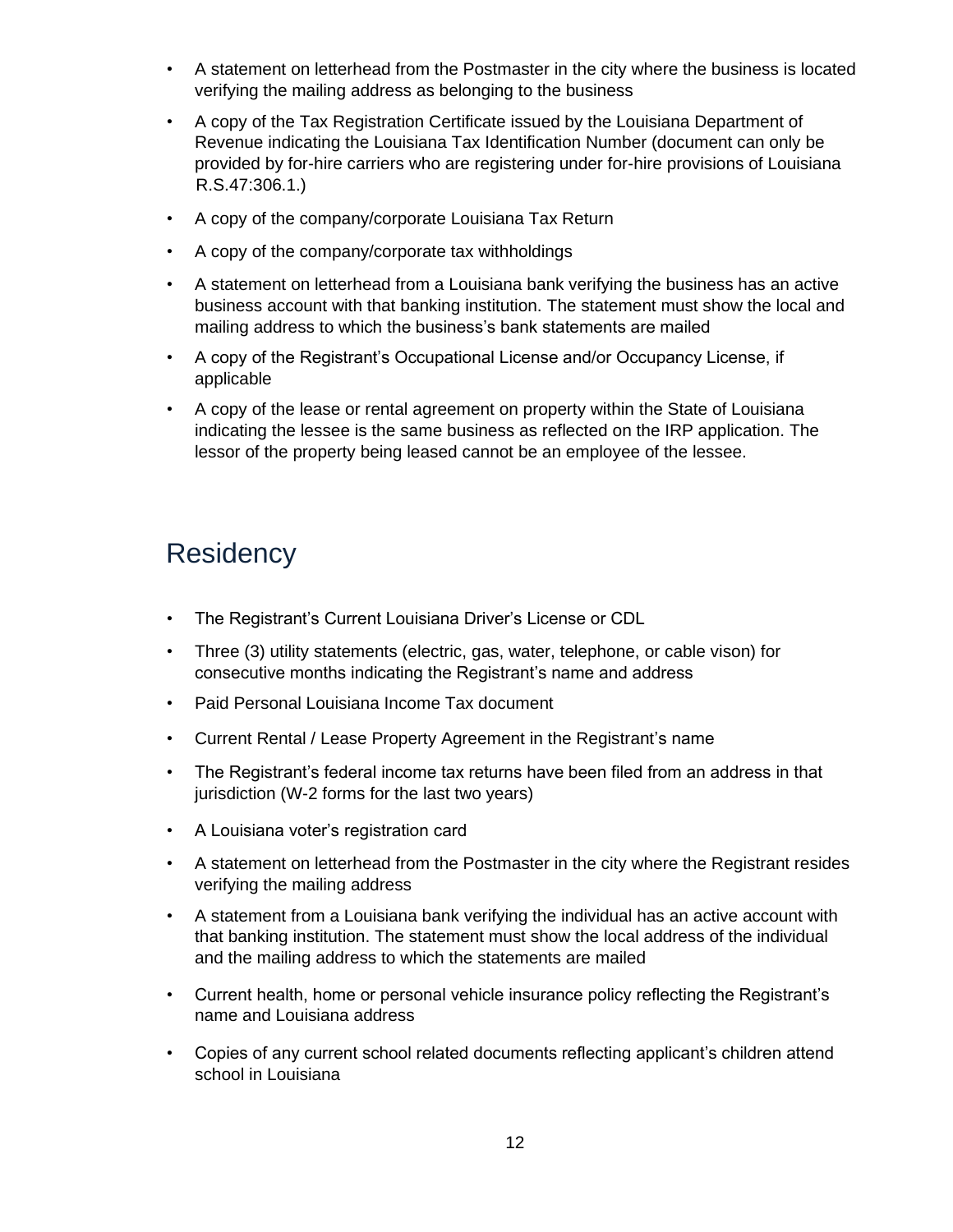# <span id="page-12-0"></span>The Louisiana IRP Application

The Louisiana IRP application is required for all first-time vehicle registrations and for all supplemental applications.

For renewing a registration, a computer-generated renewal application will be sent to the carrier for completion.

The Louisiana IRP application should be typed or clearly printed in ink. Please do not enter any information in the gray shaded areas. Following are instructions for completing an IRP application.

# <span id="page-12-1"></span>Carrier Information - Page 1

- Account number: (Carrier Number) Enter the 5-digit number assigned by the IRP processing center to the account. Enter "NEW" if the carrier does not yet have an IRP account number.
- Fleet number: Enter the 2-digit fleet number. (See glossary for definitions)
- Supplemental number: Leave blank.
- Name of registrant: Enter the name of the person, firm or corporation in which the vehicles are to be registered.
- DBA (if any): Enter the name that the registrant is Doing Business As (if applicable).
- Business Address: Enter the business street address. Address must be in Louisiana and cannot be a post office box.
- Mailing Address: Enter the mailing address for all correspondence and credential mailings. Post office boxes and out-of-state addresses are acceptable.
- Contact Person: Enter the name of the person to contact concerning the application.
- Louisiana Telephone Number: Enter the telephone number where the contact person can be reached. This may be a cellular number. If an out-of-state or 800 number is provided you must include the Louisiana business telephone number.
- Facsimile Number: Enter the business fax number.
- Email Address: Enter in personal or business email. (optional)
- Signature of owner: The application must be signed in ink.
- Position within the Company: If the person signing the application is not the vehicle owner or company owner, include their position within the company. If this information is not provided a power of attorney must be submitted with the application.
- Date: Enter the date the application is signed.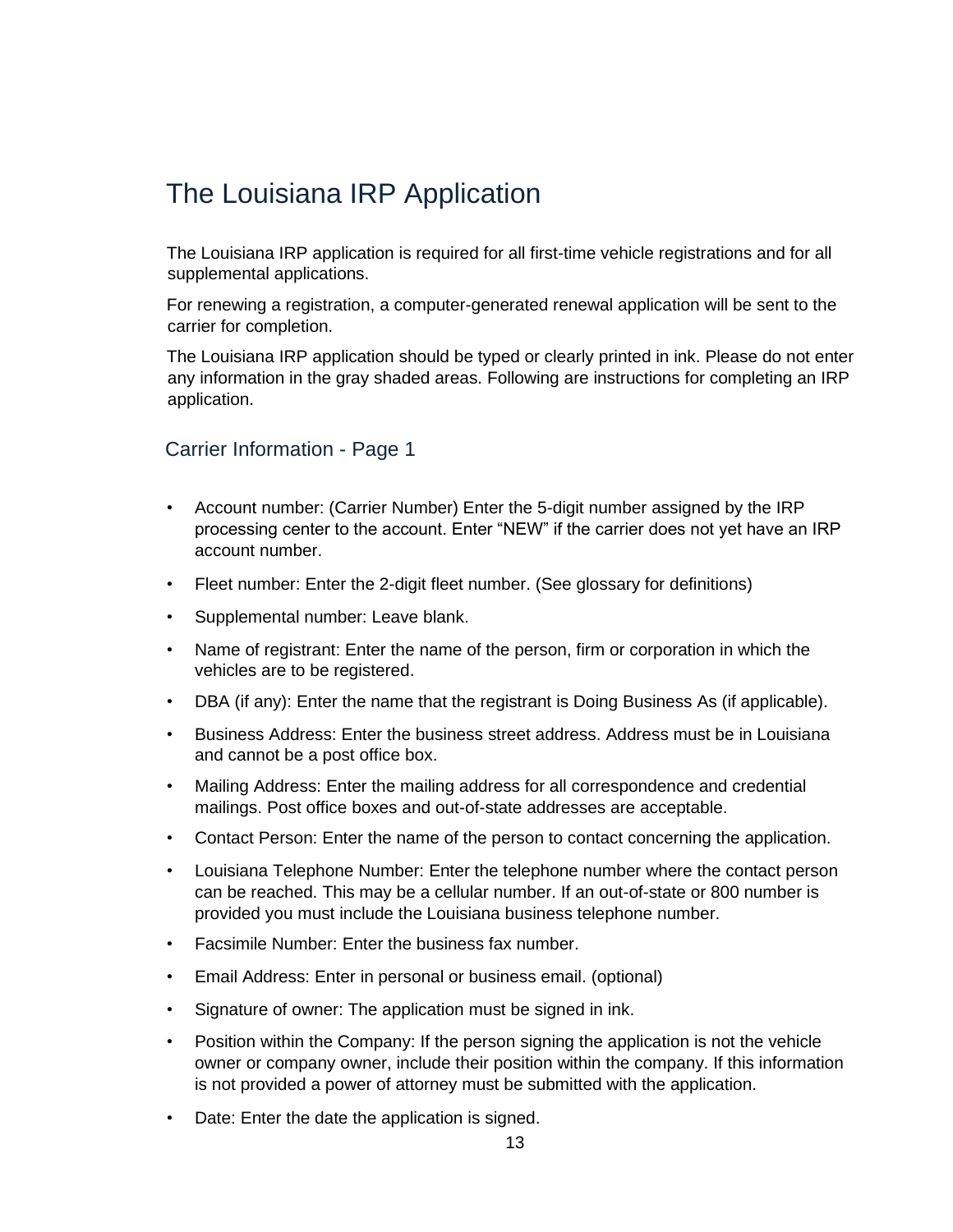- FEIN: Enter the carrier's tax identification number. This can be found on the Heavy Vehicle Use Tax Form 2290 Schedule 1.
- Social Security: If the registrant does not have a Federal Tax ID number (FEIN), enter his/her social security number.
- US DOT#: Enter US DOT# if you have one established if not you will need a US DOT# for registration purposes.
- Type of Transaction: Indicate the reason for submitting this application.
- Type of Operation: Check the appropriate box as described below.
- Private Carrier = hauls only the registrants' own products.
- Haul for Hire = is paid to haul freight and/or passengers.
- Rental Company = rents vehicles or fleets without drivers.
- Household Goods Mover = hauls only personal household items.
- Exempt = hauls only commodities that are exempt from regulation by the Louisiana Department of Transportation and Development. (Type - Livestock, Grain, Ore, Logs, Sand, Rock, or Gravel.)
- Check box if carrier has intrastate authority in Wyoming.

# <span id="page-13-0"></span>Vehicle Information – Page 2

- CO Indicator: If the fleet apportions to Colorado circle "N" if the vehicle travels 10,000 miles or less nationally in a year. If the vehicle travels over 10,000 miles nationally, no notation is required.
- Unit Number: Enter the number used to identify the vehicle. Note: If a vehicle is deleted during the registration year the new vehicle cannot have the same unit number as the vehicle that was deleted.
- Vehicle Identification Number: Enter the complete serial number as it appears on the title.
- Year: Enter the last two digits of the model year of the vehicle.
- Make of Vehicle: Enter the make of the vehicle as it appears on the title.
- Vehicle Type: Enter the abbreviation for the type of vehicle being registered from the list below.
- TR: Tractor
- TK: Straight truck
- TT: Truck tractor
- WR: Wrecker
- BS: Bus
- Axles/Buses: Enter the number of axles on the power unit alone.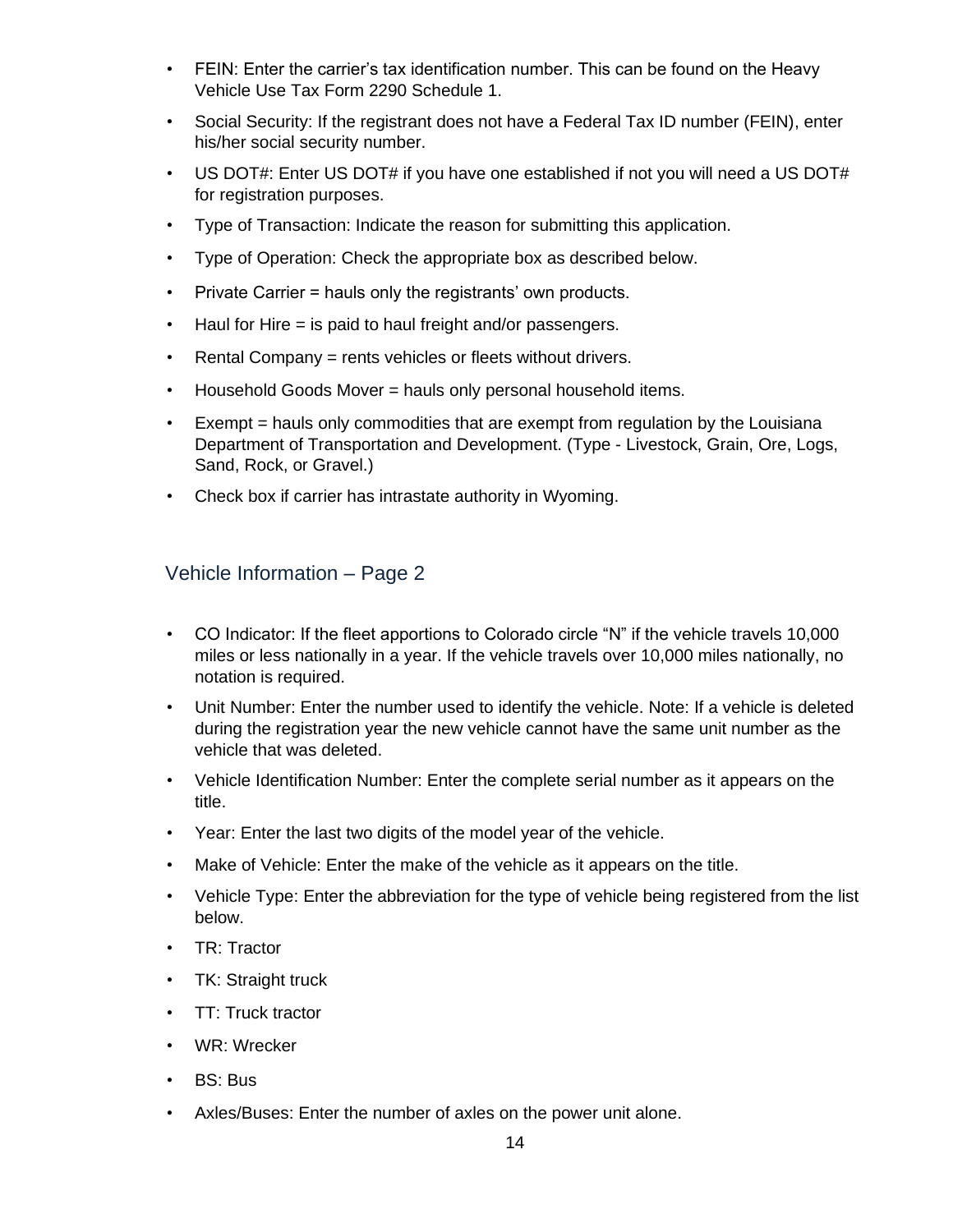- Comb Axles: Enter the total number of axles including the power unit axles and trailer axles.
- Buses: Enter the total number of seats.
- Fuel: Enter the abbreviation for the type of fuel used by the vehicle from the list below. (Leave blank for trailers.)
- $\bullet$  A Alternative
- CNG Compressed Natural Gas
- D: Diesel
- E Electric
- $\cdot$  H Hydro
- LNG Liquified Natural Gas
- P: Propane
- A: Alternative
- Unladen Weight: Enter the empty weight of the truck, tractor, trailer or bus.
- Combined or Gross Vehicle Weight: Enter the declared maximum combined or gross weight of the vehicle fully loaded. Note: For buses determine the GVW by multiplying the maximum number of passengers by 150 pounds plus the unladen weight of the bus.
- Purchase Price: Enter the purchase price of the vehicle (round to the nearest dollar). Do not include sales tax. If the vehicle is a gift or the purchase price is unknown, use the fair market value. Do not enter \$0 or gift.
- Factory Price: Enter the manufacturer's list price when vehicle was new. If this amount is unavailable use the purchase price.
- Date of Purchase: Enter the month, day and year the vehicle was purchase.
- Date of Lease: If the vehicle is being leased from someone other than the registrant, enter the month, day and year the lease began. Owner-operators do not show the date leased to a motor carrier.
- Name of Owner: Enter the owner name as it appears on the title.
- Bus: HP (horsepower): Enter the rated capacity of the engine. (optional)
- Company US DOT Number: Enter the US DOT number of the motor carrier responsible for the safety of the vehicle.
- Company FEIN (Federal Identification number): Enter the FEIN of the motor carrier responsible for the safety of the vehicle.
- Safety N/Y: Enter "N" if the responsibility for the safety of this vehicle will remain the same during the entire registration year. Enter "Y" if the responsibility for the safety of this vehicle may change during the registration year.
- Plate Number: If you are converting a Louisiana base plate enter the base plate number.
- Replacement Credentials: See Supplement Section.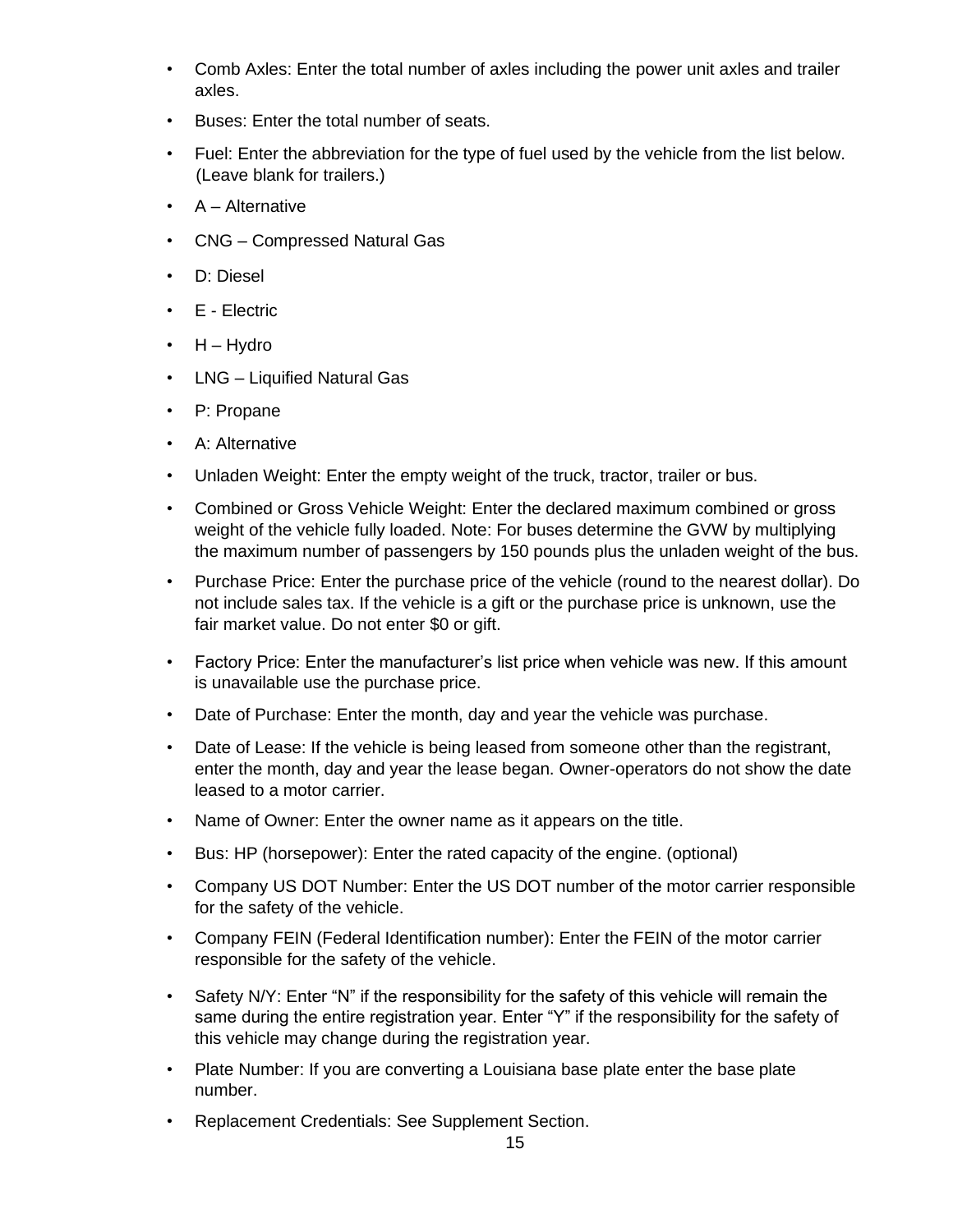# <span id="page-15-0"></span>Distance and Weight Schedule – Page 3

Please follow the instructions closely when completing this section. It is important from an audit standpoint that the distance be recorded accurately.

#### <span id="page-15-1"></span>**Average-Per-Vehicle Distance**

When the Application is for a Fleet that did not accrue any actual distance during the Reporting Period, the Base Jurisdiction, shall assess registration fees for the Fleet based on the Average per Vehicle distance in each Member Jurisdiction.

Enter the combined gross weight (CGVW) next to each state to be apportioned. Weights for non-IRP jurisdictions will not appear on invoices or cab cards. The maximum allowable gross weights for all jurisdictions are shown on IRP Manual pages 21-23.

Note: The weight entered for Louisiana must match the weight listed on page 2 of the vehicle information.

A fleet may have more than one weight category (group). Submit a separate IRP application for each group of vehicles operating in the same states but at different weights.

Report the actual distance traveled in any jurisdiction during the reporting period.

The reporting period is the period of twelve (12) consecutive months immediately prior to July 1 of the calendar year immediately preceding the beginning of the registration year for which registration is sought.

If the registration year begins in July, August or September the reporting period shall be the previous such twelve (12) month period.

Enter the actual distance in the appropriate column. Actual distance includes all distance driven in both IRP and non-IRP jurisdictions and includes deadhead, bobtail, and maintenance and trip permit distance.

\*NOTE: if the vehicle was operated by you at any time in the past 18 months you must provide the actual distance accrued in any jurisdiction.

The Office of Motor Vehicles has the right to question all estimated distance reported before January 1, 2015. If the Commissioner determines the information submitted on the Carrier Statement of Proposed Estimated Distance unsatisfactory, the estimates will be adjusted to the Louisiana Estimated Distance Chart.

Invoices will reflect a premium (above 100% registration fees) if the application contains any jurisdiction in which estimated distance has been submitted in any previous registration year.

Total Distance: Record the total of actual distance or total of Average Per-Vehicle Distance Chart.

Note: It is the carrier's responsibility to verify all information on the credentials once they are received. Any errors or omissions should immediately be brought to the attention of the IRP Processing Center. The carrier will be billed for the correction if it is determined that the original application contained incorrect information.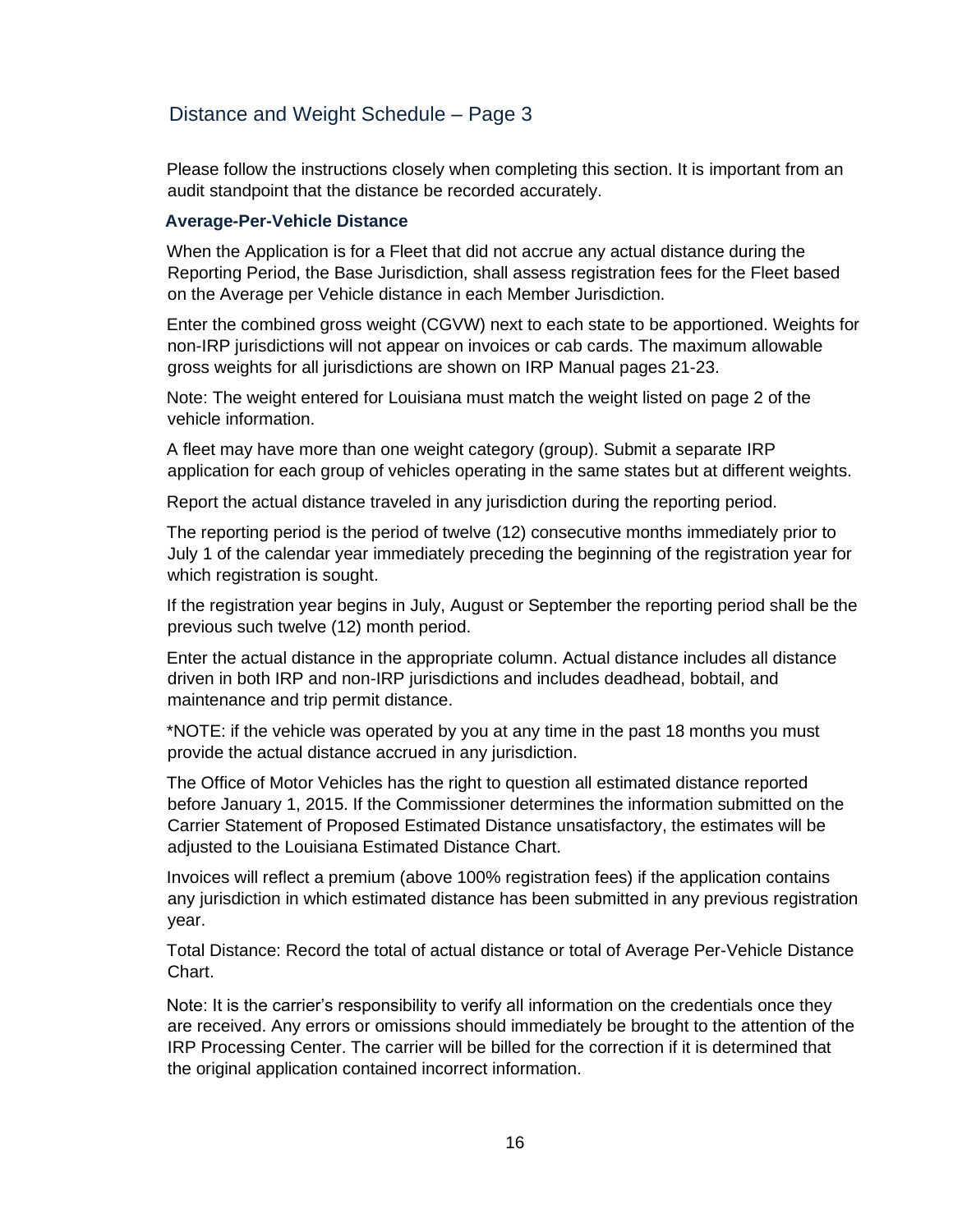# <span id="page-16-0"></span>Temporary Registration Authority (TRA)

A carrier must have an IRP account in good standing for the current license year to obtain a Temporary Registration Authority (TRA).

The TRA is a 60-day permit issued by the IRP Processing Center for the purpose of having immediate authorization to modify a current account. A TRA can be secured for most supplemental transactions.

A TRA covers a specific vehicle and cannot be transferred from one vehicle to another.

Note: No TRA's are issued for the creation of a new fleet.

# <span id="page-16-1"></span>To obtain a TRA

- Complete and sign a Temporary Registration Authority Application.
- Deliver the application in person to one of the IRP Processing Centers.

# <span id="page-16-2"></span>After the TRA is issued

- The IRP application must be submitted with all supporting documents with the TRA application.
- The transaction will be invoiced only when all documents are received.
- No extension or second TRA is available for an expired TRA.

Failure to comply with these guidelines will result in suspension of the account and may forfeit the carrier's right to obtain TRA's in the future.

# <span id="page-16-3"></span>Trip Permits

Trip permits are short term registration (usually for 3 to 5 days) for IRP qualified vehicles that do not have registration privileges in a particular jurisdiction.

If a vehicle qualifies for IRP registration but is not registered with the IRP for a particular jurisdiction, you must secure a trip permit prior to entering the jurisdiction. Louisiana trip permits are issued for forty-eight (48) hours at a cost of \$50.00.

Trip permits are available through wire services. LA IRP website (see below) has a current list of permit agencies.

<https://www.la-trucks-online.org/irp-updates/>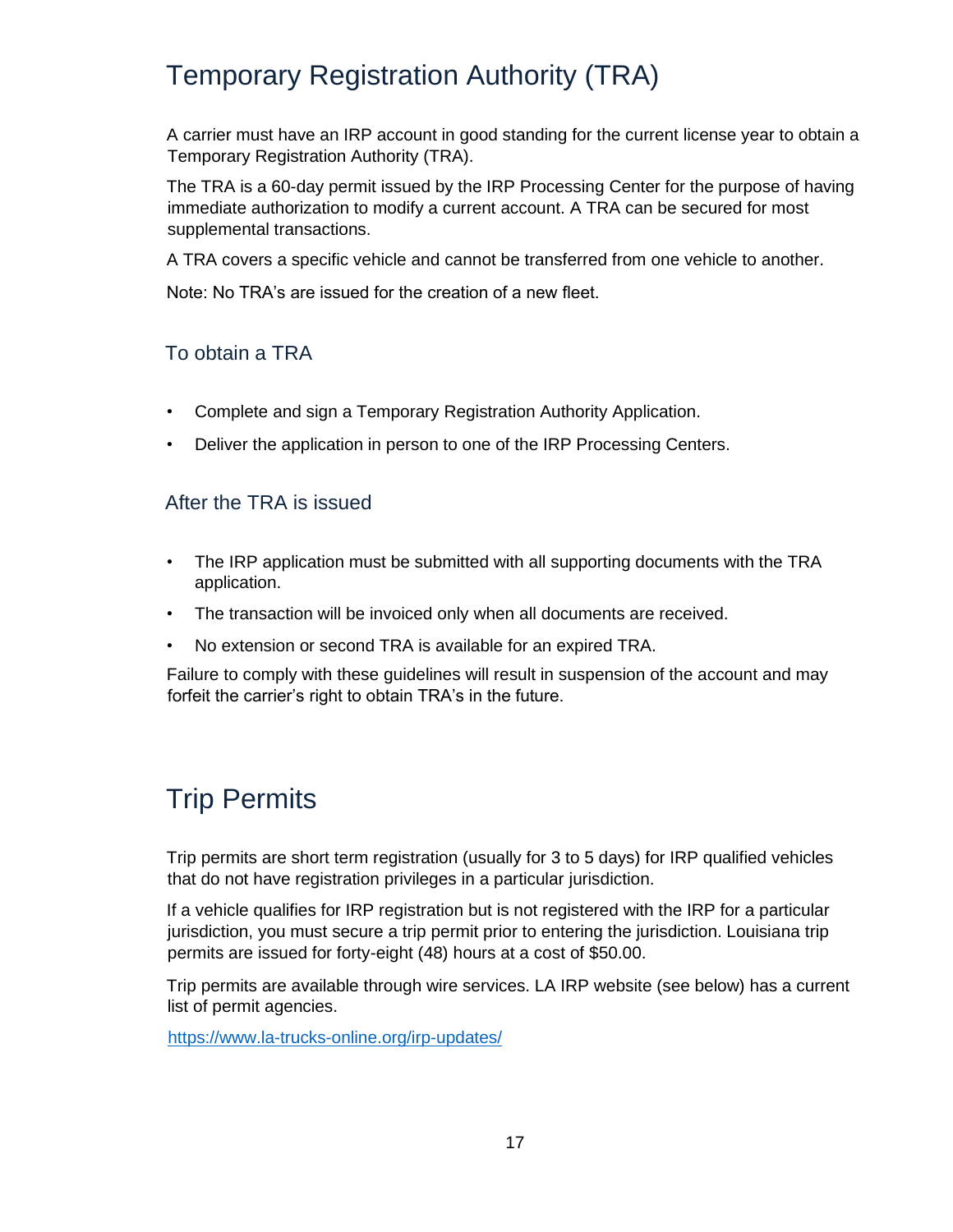# <span id="page-17-0"></span>Unladen Permit

An unladen permit is issued to an owner operator (vehicle owner) who has broken their lease with the motor carrier.

The permit allows travel from point of origin to point of destination and is good for thirty (30) days.

The permit shall be issued for the registered gross weight not in excess of the empty weight of the Vehicle or Combination of Vehicles being registered.

# <span id="page-17-1"></span>Supporting Documents

Supporting documents are required to complete most IRP transactions and must be submitted with the IRP application. Failure to submit the supporting documents will delay the processing of the application. The transaction type dictates the documents needed.

# <span id="page-17-2"></span>**Titles**

Required when:

- Registering a vehicle for the first time. (vehicle must be titled in Louisiana)
- Registering a vehicle that has not been registered in Louisiana for one year or more.
- Changing a vehicle's year, make, VIN, or name of owner.

If any information on the title is incorrect, the title must be corrected before the vehicle can be licensed.

### <span id="page-17-3"></span>**Federal Heavy Vehicle Use Tax (IRS Form 2290)**

This form is required for any vehicle with a registered weight of 55,000 pounds or higher. This tax is paid directly to the IRS each year.

Note: Do not send the original Form 2290! Originals will not be returned.

Proof of payment or exemption must be one of the following:

A copy of the Form 2290 Schedule 1 stamped paid or received by the IRS.

A copy of the Form 2290 Schedule 1 and both sides of the canceled check showing validation by the IRS.

The VIN(s) listed on the form must match that of the vehicle(s) being licensed.

The name on the form must match the registrant name unless the vehicle is leased.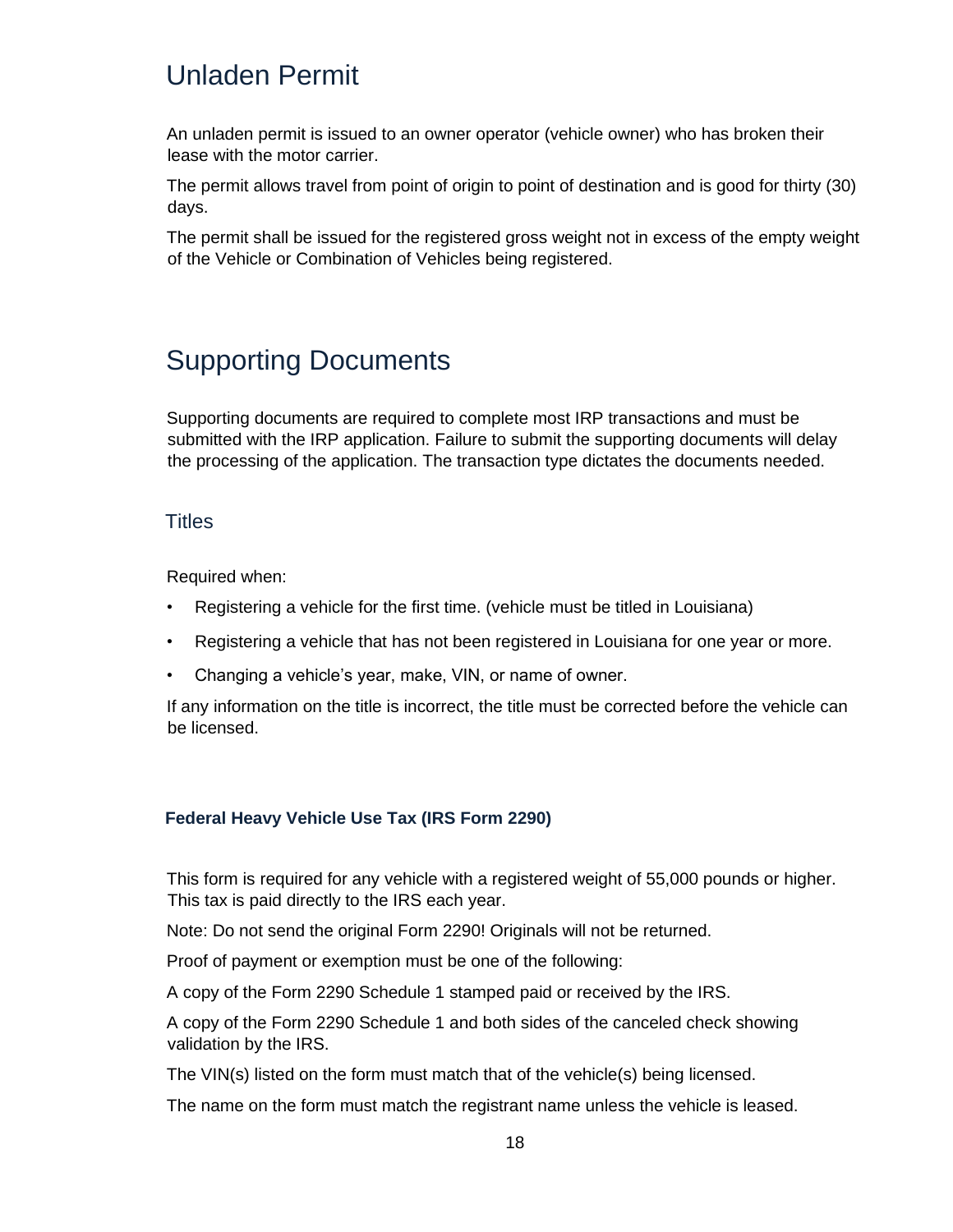IRS Toll Free Number for Assistance: 800-829-1040 To apply for FEIN (Federal Identification Number): 800-829-4933

# <span id="page-18-0"></span>Power of Attorney

Required the first time a vehicle is registered by someone other than owner.

# <span id="page-18-1"></span>FRP (Full Reciprocity Plan)

Under FRP, all new registrants are registered and pay fees to all jurisdictions and provinces based upon the Average Per-Vehicle Distance.

AVP Distance chart is created by the base jurisdiction.

The cab card will show all jurisdictions and provinces under the IRP plan.

A new registrant may provide actual distance for the current reporting period and pay those fees and still have all jurisdictions and provinces under the IRP plan on their cab card.

New first-year fleets and renewals will pay fees based on their actual distance in all member jurisdictions in the preceding year.

The cab card will still show all jurisdictions and provinces under the IRP plan.

# <span id="page-18-2"></span>Renewal Applications

# <span id="page-18-3"></span>Important Dates

Louisiana IRP plates expire at midnight on the last day of the expiration month. There is no grace period.

The preprinted renewal application is mailed 60 days of the month prior to the expiration date.

The completed renewal application and any required supporting documents should be submitted to an IRP office on or before the 1st working day of the expiration month.

# <span id="page-18-4"></span>General Instructions

If you added vehicles or made other changes after the renewal printout was generated you will need to make the appropriate changes on the computer printed renewal application or submit a separate IRP application.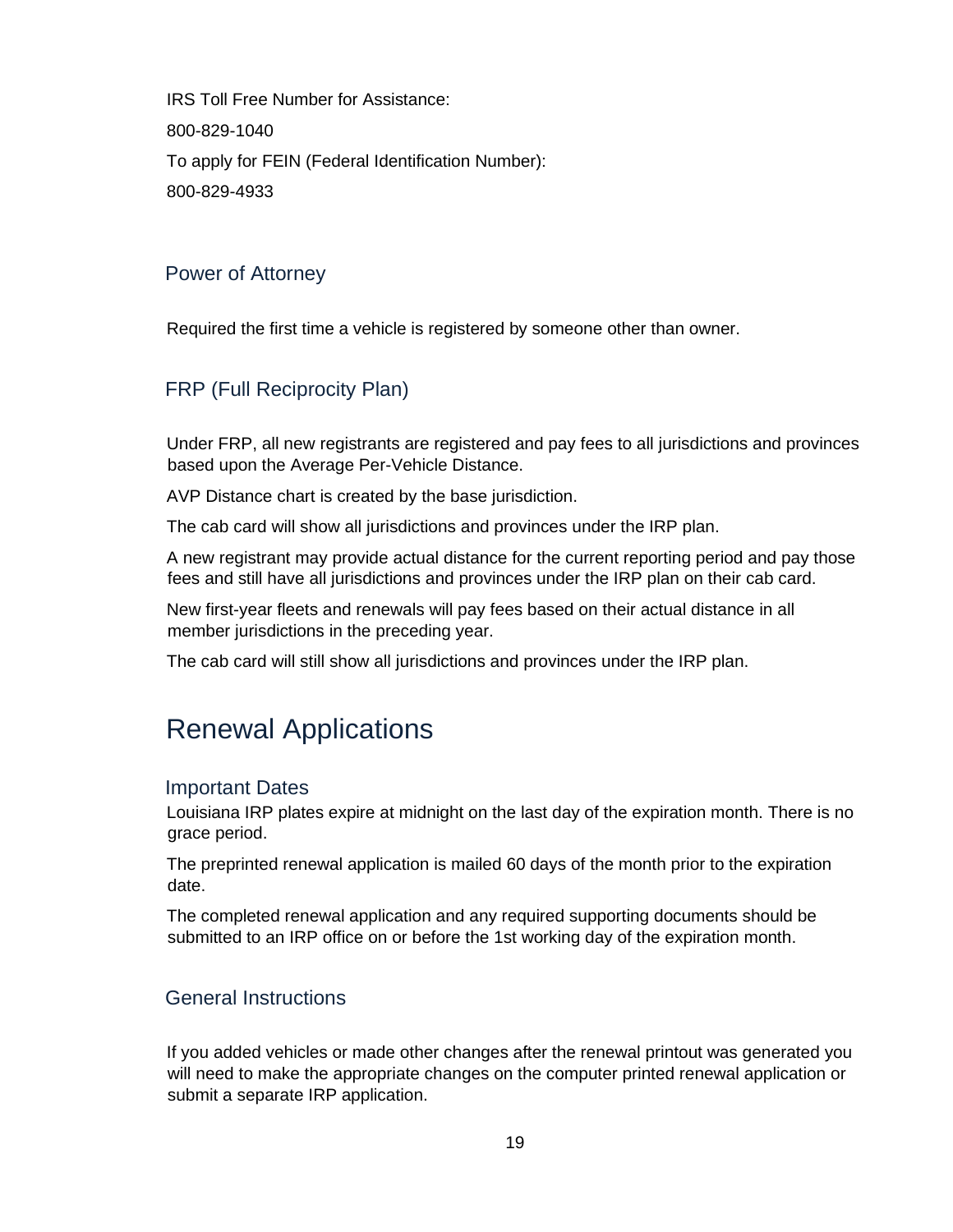It is the carrier's responsibility to review, verify and correct all information on the computer printed renewal application.

If you have multiple fleets, submit only one mileage schedule per fleet.

The renewal application must be signed in ink. If someone other than the registrant signs the application, they must include a power of attorney.

There is one copy of the renewal application. Make a photocopy for your records.

The renewal application must be returned to an IRP Processing Center.

Note: The IRP office will delete any vehicle currently plated that does not appear on the renewal application or separate IRP application.

# <span id="page-19-0"></span>**To Update USDOT Number**

The USDOT Number MCS-150 can be updated online at www.safer.fmcsa.dot.gov.

If you return the MCS-150 update to the IRP Office for processing draw a single line through the information being changed or updated and enter the information under the old information.

If there are no changes you must still complete sections 22, 28, 29 and 30.

The MCS-150 form must be completed by an authorized official of the company to which the USDOT number is assigned.

# <span id="page-19-1"></span>**Completing the Schedule A/C**

### *To correct carrier information*

Draw a line through the information to be changed and enter the correct information under or next to the old information.

To change the weights for all the vehicles in the weight group: Line through the weights shown in the weight group to be changed and enter the new weight next to the old weight.

If you are changing the gross weight in Louisiana you need to change the vehicle information section to match the Louisiana weight.

Note: If the weight varies more than ten percent (10%) from one jurisdiction to another you must include an explanation for the weight difference.

To move a specific vehicle(s) to a different existing weight group: Record a "C" in the first column next to the unit number of the vehicle(s) being changed. Then next to the unit number write the new weight group number (example: WG 003). If necessary, change the gross weight in the vehicle section to match the Louisiana weight.

To move a specific vehicle(s) to a new weight group: Record a "C" in the first column next to the unit number of the vehicle(s) being changed.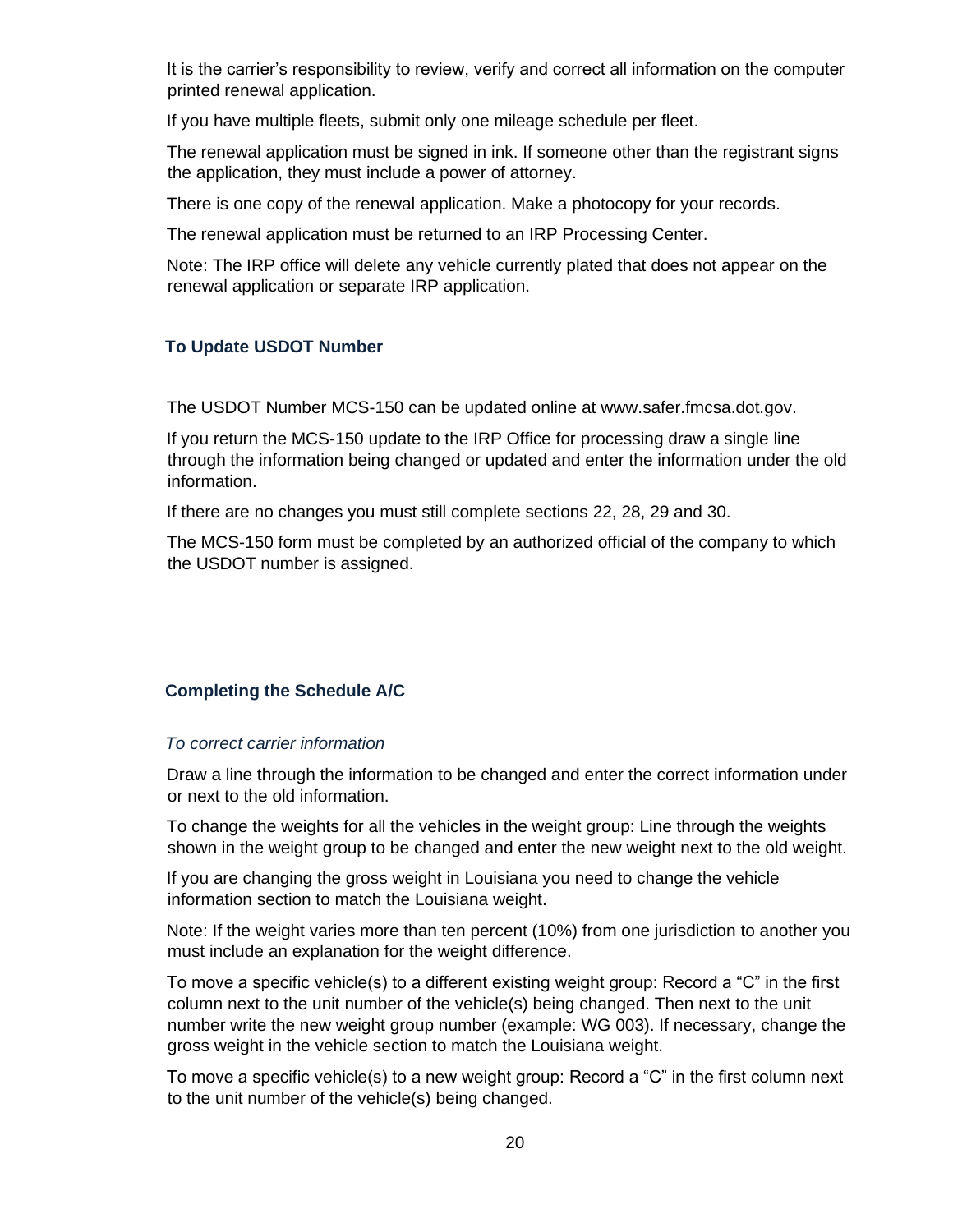Then next to the unit number write "move to new weight group". Complete pages 1, 2, and 3 (unit number, VIN and combined or gross weight only on page 2) of an IRP application and submit with the renewal printout.

#### *To Change Vehicle Information*

Record a "C" in the first column next to the unit number of the vehicle(s) being changed. Draw a single line through the information being changed and print the new information next to or under the previous information. Note: Original title(s) are needed to change the owner name or to correct any vehicle information.

Enter "Y" or "N" regarding the safety responsibility question.

To Delete a Vehicle

Enter a "D" in the first column next to the unit number of the vehicle being deleted and draw a single line through the vehicle information.

#### *To Add a New Vehicle*

Record the vehicle information directly under an existing vehicle in the correct weight group or submit an IRP application (Pages 1, and 2).

All new vehicle additions must include any necessary supporting documents (refer to Supporting Documents Section).

For fleets that apportion to the state of Colorado:

If the vehicle travels 10,000 miles or less nationally (for the reporting period), enter "N" in the first column next to the unit number. If the vehicle travels over 10,000 miles nationally, no notation is required.

# <span id="page-20-0"></span>Completing Schedule B.

It is very important to follow these instructions and record the mileage information accurately.

List the total actual distance accrued for all vehicles that were in the fleet during the reporting period. (Refer to the top of the renewal jurisdictions page for the correct reporting period.)

Submit only one mileage schedule for each fleet. If two or more mileage schedules are received for the same fleet, the entire application will be returned without processing.

If you do not provide mileage for any state other than Louisiana your renewal application will be returned and you will be advised to purchase a Louisiana base plate at your local OMV office.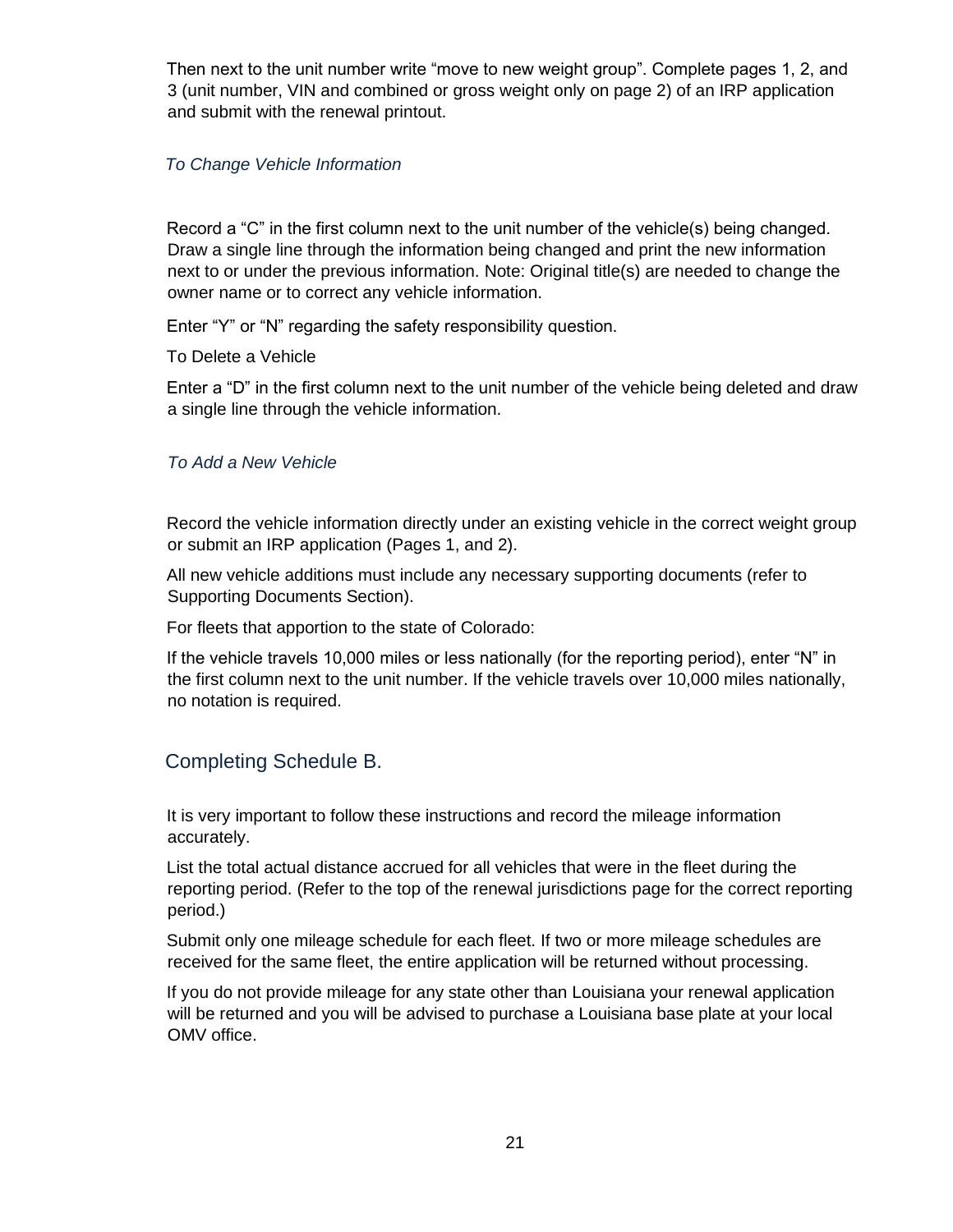# <span id="page-21-0"></span>Supplemental Applications

A supplemental application is submitted by the carrier after the original application has been filed and paid. All supplemental applications are submitted on a Louisiana IRP Application.

Not all types of supplemental transactions can be processed together. To determine which transactions can be combined in a supplement, contact the IRP office.

Each supplemental transaction requires different information and supporting documents. Failure to submit the required information and or documents will delay processing.

You can submit an application for the following supplemental transactions:

- Create a New Fleet
- Add Vehicle
- Delete Vehicle
- Add/Delete Vehicle
- Increase Vehicle Weight
- Correct vehicle information
- Replace lost, stolen or destroyed credentials (cab card, plate)
- Convert a Louisiana base plate
- Add a vehicle to another existing fleet (fleet to fleet transfer)

# <span id="page-21-1"></span>To Create a New Fleet

A new fleet is created when a vehicle will be traveling in a group of jurisdictions that are different from an existing fleet.

To create a new fleet, follow the directions to create an original fleet. Use the current account number and the next available fleet number.

The distance submitted on page 3 should include any actual distance accrued by the vehicle(s) in the previous fleet. If jurisdictions are added where distance has not been accrued, estimated distance may be used.

If the application includes estimated distance a Carrier Statement of Proposed Distance Mileage form must be submitted with the application.

#### To Add a Vehicle

Vehicles added to an existing fleet will have the same states as the other vehicles in the fleet.

Complete pages 1 and 2 of the Louisiana IRP Application. A new distance schedule (page 3) is not required; distance from the original application will be used to calculate fees.

See Supporting Documents Section for a list of documents that may need to be submitted with the application.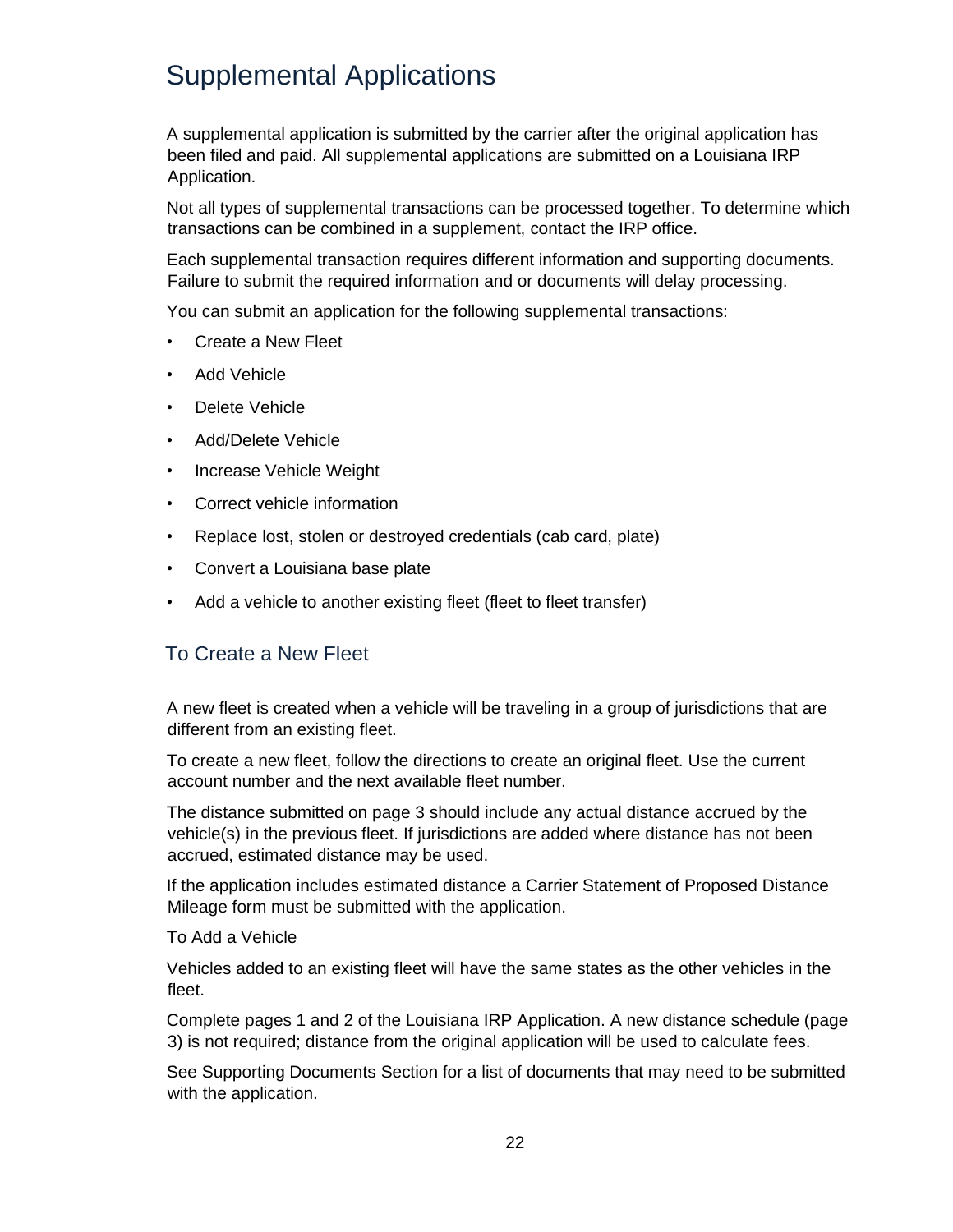# <span id="page-22-0"></span>Delete Vehicle

To delete vehicle complete pages 1 and 2 (vehicle deletion section) the plate and cab card of the vehicle being deleted must accompany the application.

Keep accurate records of any deletions made after renewal for possible credit if a new vehicle is purchased later in the registration year.

# <span id="page-22-1"></span>Add/Delete Vehicle

If a vehicle has been previously deleted the credit from the deleted vehicle can be applied to a new vehicle being added if it is within the same account and fleet.

Complete pages 1 and 2 (vehicle being added and the deleted vehicle credit is being transferred from). The unit number of the added vehicle cannot be the same as the deleted vehicle

Not all IRP jurisdictions allow a credit on Add/Delete Vehicle. Some jurisdictions will charge either full or partial fees for the vehicle being added.

Add/Delete Vehicle can take place between vehicles of different gross weights. The invoice will reflect any fees associated with a difference in moving from a lower gross weight to a higher gross weight.

When an Add/Delete Vehicle is from a higher gross weight to a lower gross weight, no refund or credit will be given for the amount that remains after the fee calculation.

Submit required supporting documents. (See Supporting Documents Section).

# <span id="page-22-2"></span>To Correct Vehicle Information

Complete pages 1 and 2 (only the vehicle information that is being changed) of the IRP Application.

Submit required supporting documents (see Supporting Documents Section).

# <span id="page-22-3"></span>Weight Increase/Decrease

The registered weight of a vehicle can be increased or decreased at any time.

The registered weight can be increased in one or more jurisdiction(s). Fees will be calculated between the new and old weights. A current 2290 will be required if the weight of the jurisdiction increased in is over 55,000 even though a registered vehicle's GVW may be less than 54,999.

If there is a decrease in the registered weight no refund will be given.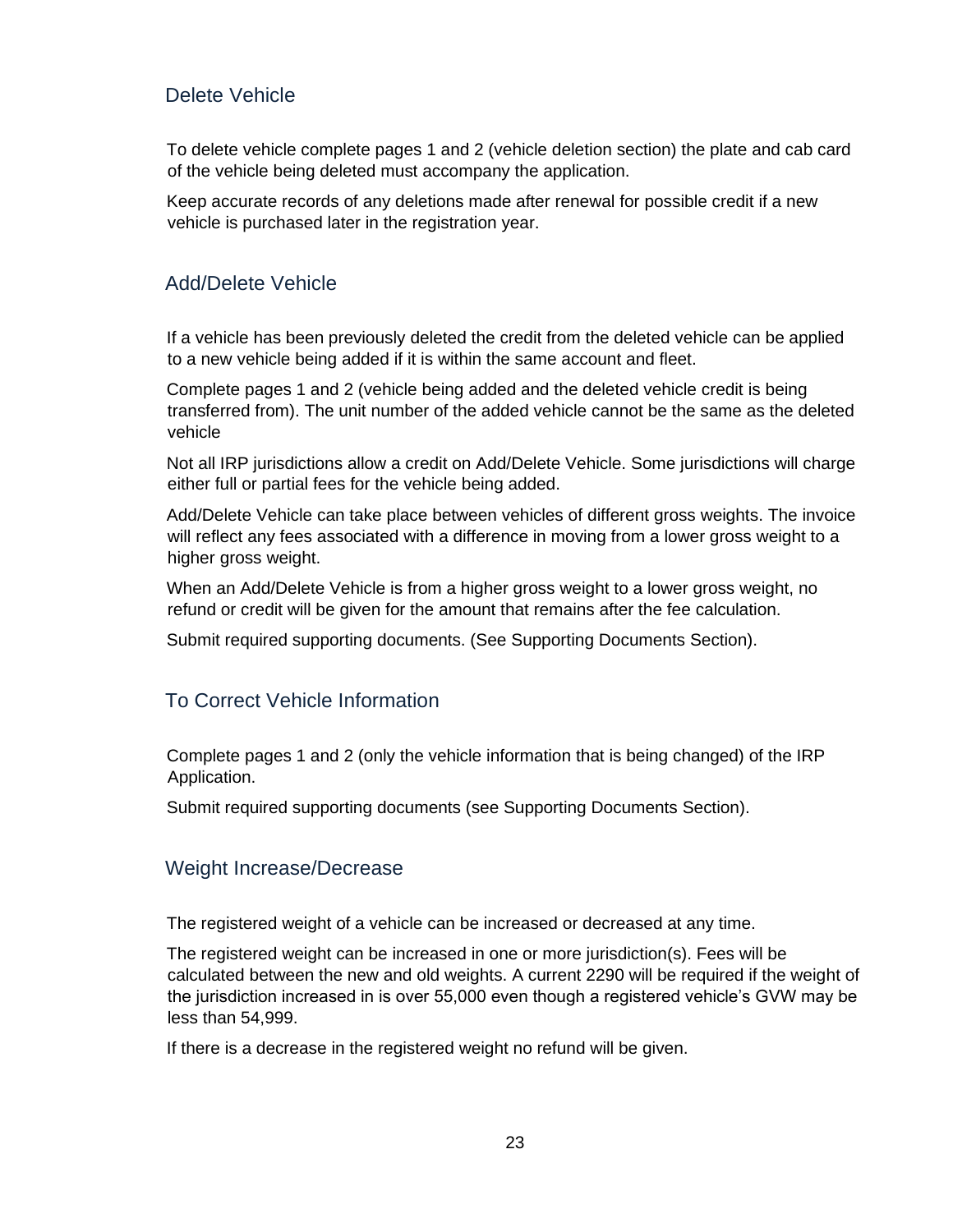# <span id="page-23-0"></span>**To Increase the Weight**

Complete pages 1, 2 (unit number and VIN only) and page 3 (weight only) of the IRP application.

Submit required supporting documents (See Supporting Documents Section).

Note: If the registered gross weight varies more than ten percent (10%) from one state to another an explanation for the weight difference must be included.

# <span id="page-23-1"></span>Replacement Credentials

New credentials can be obtained for:

- Replace lost, stolen or damaged cab cards.
- Replace lost, stolen or damaged plates.

Enforcement officials look at the original cab card for proof that the vehicle is properly registered. Legible photocopies are valid.

# <span id="page-23-2"></span>**To Replace Credentials**

Complete pages 1 and 2 (unit number and VIN only) of the Louisiana IRP Application Submit copy of the cab card if available.

#### *Louisiana Base Conversion*

To convert a Louisiana base plate and receive credit for the Louisiana fees the name on the Louisiana base plate registration must match the registrant name on the IRP account.

The invoice will reflect credit for the Louisiana fees only. If the base plate conversion credit exceeds the total Louisiana base fees, the credit may be applied up to but not exceeding, the amount of the Louisiana base fees. The remainder of the credit will be refunded by the OMV to the carrier.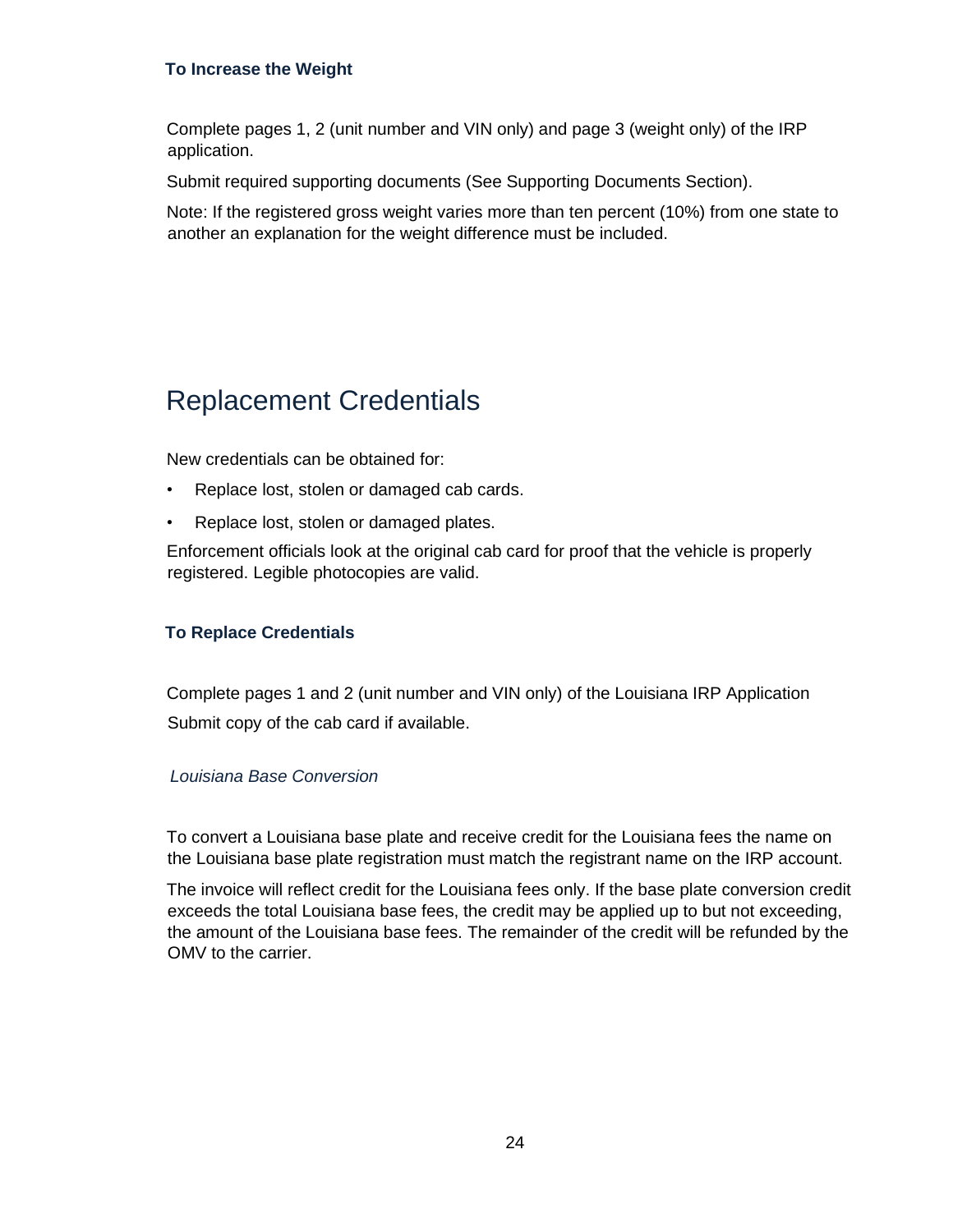#### *To Process a Conversion*

Complete pages 1, 2, and 3 of the IRP application (if new account or new fleet).

Submit legible photocopy of the current Louisiana registration.

Submit required Supporting Documents.

NOTE: Upon receipt of the apportioned plate and cab card, the carrier must submit to the IRP Processing Center the original Louisiana registration and the base plates for the converted vehicle to receive credit.

# <span id="page-24-0"></span>Fleet-to-Fleet Transfer

Fleet to Fleet transfer moves a vehicle in one fleet to another fleet within the same account. The fees are charged like a transfer. Some jurisdictions fees differ when transferring between fleets.

### <span id="page-24-1"></span>**To Process a Fleet to Fleet Transfer**

Complete pages 1, 2, (unit number and VIN only) and 3 (if creating a new fleet) of the Louisiana IRP application. If you are creating a new fleet and the vehicle(s) were registered in an existing fleet during the previous year's mileage reporting period you must provide the actual miles in any jurisdiction(s) where mileage was accrued.

Submit a copy of the vehicle's cab card (if available).

# <span id="page-24-2"></span>Special Types of Operation

# <span id="page-24-3"></span>Household Goods Carrier

Household goods carriers using equipment leased from service representatives may elect to base such equipment in either that of the service representative, or that of the household goods carrier.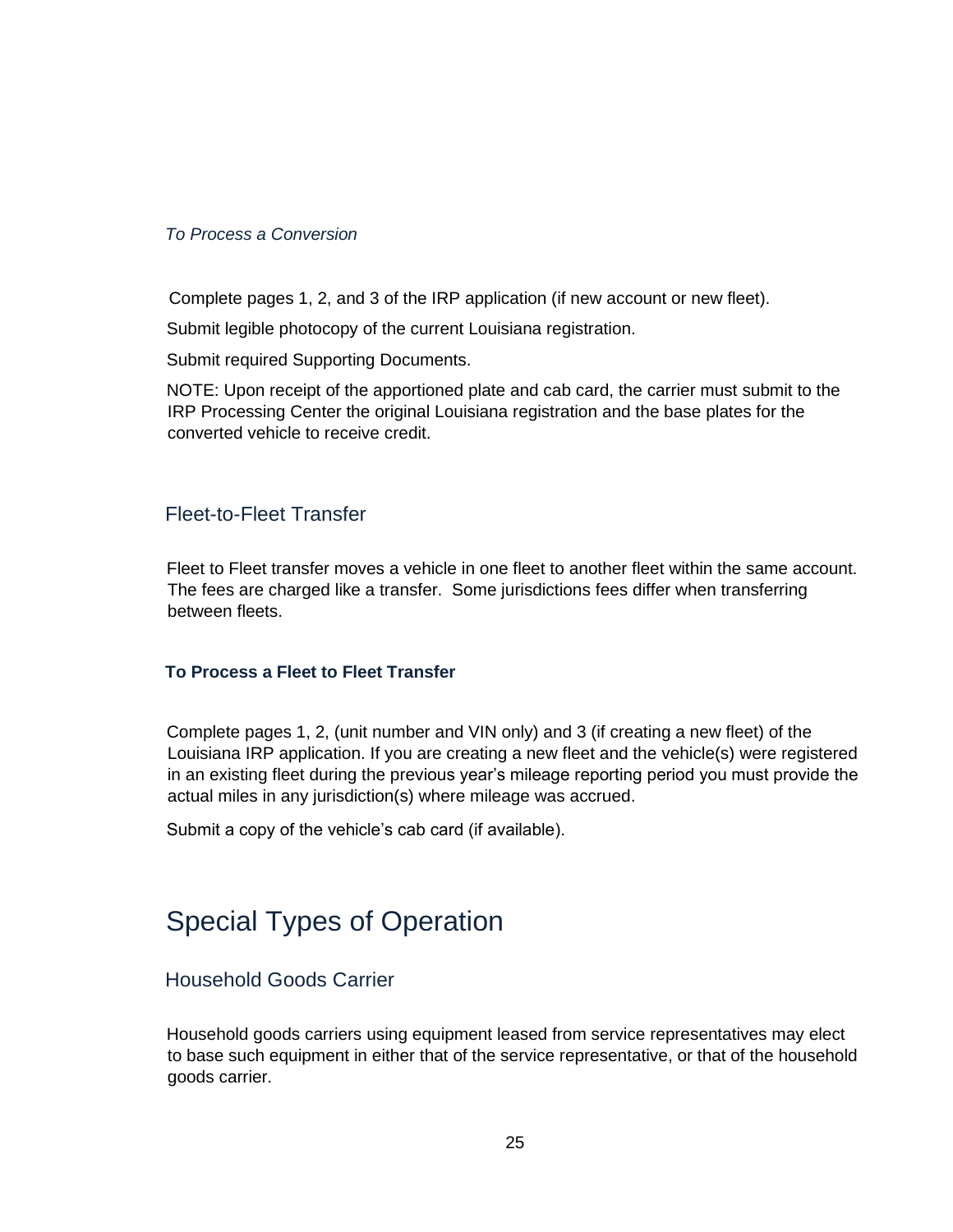When the base jurisdiction of the service representative is selected, the equipment shall be registered in the service representative's name, and the household goods carrier shall be designated as the lessee. The apportionment of fees shall be according to the combined mileage records of the service representative and those of the household goods carrier. Such records must be kept in the service representative's base jurisdiction.

When the base jurisdiction of the household goods carrier is selected, the equipment shall be registered by the household goods carrier and the service representative shall be designated as lessor. The apportionment of fees shall be apportioned according to the combined mileage records of the household goods carrier and the service representative. Such records must be made available in the household goods carrier base jurisdiction. Vehicles are deemed fully registered for operations under the authority of the service representative as well as the household goods carrier.

# <span id="page-25-0"></span>Registrants Leased to a Carrier

A vehicle owner who leases onto a carrier can register in one of two ways:

- 1. The vehicle owner (registrant) may register in their own name. License plates and cab cards will be the property of the registrant. Apportionment fees shall be according to the operational records of the registrant.
- 2. The carrier may be the registrant with the vehicle owner on the cab card.
- 3. License plates and cab cards shall be the property of the carrier. Apportionment fees shall be according to the operational records of the carrier.

# <span id="page-25-1"></span>What is PRISM ?

Performance and Registration Information Systems Management (PRISM) is a cooperative Federal-State safety program developed to reduce commercial vehicle accidents. PRISM utilizes the commercial vehicle registration process of the States to improve motor carrier safety in two ways:

- By determining the safety fitness of the motor carrier prior to issuing license plates.
- By motivating the carrier to improve its safety performance either through an improvement process or the application of registration sanctions.

The PRISM program encompasses two major processes, Registration and Enforcement, which are integrated to identify motor carriers and hold them responsible for the safety of their operations. The performance of unsafe carriers is improved through a comprehensive system of identification, education, data gathering, safety monitoring and treatment.

### <span id="page-25-2"></span>**Registration**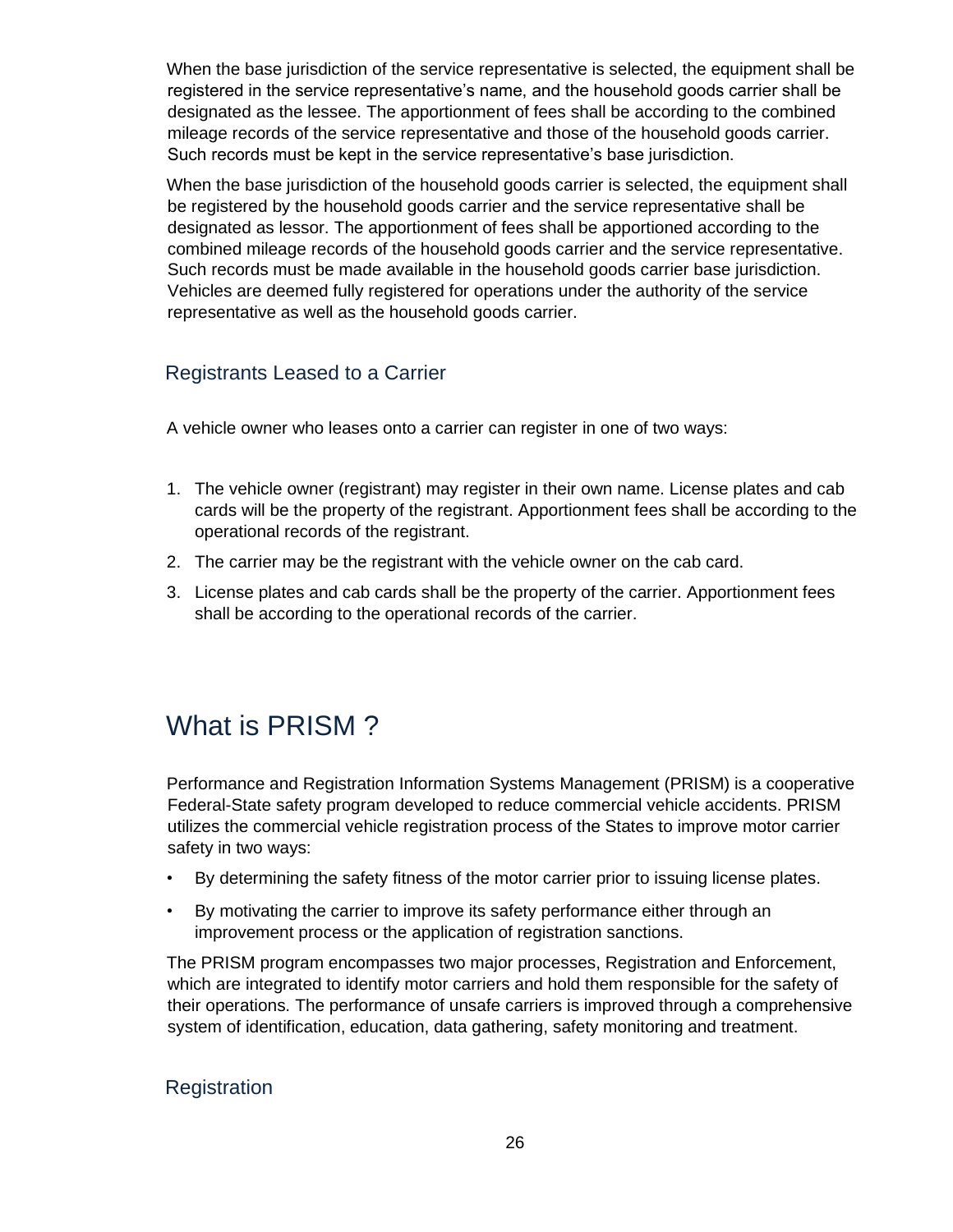The International Registration Plan (IRP) provides the frame work for the PRISM program by facilitating two vital functions. First, it establishes a system of accountability by ensuring that no vehicle is plated without identifying the responsible carrier for vehicle safety during the registration year. Second, the use of registration sanctions provides a powerful incentive for unsafe carriers to improve their safety performance. The vehicle registration process ensures that all carriers engaged in interstate commerce are identified through a unique USDOT Number during vehicle registration. The safety fitness of each carrier can then be audited prior to issuing vehicle registrations. Those motor carriers that have been prohibited from operating in interstate commerce by the Federal Motor Carrier Safety Administration may be denied registration by the State.

#### <span id="page-26-0"></span>**How Does PRISM Affect IRP registration?**

As noted earlier, the IRP serves as the framework for the PRISM program and is affected through USDOT registration and MCS-150 updates. The motor carrier responsible for the safety of every vehicle and the registrant must identify their USDOT Number during the registration process. An updated MCS-150 form must be submitted for each registrant and carrier responsible for safety on an IRP account unless the carrier and the registrant have each submitted a form within 12 months prior to the first day of the renewal period, or the motor carrier and the registrant have updated the information directly on the FMCSA web www.fmcsa.dot.gov

For many IRP accounts, the registrant that maintains the IRP account and the carrier that is responsible for safety are the same entity. Table A outlines USDOT Number and MCS150 update requirements associated with PRISM and IRP registration in these instances. In some cases, the IRP account registrant and the carrier responsible for the safety of individual vehicles on the account may be different. The following examples, in addition to the information in Table B, outline USDOT Number and MCS-150 update requirements associated with PRISM and IRP registration in common instances.

#### *Rental/leasing companies registering in their own name:*

Rental/leasing companies that register in their own name must provide the USDOT Numbers and copies of updated MCS-150 forms to the registration office for their company and for all lessees that are responsible for vehicle safety. The USDOT number for the rental/leasing company should be recorded in Section C of the IRP Schedule A and the USDOT Number of the motor carrier responsible for safety should be recorded in the appropriate column of the individual vehicle section.

#### *Owner/operators registering in their own name, but leasing to motor carriers:*

Owner/operators who register in their own names must obtain a USDOT Number for themselves. This number is for registration purposes only and does not provide the owner/operator with his/her own operating authority. A copy of the lease agreement must be submitted if the vehicle is being leased on to a carrier.

In addition, the owner/operator must provide the USDOT Number for the company to whom he/she leases. Updated copies of the MCS-150 must be submitted for the owner/operator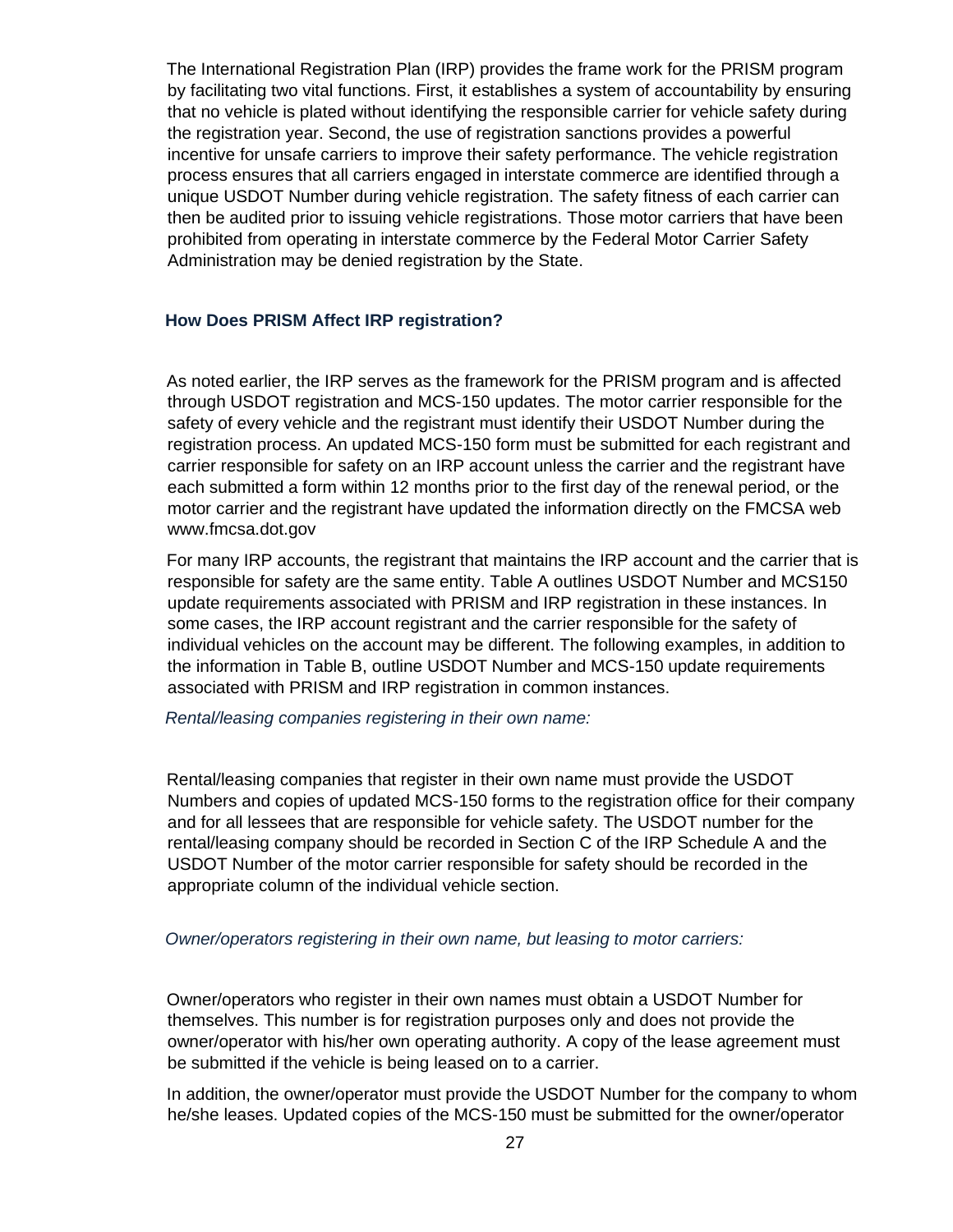and all companies responsible for safety (the lessees). The companies must complete the MCS-150 forms. The owner/operator must record his/her USDOT Number in Section C of the IRP Schedule A. The USDOT number of the motor carrier responsible for safety should be entered in the appropriate column at the individual vehicle level of the Schedule A.

#### *Companies using only leased vehicles registered in the name of the lessors:*

Companies who use all leased vehicles registered in the name of the lessors (rental/leasing or owner/operators) must provide the lessor with an updated copy of the MCS-150.

Table A IRP account registration and motor carrier responsible for safety of the vehicles are the same entity.

|                                              | <b>Registrant Level</b>                                                                                                                                 | <b>Individual Vehicle Level</b>                                |
|----------------------------------------------|---------------------------------------------------------------------------------------------------------------------------------------------------------|----------------------------------------------------------------|
| <b>USDOT</b><br><b>Number</b><br>Requirement | <b>USDOT Number of the</b><br>Registrant                                                                                                                | Same                                                           |
| <b>MCS-150</b><br>Requirement                | Updated MCS-150 for the IRP<br>registrant required unless one<br>has been submitted within 12<br>months prior to the first day of<br>the renewal period | No additional requirement                                      |
| Action                                       | write "same" in the appropriate column of the individual vehicle<br>section of Schedule A.                                                              | Record the USDOT Number in Section C of the IRP Schedule A and |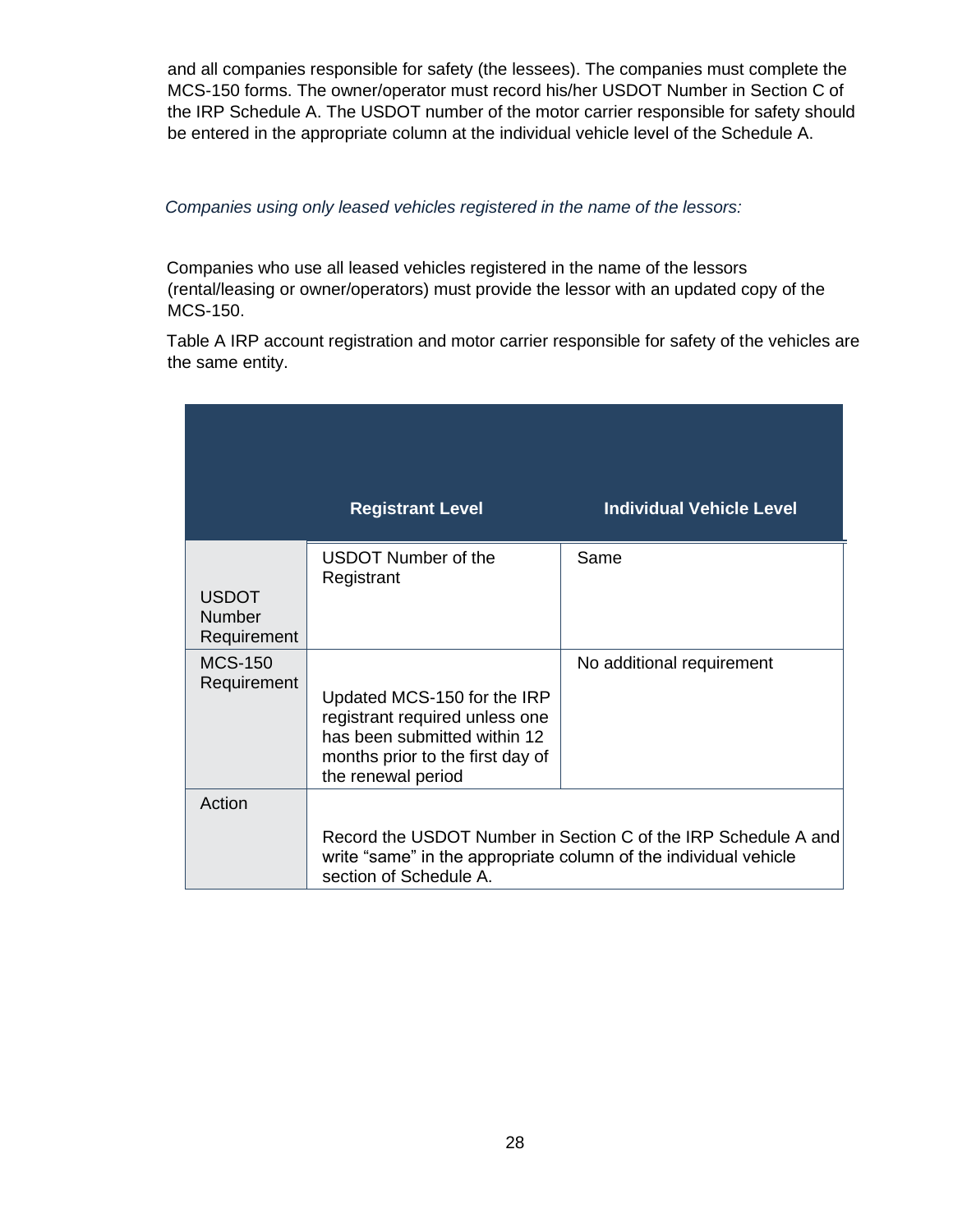|                                       | <b>Registrant Level</b>                                                                                                       | <b>Individual Vehicle Level</b>                                                                                                                                                                                                                                                      |
|---------------------------------------|-------------------------------------------------------------------------------------------------------------------------------|--------------------------------------------------------------------------------------------------------------------------------------------------------------------------------------------------------------------------------------------------------------------------------------|
| <b>USDOT</b><br>Number<br>Requirement | <b>USDOT Number of the</b><br>Registrant                                                                                      | Two General Situations Apply:<br><b>USDOT Number of the motor</b><br>carrier responsible for safety if<br>known and expected to stay the<br>same for at least 30 days from the<br>renewal.                                                                                           |
|                                       |                                                                                                                               | <b>USDOT Number of the Registrant</b><br>as a default if the motor carrier<br>responsible for safety is unknown,<br>or expected to change within 30<br>days of renewal.                                                                                                              |
| <b>MCS-150</b><br>Requirement         | Updated MCS-150 for the<br>one has been submitted<br>within 12 months prior to the<br>first day of the renewal period period. | An Updated MCS-150 associated<br>with each USDOT Number on the IRP<br>IRP registrant required unless account is required unless one has<br>been submitted within 12 months<br>prior to the first day of the renewal                                                                  |
| Action                                |                                                                                                                               | Record the USDOT Number in Section C of the IRP Schedule A<br>and the USDOT Number of the motor carrier responsible for safety<br>in the appropriate column of the individual vehicle section. Indicate<br>if the lease is for the full registration year in the appropriate column. |

Table B IRP account registrant and motor carrier responsible for safety of all or some of the vehicles at the time of registration are different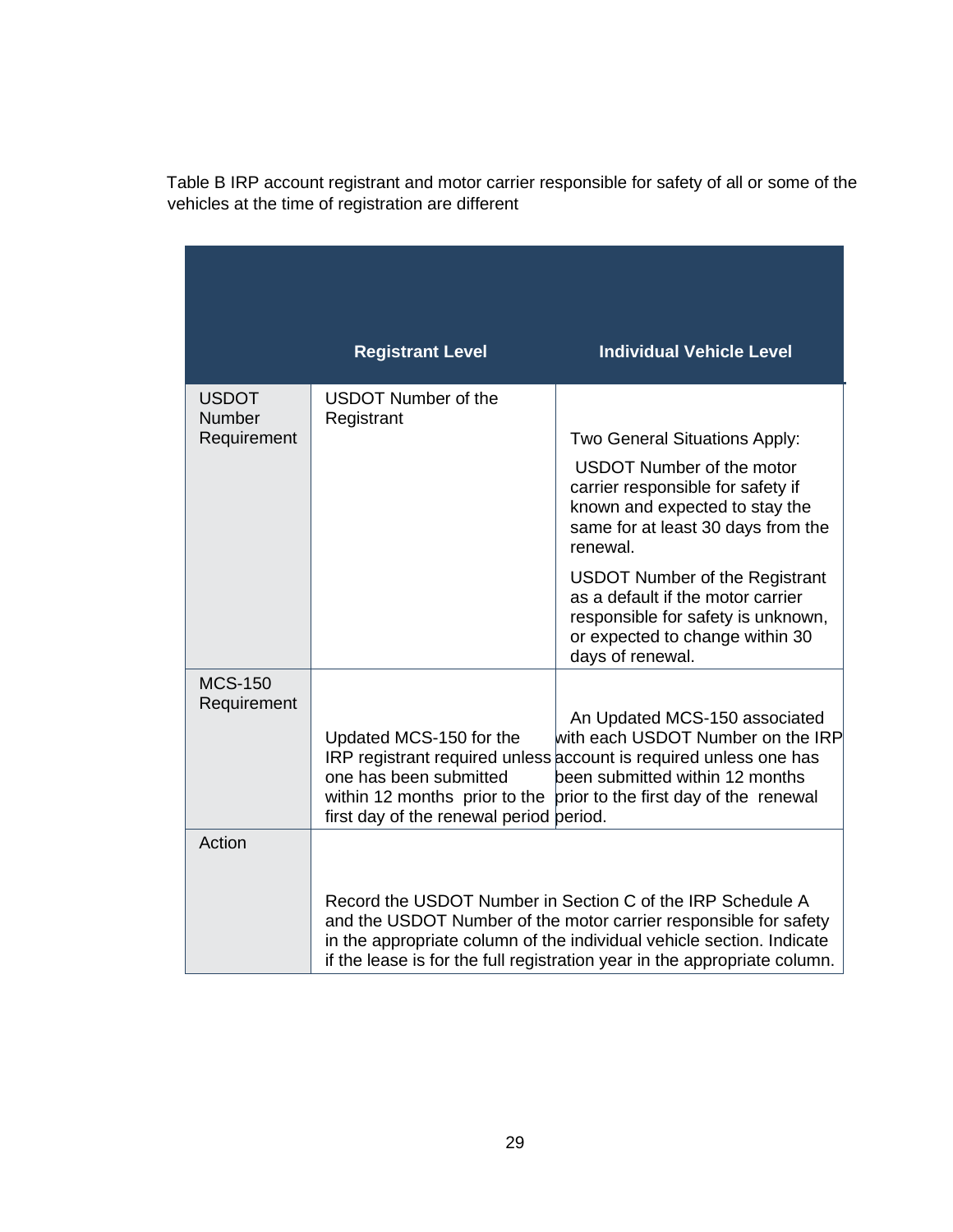# <span id="page-29-0"></span>Maximum Allowable Weight in Pounds

The following table lists the maximum operating weight and maximum cab card weight for each jurisdiction. The weight for Canadian provinces will convert to kilograms on the cab card. Exceptions and conditions are show if applicable. Since requirements may change you may contact the jurisdiction for the most current information.

| <b>Jurisdiction</b>     | <b>Max</b><br>Operating Wt Card Wt | Max Cab     | Exceptions/Conditions/Permits                                                      |
|-------------------------|------------------------------------|-------------|------------------------------------------------------------------------------------|
| Alabama                 | 80,000                             | <b>QUAL</b> |                                                                                    |
|                         |                                    |             | Overweight permit required over<br>80,000. Cab card changed to<br>QUAL over 80,000 |
|                         |                                    |             |                                                                                    |
| Alberta                 | 139,992                            | 139,992     |                                                                                    |
| Arizona                 | 80,000                             | 80,000      |                                                                                    |
|                         |                                    |             | Overweight permit required over<br>80,000                                          |
|                         |                                    |             |                                                                                    |
| Arkansas                | 80,000                             | 80,000      |                                                                                    |
| <b>British Columbia</b> | 139,994                            | 139,994     |                                                                                    |
|                         |                                    |             |                                                                                    |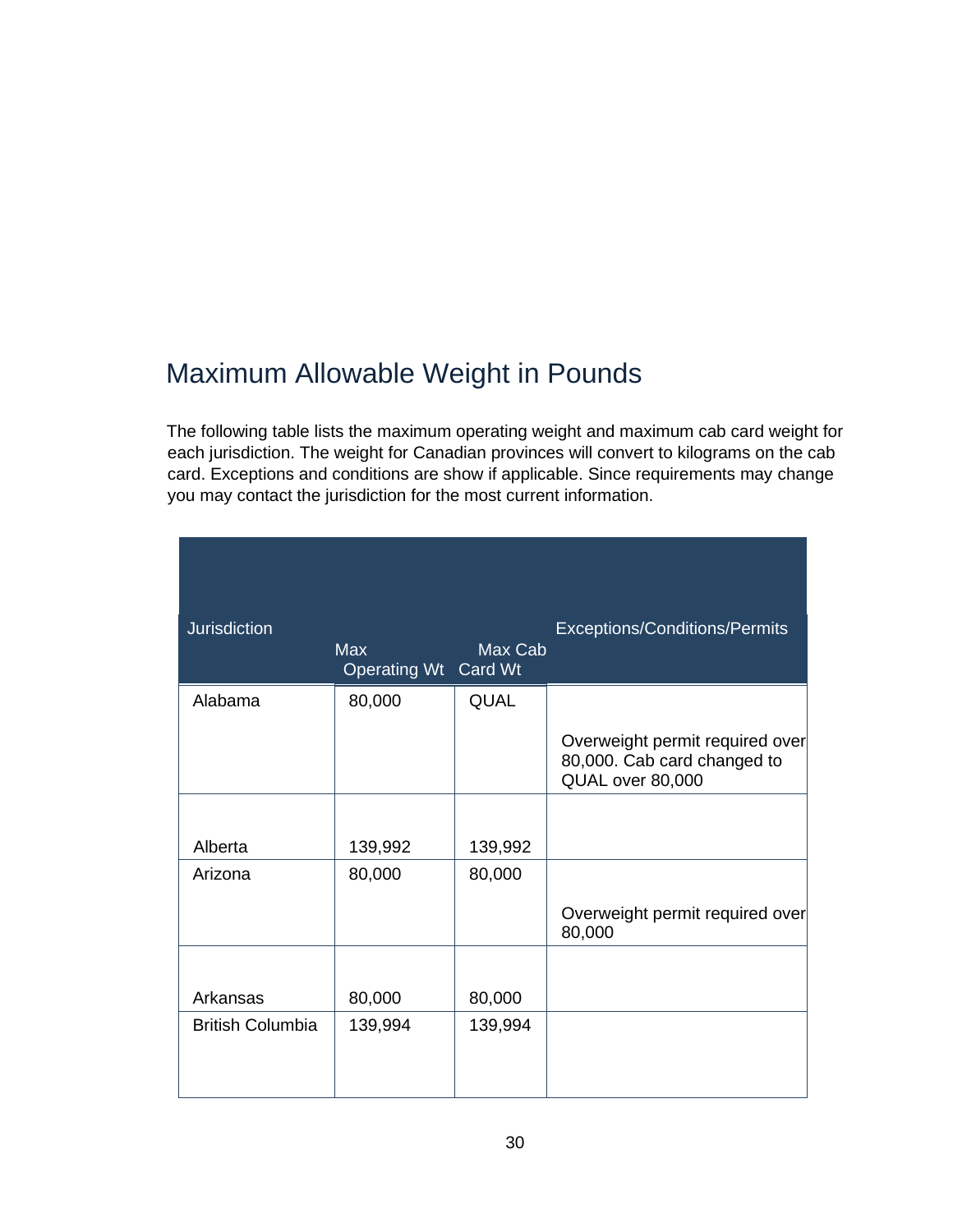| California              | 80,000        | 80,000        |                                                                                    |
|-------------------------|---------------|---------------|------------------------------------------------------------------------------------|
|                         |               |               |                                                                                    |
| Colorado                | 80,000        | 80,000        |                                                                                    |
| Connecticut             | <b>NO MAX</b> | <b>NO MAX</b> |                                                                                    |
|                         |               |               | 80,000<br>Over<br>requires<br>overweight permit. Cab card to<br>reflect OW permit. |
| Delaware                | 80,000        | 80,000        |                                                                                    |
| District of<br>Columbia | 80,000        | 80,000        |                                                                                    |
|                         |               |               |                                                                                    |
| Florida                 | 80,000        | 80,000        |                                                                                    |
| Georgia                 | 80,000        | 80,000        |                                                                                    |
| Idaho                   |               |               |                                                                                    |
|                         | 129,000       | 129,000       |                                                                                    |
| <b>Illinois</b>         | 80,000        | 80,000        |                                                                                    |
| Indiana                 |               | 80,000        |                                                                                    |
|                         | 80,000        |               | Permit is needed. No change to<br>cab card.                                        |
| lowa                    | <b>NO MAX</b> | <b>NO MAX</b> | Requires increase in<br>registration<br>to reflect on registration<br>documents.   |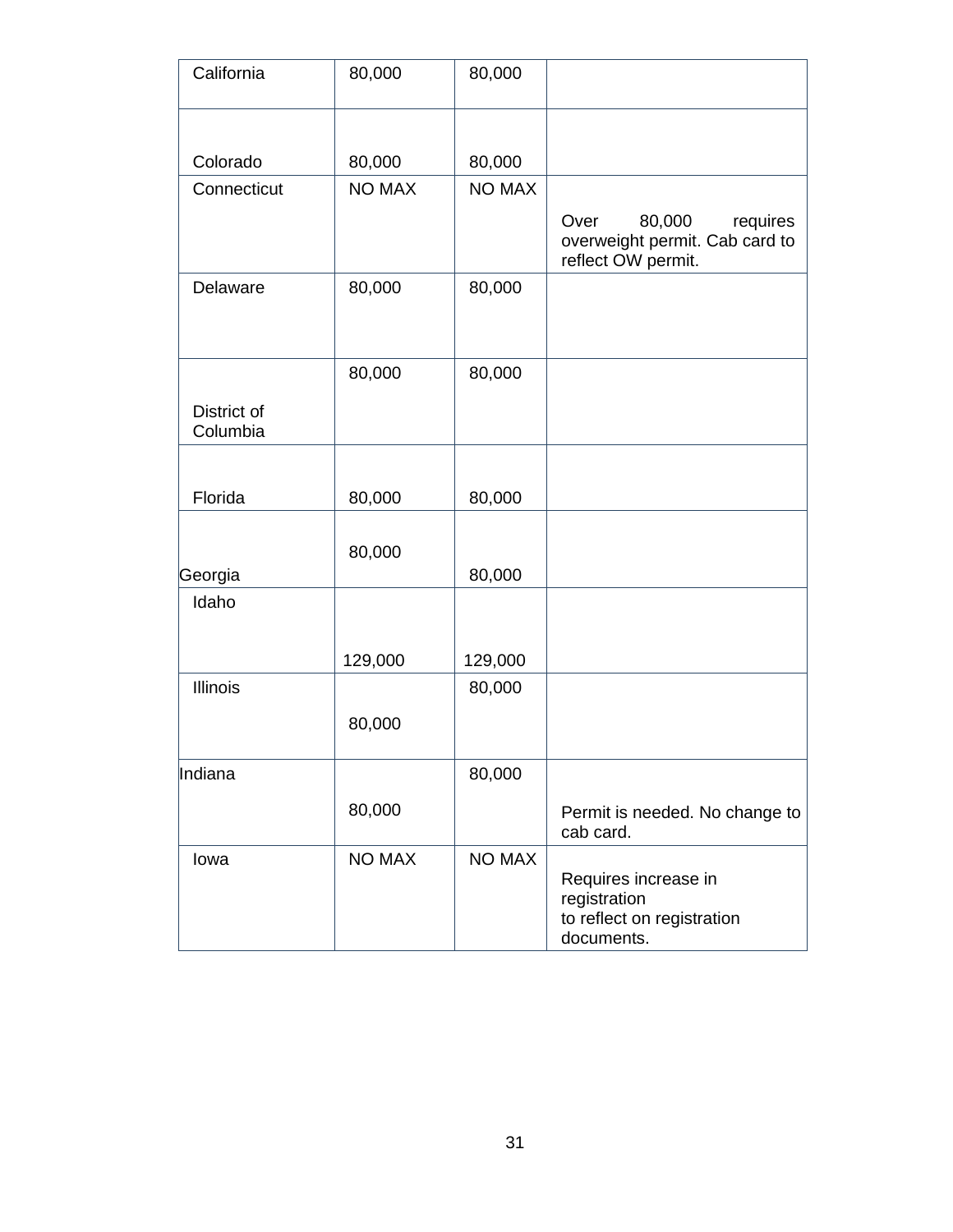| Kansas    | 85,500  | 85,500  |                                                                                                                               |
|-----------|---------|---------|-------------------------------------------------------------------------------------------------------------------------------|
|           |         |         | Max 80,000 on KS Interstate.<br>Cab card does not change,<br>must register for 85,500 to<br>purchase OW permit.               |
| Kentucky  | 80,000  | 80,000  |                                                                                                                               |
|           |         |         | Special permit required for over<br>80,000.                                                                                   |
| Louisiana | 88,000  | 88,000  |                                                                                                                               |
|           |         |         | 83,400 on Interstate and 88,000<br>on non-Interstate. These weights<br>must be shown on cab card to<br>qualify for OW permit. |
|           |         |         |                                                                                                                               |
| Maine     | 100,000 | 100,000 |                                                                                                                               |
|           |         |         |                                                                                                                               |
| Manitoba  | 139,994 | 139,994 |                                                                                                                               |

| Maryland             | 80,000        | 80,000        |                                                                                                                          |
|----------------------|---------------|---------------|--------------------------------------------------------------------------------------------------------------------------|
| <b>Massachusetts</b> | <b>NO MAX</b> | <b>NO MAX</b> |                                                                                                                          |
|                      |               |               | Overweight permit required over<br>80,000.                                                                               |
|                      |               |               |                                                                                                                          |
| Michigan             | 160,001       | 160,001       | Permit is needed.                                                                                                        |
| Minnesota            | 80,000        | <b>NO MAX</b> |                                                                                                                          |
|                      |               |               | Overweight permit required over<br>80,000. Cab card must reflect<br>weight of OW permit as well as<br>have an OW permit. |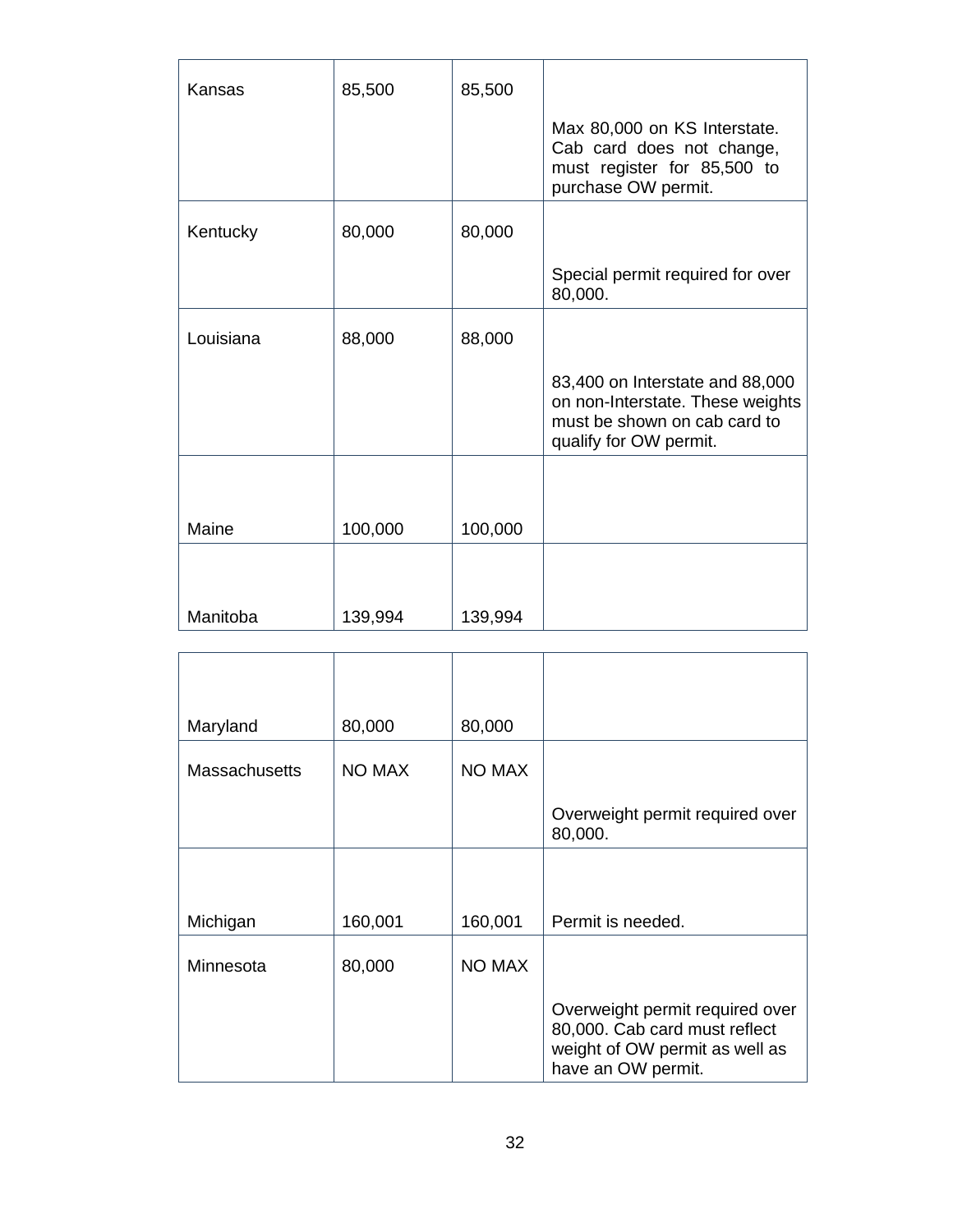| Mississippi          |         |         |                                                             |
|----------------------|---------|---------|-------------------------------------------------------------|
|                      | 80,000  | 80,000  |                                                             |
| Missouri             |         |         |                                                             |
|                      | 80,000  | 80,000  | Overweight permit required over<br>80,000.                  |
|                      |         |         |                                                             |
| Montana              | 138,000 | 138,000 |                                                             |
| Nebraska             |         | 94,000  |                                                             |
|                      | 94,000  |         | Permit is needed. Cab card<br>reflects 94,000.              |
| Nevada               | 129,000 | 80,000  |                                                             |
|                      |         |         | Cab card must reflect 80,000 to be<br>legal with OW permit. |
|                      | 137,787 | 137,787 |                                                             |
| <b>New Brunswick</b> |         |         |                                                             |
|                      |         |         |                                                             |
| Newfoundland         | 137,787 | 137,787 |                                                             |
|                      | 80,000  | 80,000  |                                                             |
| New Hampshire        |         |         | Overweight permit is needed<br>over 80,000.                 |
|                      |         |         |                                                             |
| New Jersey           | 80,000  | 80,000  | Permit is needed.                                           |
|                      |         |         |                                                             |
| New Mexico           | 86,400  | 80,000  |                                                             |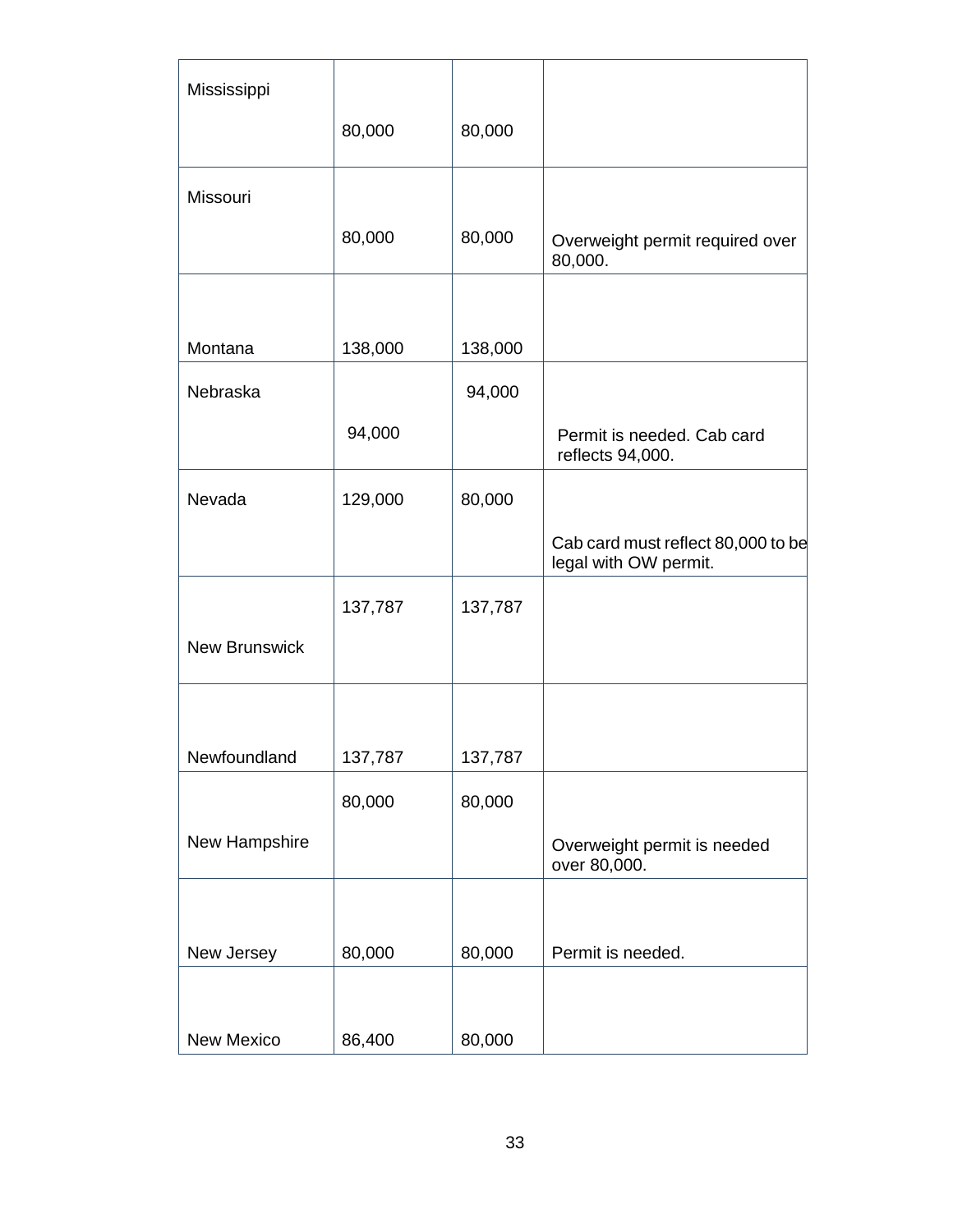| New York       | 80,000  | <b>NO MAX</b> |                                                                              |
|----------------|---------|---------------|------------------------------------------------------------------------------|
|                |         |               | Overweight permit required over<br>80,000. Cab card to reflect OW<br>permit. |
| North Carolina | 80,000  | 80,000        |                                                                              |
| North Dakota   | 105,500 | 105,500       |                                                                              |

| Nova Scotia                    | 137788  | 137788  |                                         |
|--------------------------------|---------|---------|-----------------------------------------|
|                                |         |         |                                         |
| Ohio                           | 80,000  | 80,000  |                                         |
|                                |         |         |                                         |
| Oklahoma                       | 90,000  | 90,000  | Annual permit required over<br>80,000.  |
|                                |         |         |                                         |
| Ontario                        | 139,992 | 139,992 |                                         |
|                                |         |         |                                         |
| Oregon                         | 105,500 | 105,500 | Special permit required over<br>80,000. |
|                                |         |         |                                         |
| Pennsylvania                   | 80,000  | 80,000  |                                         |
| <b>Prince Edward</b><br>Island | 137,788 | 137,788 |                                         |
|                                |         |         |                                         |
|                                |         |         |                                         |
|                                |         |         |                                         |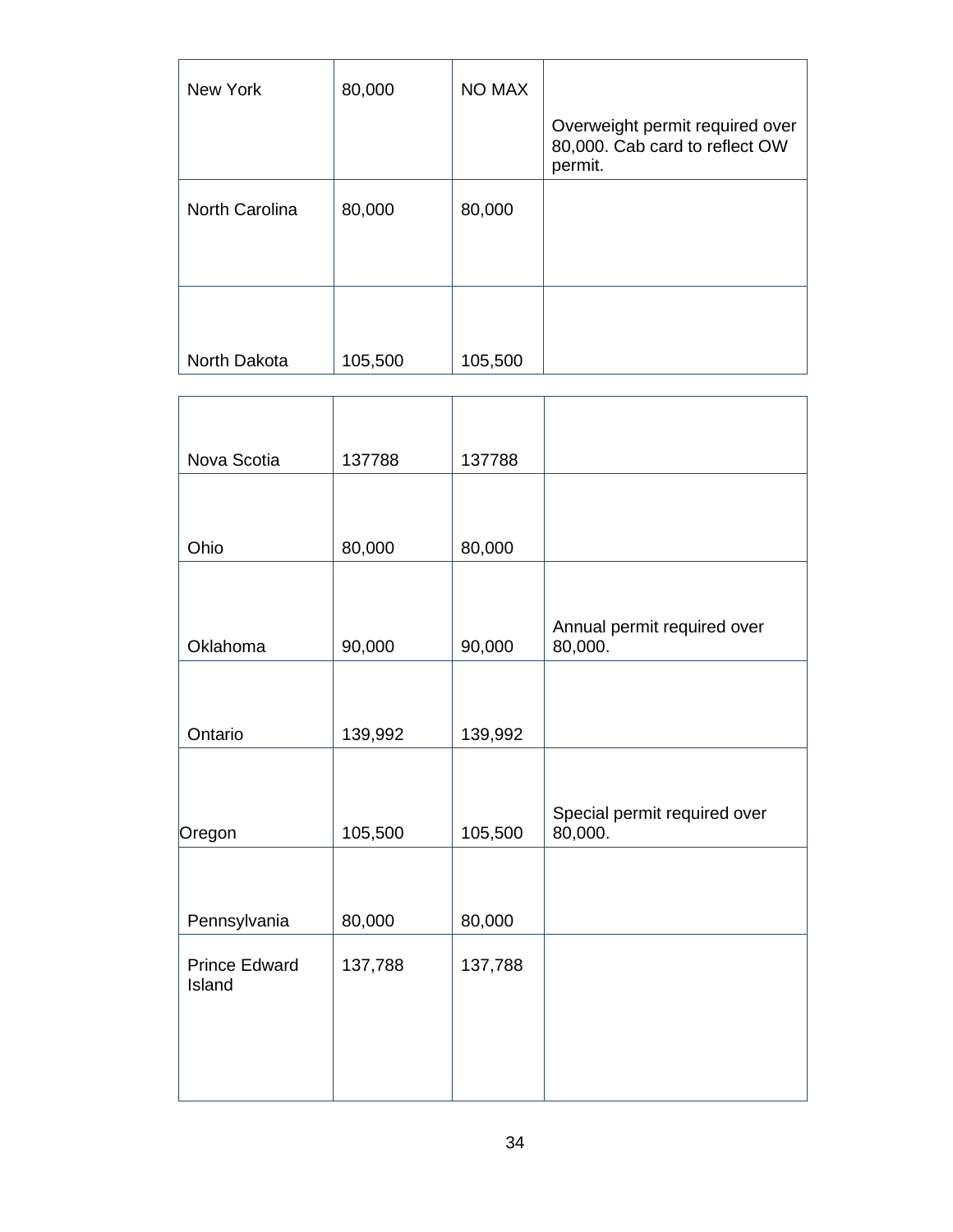| Quebec         | <b>AXLES</b> |                                                                     |                                                                                              |
|----------------|--------------|---------------------------------------------------------------------|----------------------------------------------------------------------------------------------|
|                |              | Combined<br>number of<br>axles for<br>power<br>unit and<br>trailers |                                                                                              |
|                |              |                                                                     |                                                                                              |
| Rhode Island   | 80,000       | 80,000                                                              |                                                                                              |
|                |              |                                                                     |                                                                                              |
| Saskatchewan   | 139,994      | 139,994                                                             |                                                                                              |
|                |              |                                                                     |                                                                                              |
| South Carolina | 80,000       | 80,000                                                              |                                                                                              |
| South Dakota   | NO MAX       | NO MAX                                                              |                                                                                              |
|                |              |                                                                     | Must meet SD bridge weight laws.<br>Overweight permit required over<br>80,000 on Interstate. |
|                |              |                                                                     |                                                                                              |
| Tennessee      | 80,000       | 80,000                                                              |                                                                                              |
|                |              |                                                                     |                                                                                              |
| Texas          | 80,000       | 80,000                                                              |                                                                                              |
| Utah           | 129,000      | 80,000                                                              |                                                                                              |
|                |              |                                                                     |                                                                                              |
|                |              |                                                                     |                                                                                              |
|                |              |                                                                     |                                                                                              |
| Vermont        | 80,000       | 80,000                                                              |                                                                                              |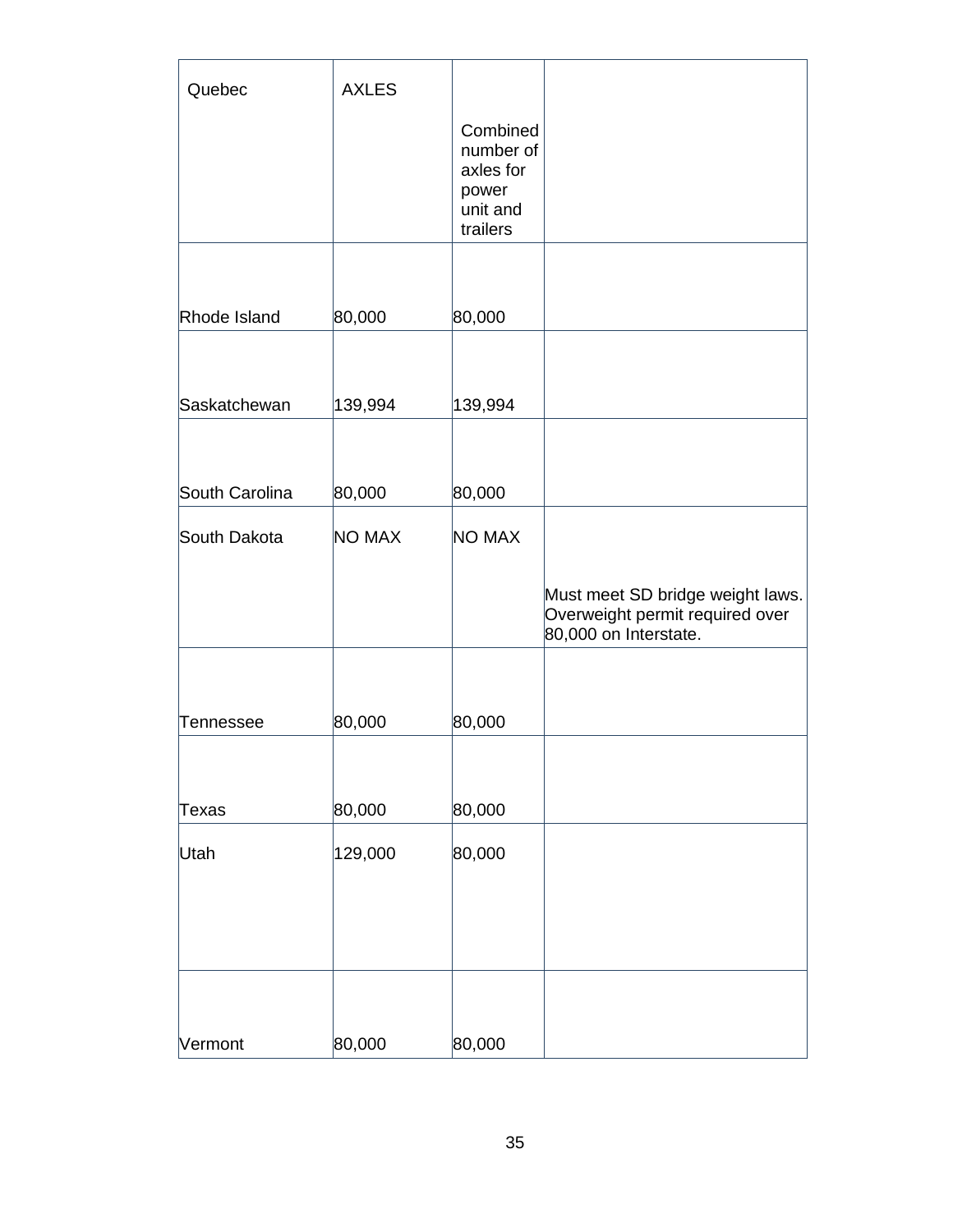<span id="page-35-0"></span>

| Virginia             | 80,000  | 80,000  |  |
|----------------------|---------|---------|--|
|                      |         |         |  |
| Washington           | 105,500 | 105,500 |  |
|                      |         |         |  |
| <b>West Virginia</b> | 80,000  | 80,000  |  |
|                      |         |         |  |
| Wisconsin            | 80,000  | 80,000  |  |
|                      |         |         |  |
| Wyoming              | 117,000 | 117,000 |  |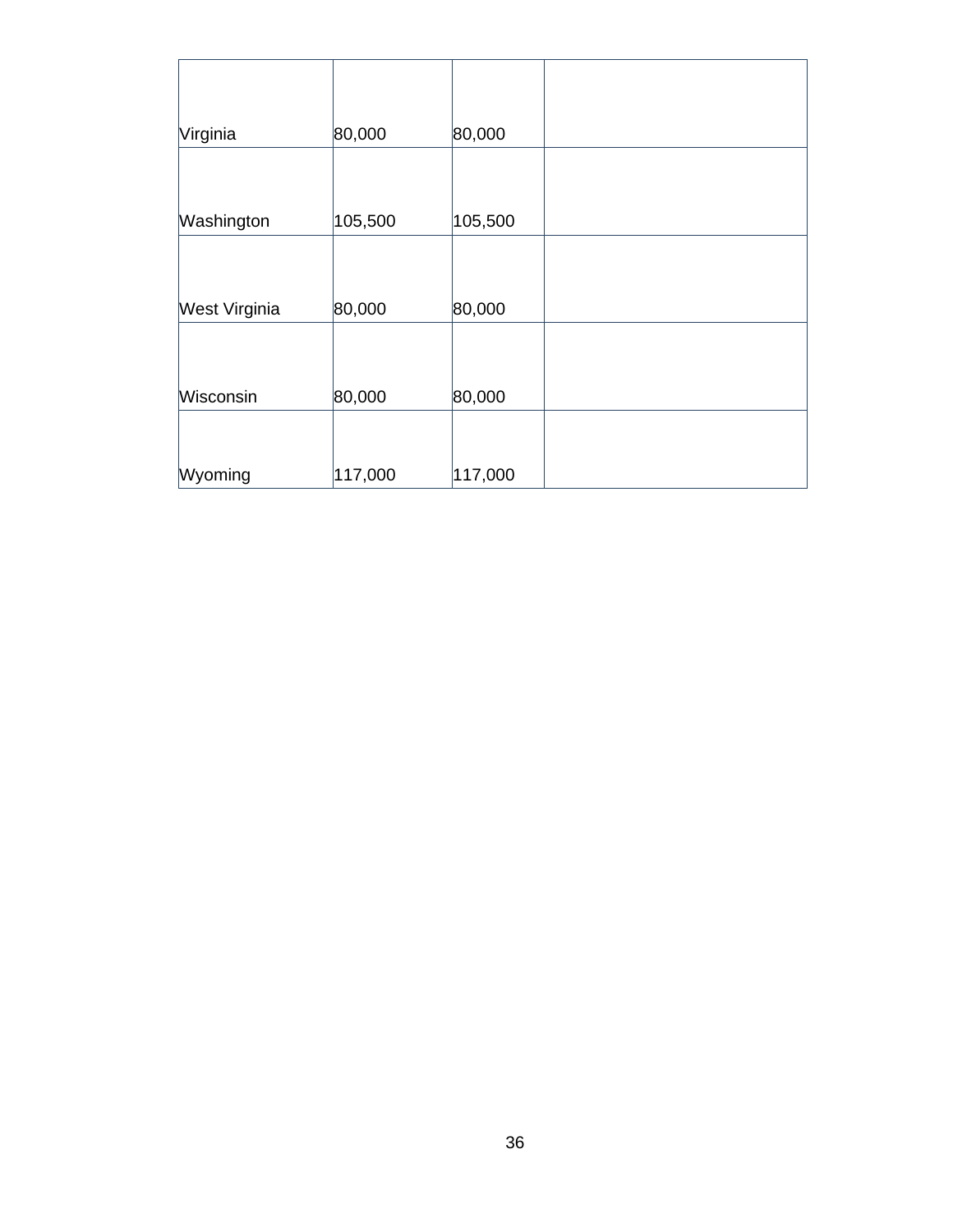# IRP Directory

# <span id="page-36-0"></span>United States

### **Alabama**

Division Office of Motor Vehicles PO Box 327620 Montgomery, AL 36132-7610 (334) 242-9000

### **Alaska**

Dept of Public Safety Division of Motor Vehicles 5700 E. Tudor Rd. Anchorage, AK 99507 (907) 269-5511

#### **Arizona**

Arizona Motor Vehicle Division 1801 W Jefferson St. Mail Drop 527M Phoenix, AZ 85007 (602) 712-6775

#### **Arkansas**

Office of Motor Vehicles IRP Unit P.O. Box 8091 Little Rock, AR 72203 (501) 682-4651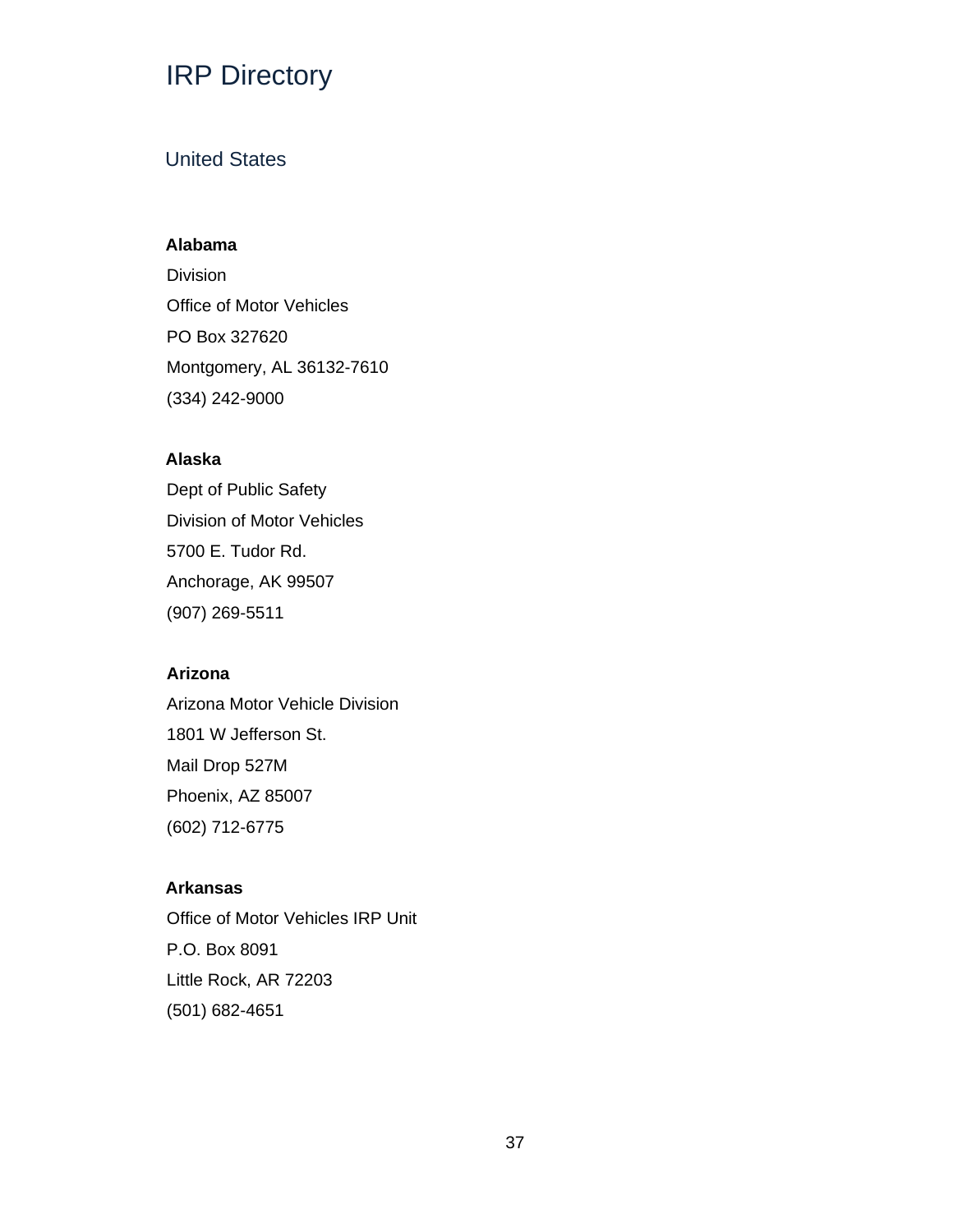#### **California**

Department of Motor Vehicles PO Box 932320 MS: H160 Sacramento, CA 95232-3200 (916) 657-7971

# **Colorado**

Motor Carrier Services IRP Section 1881 Pierce St. Room 114 Lakewood, CO 80214 (303) 205-5608

### **Connecticut**

Department of Motor Vehicles IRP Unit 60 State St. Rm 260 Wethersfield, CT 06161 (860) 263-5281

### **Delaware**

Motor Fuel Tax Admin. IRP Unit P.O. Drawer E Dover, DE 19903 (302) 744-2702

# **District of Columbia**

Department of Motor Vehicles-IRP 95 M St SW Washington, DC 20024 (202) 729-7078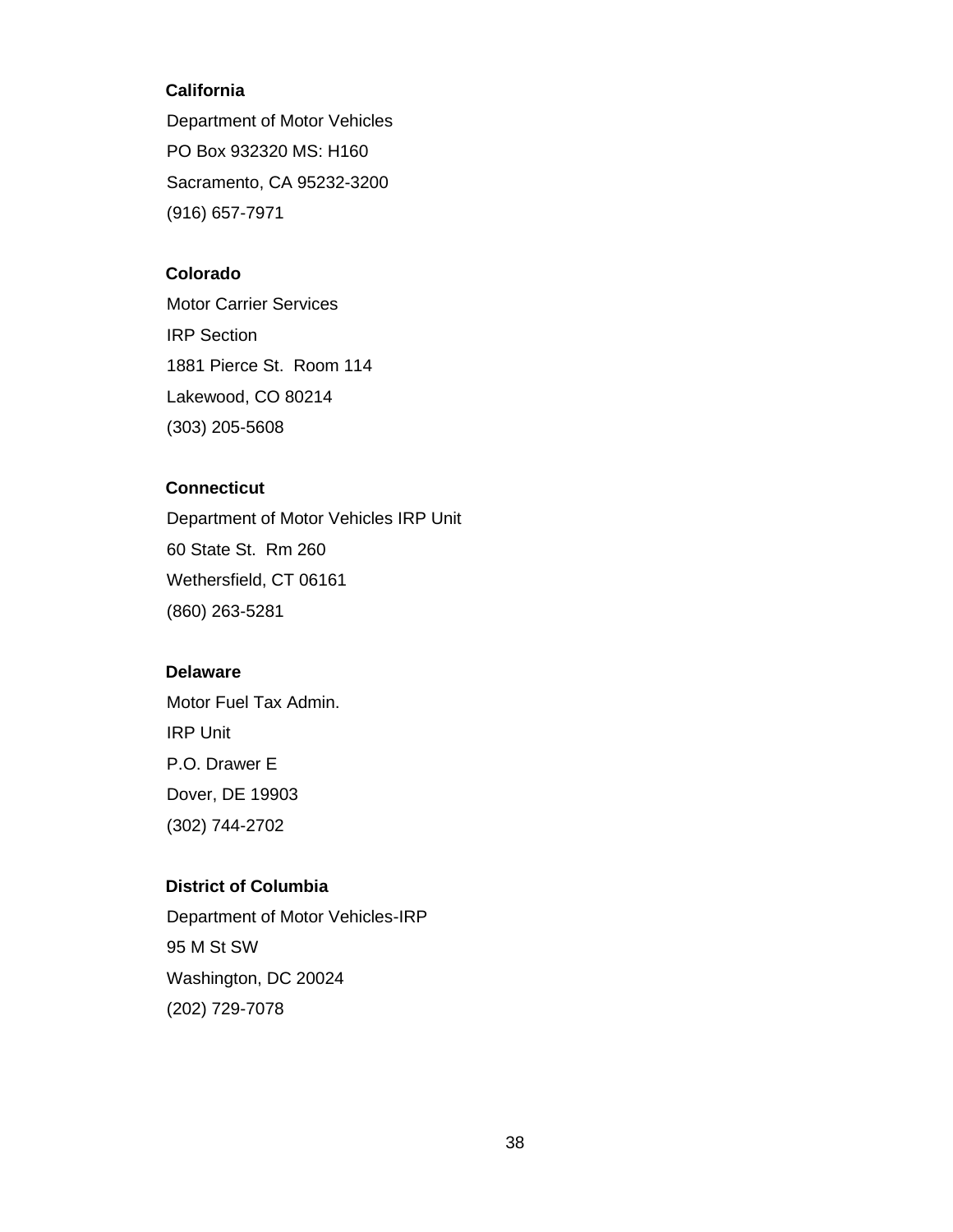### **Florida**

Division of Motor Vehicles Neil Kirkman Building 2900 Apalachee Parkway Tallahassee, FL 32399-0625 (850) 617-3711

# **Georgia**

Department of Revenue Motor Vehicle Services IRP Section PO Box 740382 Atlanta, GA 30374-0382 (855) 406-5221

### **Idaho**

Idaho Transportation Department-Division of Motor Vehicles PO Box 7129 Boise, ID 83707-1129 (208) 334-8611

#### **Illinois**

Vehicle Services Department Room 300 Howlett Building Springfield, IL 62756 (217) 785-1800

### **Indiana**

Department of Revenue Motor Carrier Services Division 7811 Millhouse Road. Suite M R Indianapolis. IN 46241 (317) 615-7200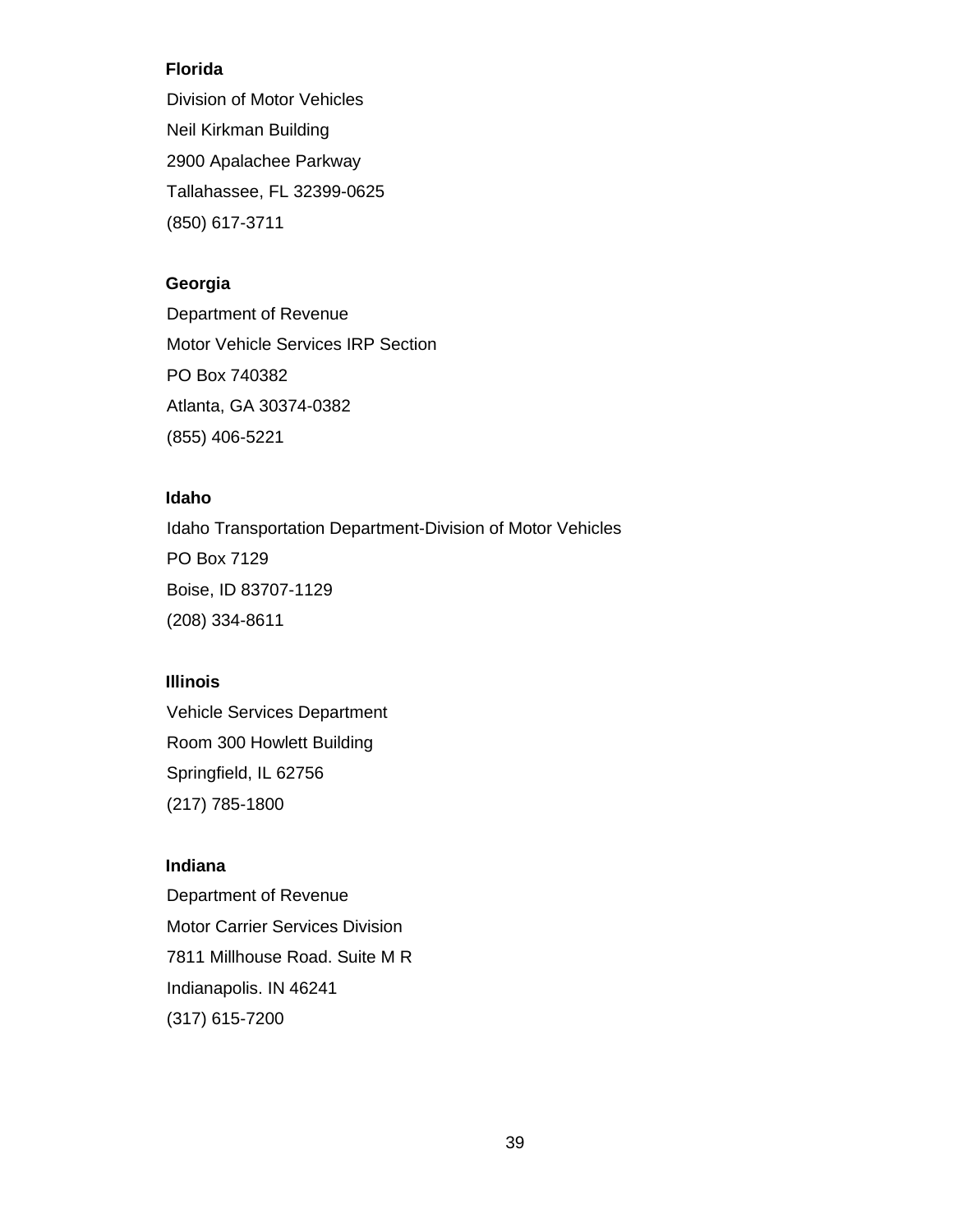### **Iowa**

Motor Vehicle Division 6310 SE Convenience Boulevard Ankeny, IA 50021 (515) 237-3268

# **Kansas**

Department of Revenue Commercial Motor Vehicle PO Box 12003 Topeka, KS 66611 (785) 296-3621

# **Kentucky**

Transportation Cabinet IRP Section 200 Mero Street. Frankfort, KY 40602 (502) 564-1257

### **Louisiana**

LADPS-IRP Unit 7979 Independence Blvd. Baton Rouge, LA 70806 (225) 925-7022

# **Maine**

Bureau of Motor Vehicles 29 State House Station Augusta, ME 04330 (207) 624-9000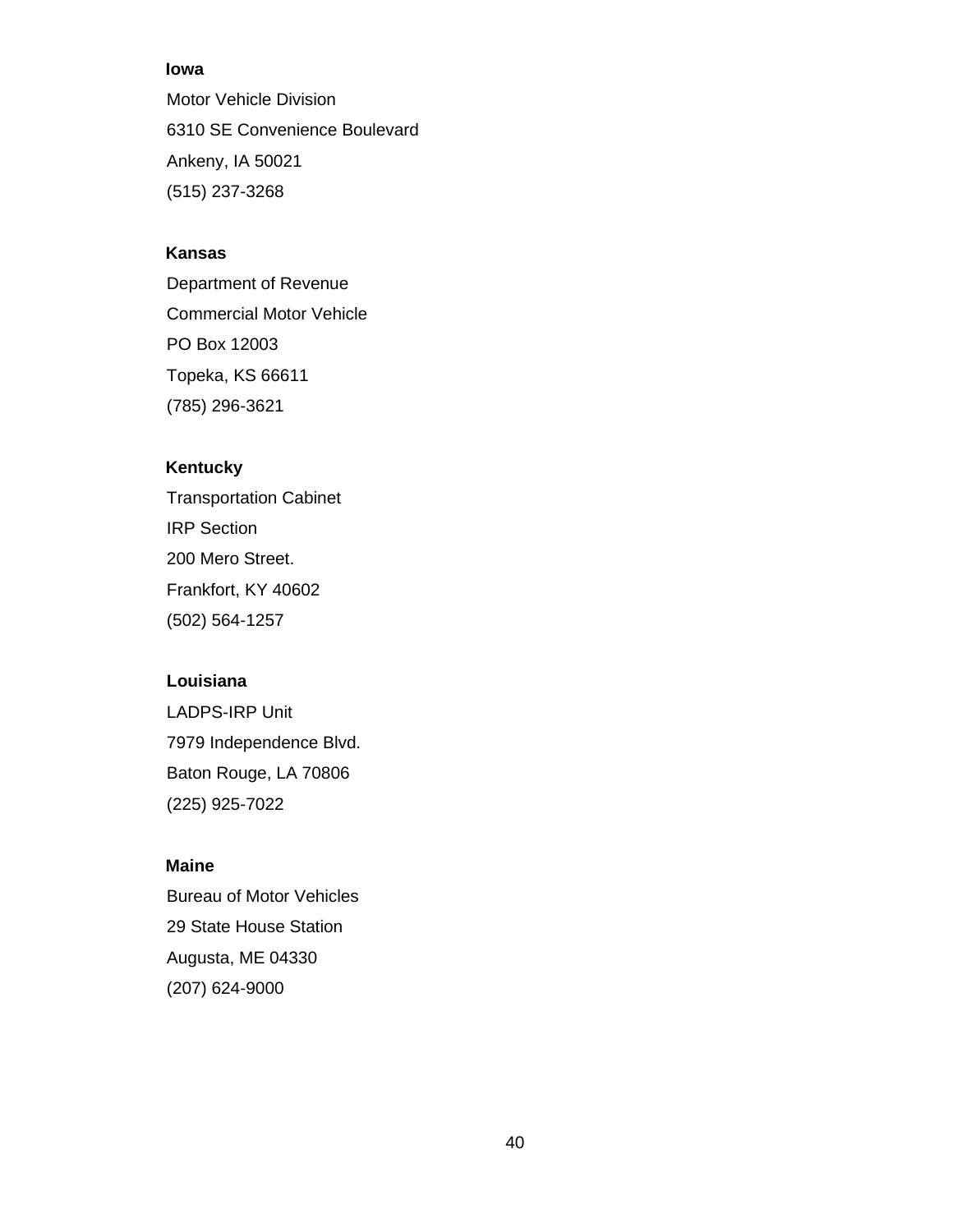#### **Maryland**

Motor Vehicle Administration 6601 Ritchie Highway NE Glen Burnie, MD 21062 (410) 768-7000

#### **Massachusetts**

Registry of Motor Vehicles 25 Newport Ave EXT Quincy, MA 02026 (857) 368-8120

# **Michigan**

Michigan Department of State Secondary Complex 7064 Crowner Dr. Dimondale, MI 48821 (517) 335-6119

#### **Minnesota**

Driver and Vehicle Services Division 445 Minnesota St. Suite 188 St. Paul, MN 55101-5195 (651) 205-4141

#### **Mississippi**

State Tax Commission PO Box 22828 Jackson, MS 39225 (601) 923-7142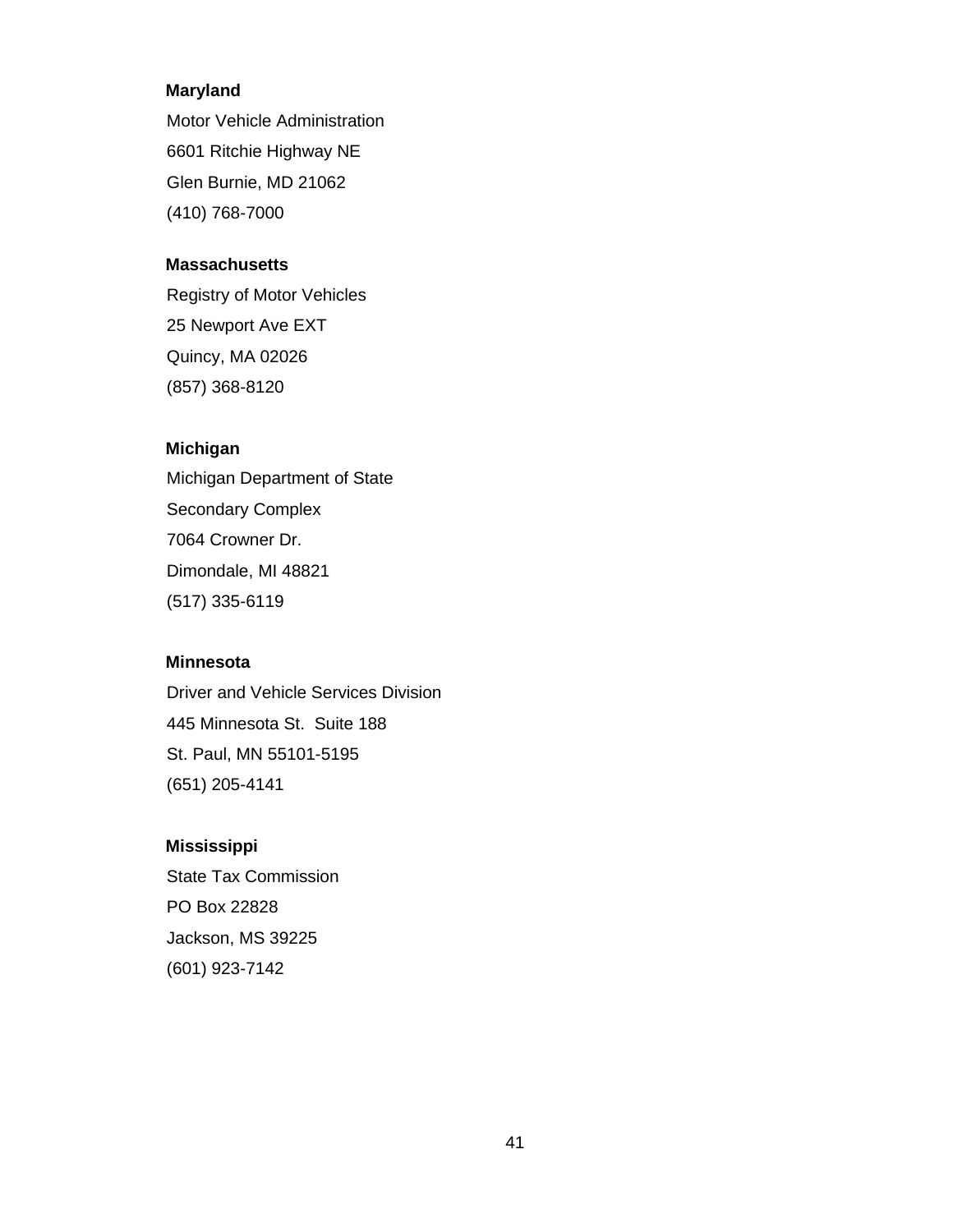#### **Missouri**

Motor Carrier Services 830 MoDot Drive. PO Box 270 Jefferson City, MO 65102-0270 (573) 751-6433

### **Montana**

Motor Carrier Services Division 2701 Prospect Avenue. Helena, MT 59620 (406) 444-6130

# **Nebraska**

Department of Motor Vehicles Motor Carrier Services 301 Centennial Mall South. Lincoln, NE 68509-4789 (402) 471-4435

# **Nevada**

Department of Motor Vehicles Motor Carrier Division 555 Wright Dr. Carson City, NV 89711 (775) 684-4711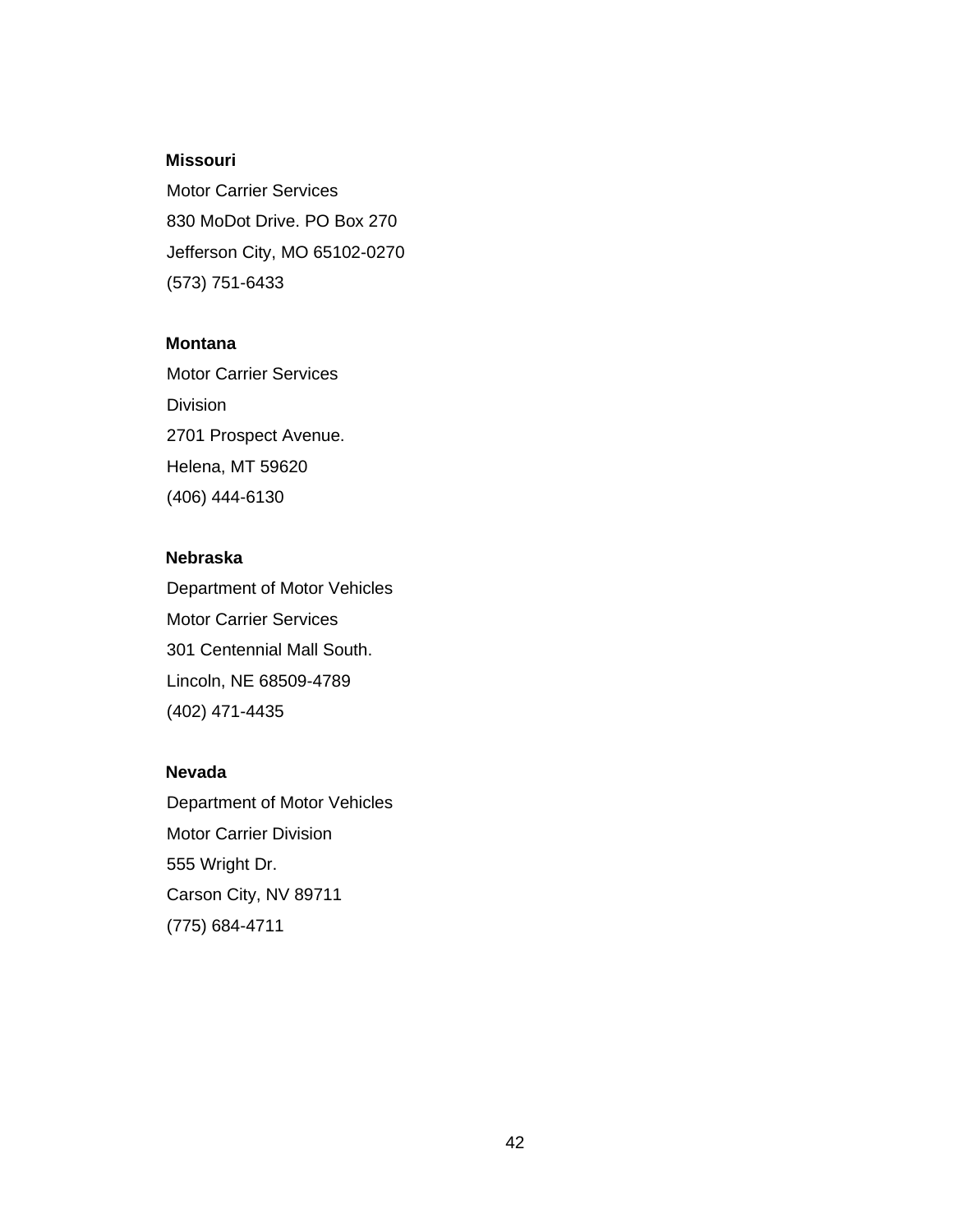#### **New Hampshire**

Department of Safety IRP 33 Hazen Dr. #106A Concord, NH 03301 (603) 271-4110

### **New Jersey**

Motor Vehicle Commission Motor Carrier Services IRP Section 225 E State St. Trenton, NJ 08666 (609) 633-9400

### **New Mexico**

Motor Vehicle Division Taxation & Revenue Department 2546 Camino Entrada Santa Fe, NM 87507 (888) 683-2821

#### **New York**

Department of Motor Vehicles International Registration Bureau 6 Empire State Plaza Albany, NY 12228-0002 (518) 402-2180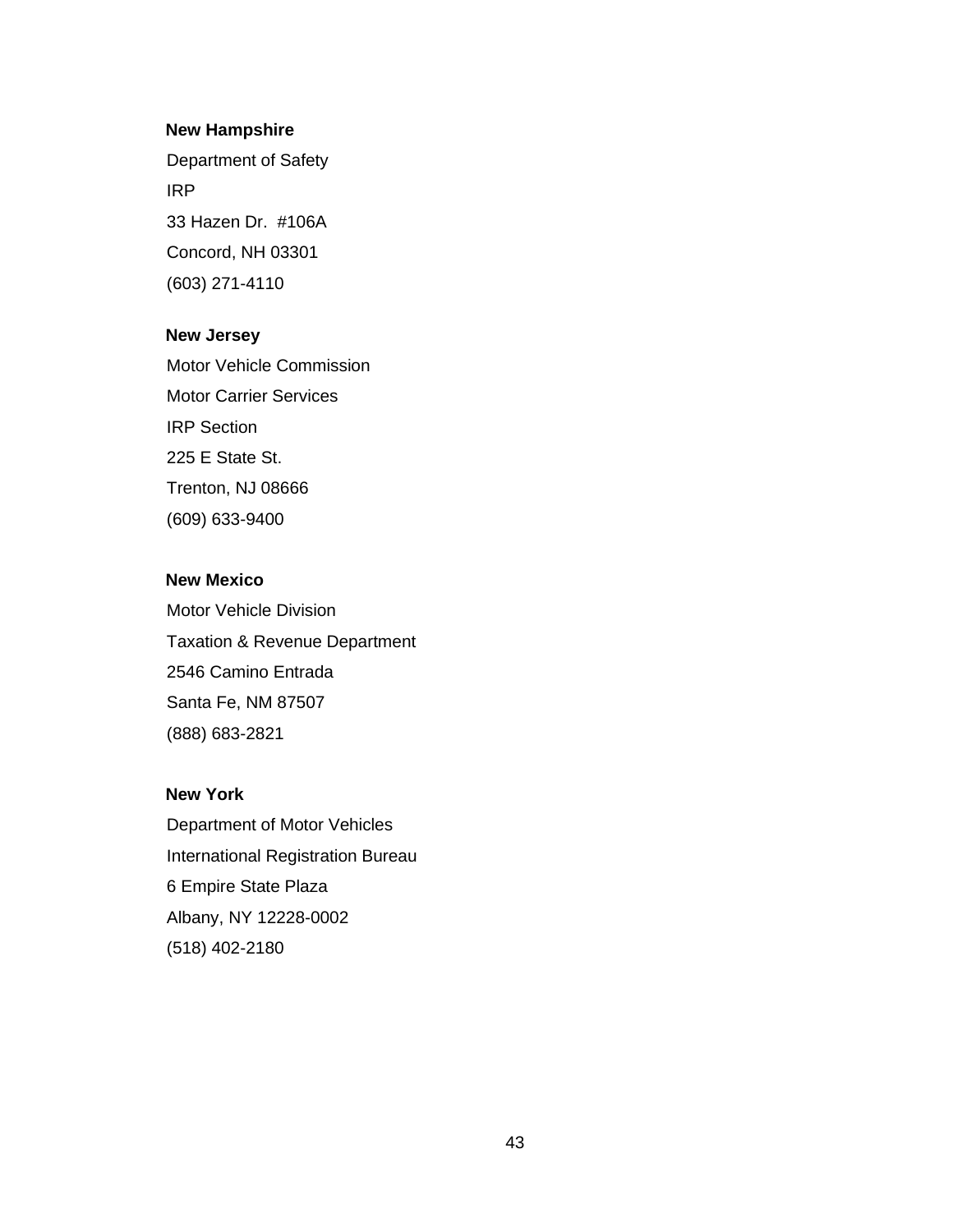### **North Carolina**

Department of Transportation Division of Motor Vehicles IRP Section 1425 Rock Quarry Rd. Suite 100 Raleigh, NC 27610 (919) 715-7000

### **North Dakota**

Department of Transportation Motor Vehicle Division 608 E Boulevard Ave. Bismarck, ND 58505-0780 (701) 328-1287

### **Ohio**

Bureau of Motor Vehicles PO Box 18320 Columbus, OH 43218-0320 (614) 777-8400

### **Oklahoma**

Corporation Commission Transportation Division 2101 N Lincoln Blvd. Oklahoma City, OK 73105 (405) 521-3036

#### **Oregon**

Motor Carrier Transportation Branch 3930 Fairview Industrial Drive SE Salem, OR 97302 (503) 378-6643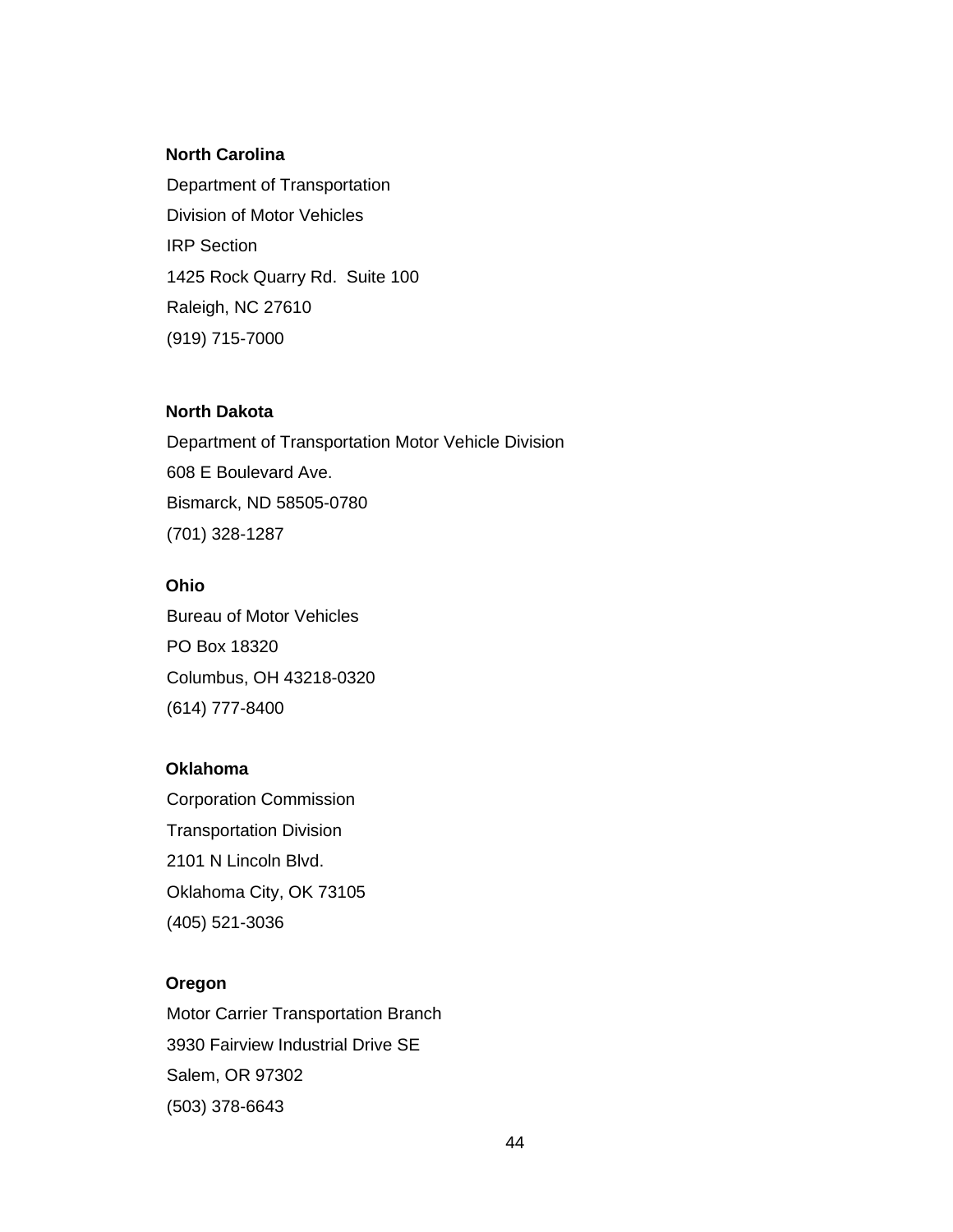#### **Pennsylvania**

Department of Transportation Commercial Registration Section 1101 S Front St 1<sup>st</sup> Floor. Harrisburg, PA 17104 (717) 346-0608

# **Rhode Island**

Division of Motor Vehicles IRP Section 150 Midway Road. Suite 153 Cranston, RI 2920 (401) 946-0090

### **South Carolina**

Department of Motor Vehicles 10311 Wilson Blvd. Bldg D Cube #105 Blythewood, SC 29016 (803) 896-3870

#### **South Dakota**

 Division of Motor Vehicles Prorate and Commercial Licensing 445 E Capitol Ave. Pierre, SD 57501 (605) 773-3314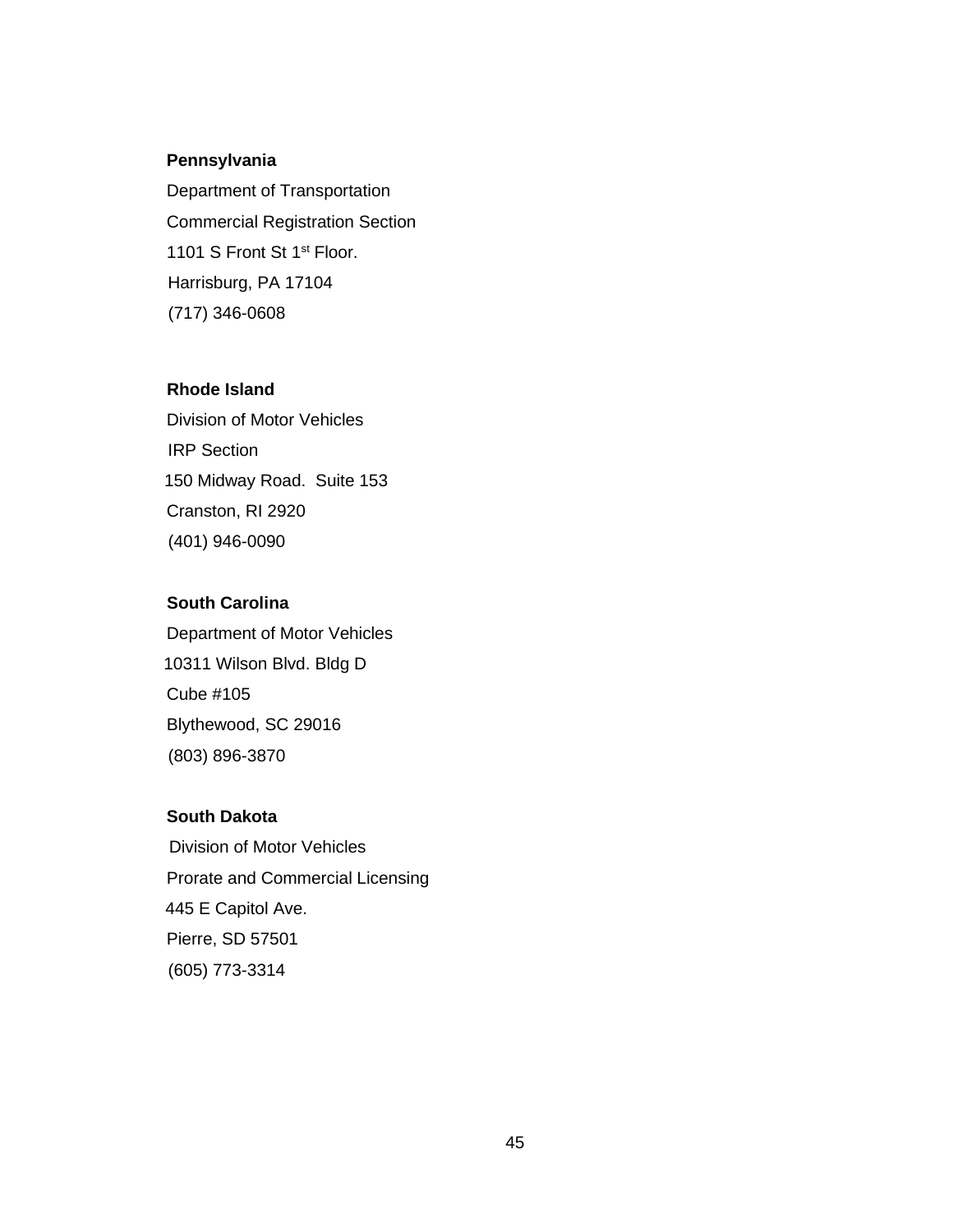#### **Tennessee**

Department of Revenue Motor Carrier Section 500 Deaderick St. 500 Nashville, TN 37243 (615) 399-4265

#### **Texas**

Vehicle Titles & Registration Division 1001 E Parmer Lane Suite A Austin, TX 78753 (800) 299-1700 Option 5

# **Utah**

Division of Motor Vehicles 210 N 1950 West. Salt Lake City. UT 84134 (801) 297-6800

### **Vermont**

Department of Motor Vehicles 120 State Street. Montpelier, VT 05603-0001 (802) 828-2071

### **Virginia**

Department of Motor Vehicles 2300 W Broad St. Richmond, VA 23269 (804) 249-5140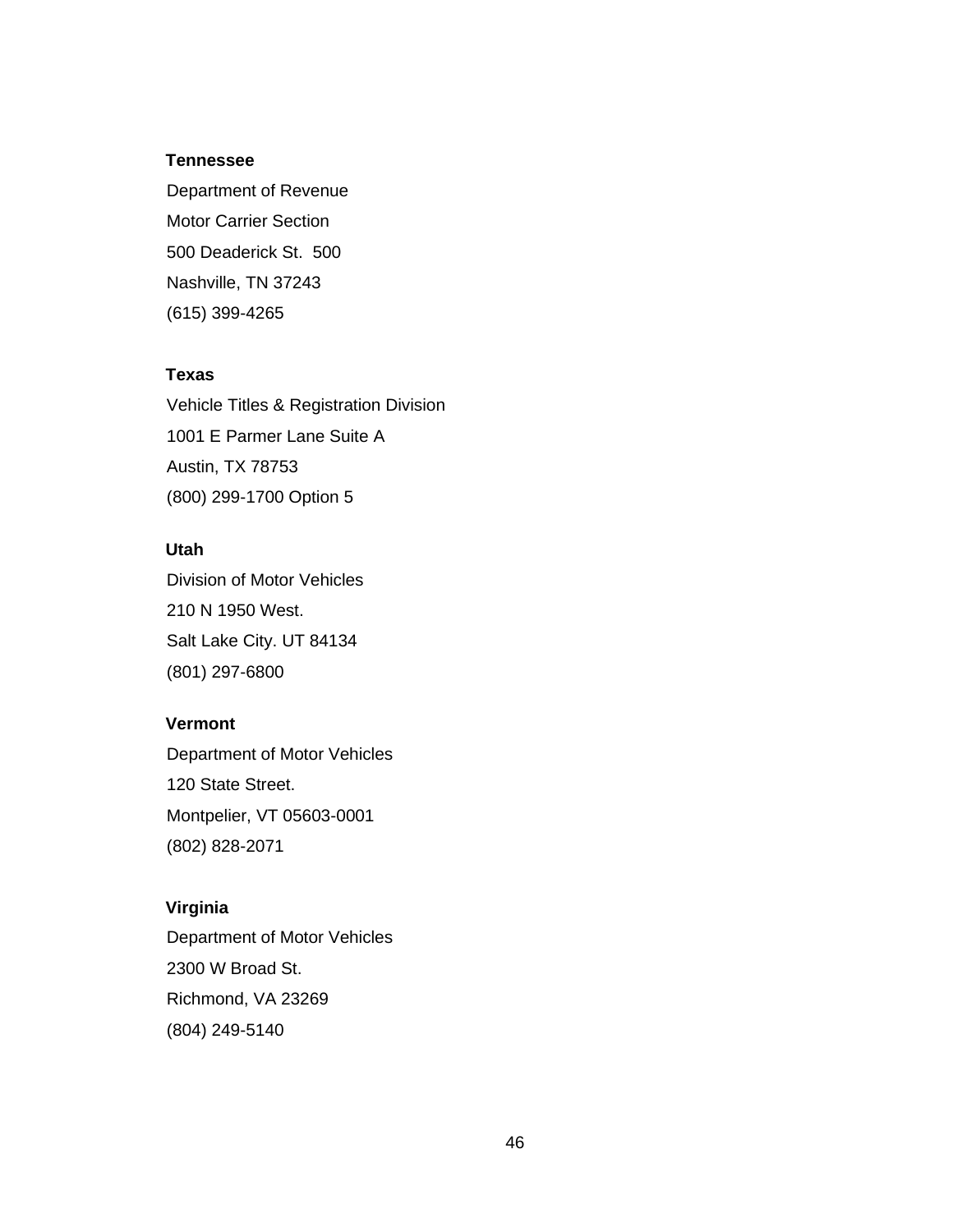# **Washington**

Department of Licensing Prorate and Fuel Tax Services PO Box 9228 Olympia, WA 98507-9048 (360) 664-1858

# **West Virginia**

Division of Motor Vehicles 5707 MacCorkle Ave SE Charleston, WV 25317 (304) 558-3900

# **Wisconsin**

Department of Transportation - IRP 4822 Madison Yards Way. 3<sup>rd</sup> Floor South Madison, WI 53705 (608) 266-9900

# **Wyoming**

Department of Transportation 5300 Bishop Blvd. Cheyenne, WY 82009-3340 (307) 777-4829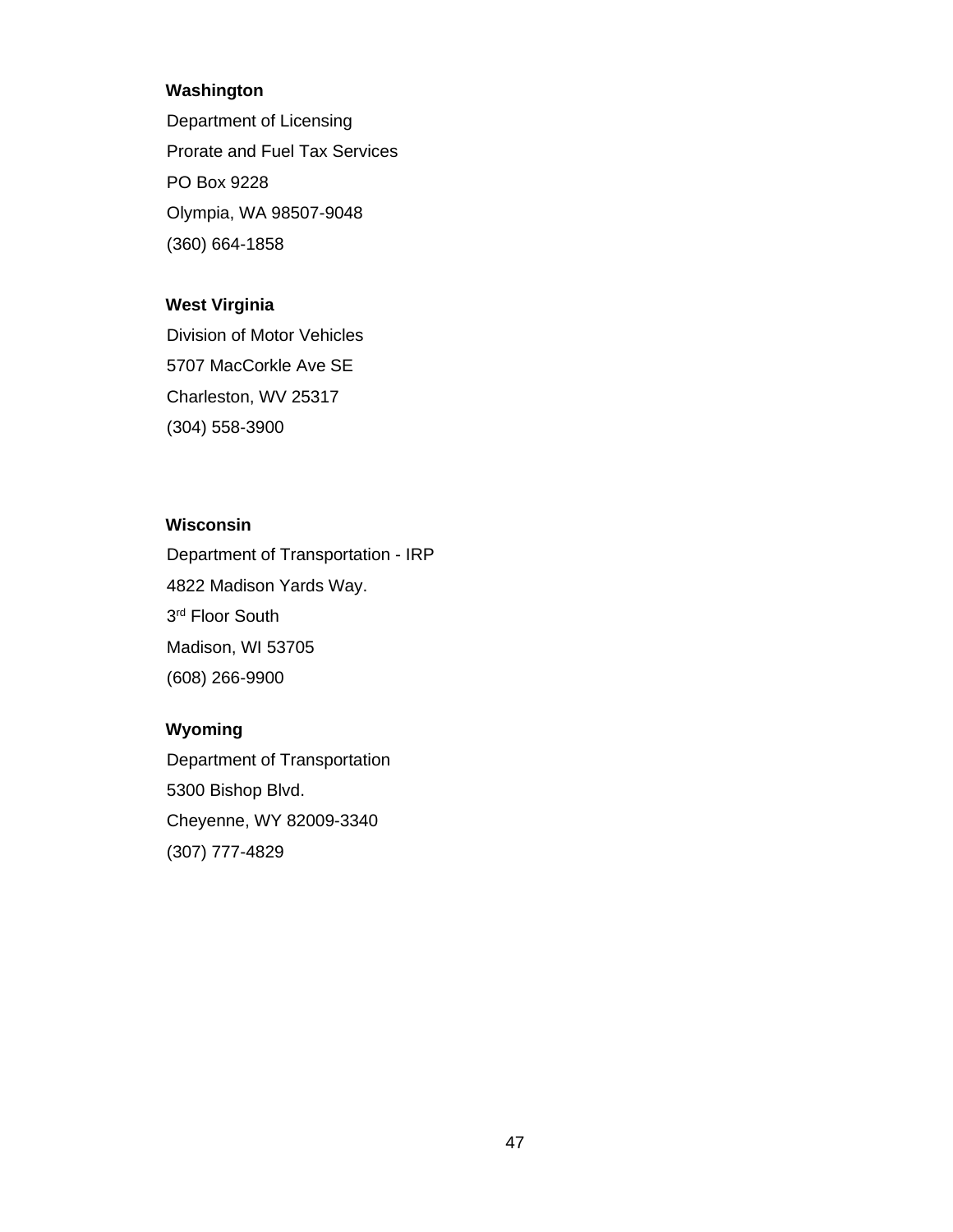# <span id="page-47-0"></span>Canada

### **Alberta**

Alberta Transportation Prorate Services 1<sup>st</sup> Floor 803 Manning Rd NE Calgary, AB T2E 7M8 Canada (403) 297-2920

### **British Columbia**

Inter-jurisdictional Licensing PO Box 7500 Station Terminal Vancouver, BC V6B 5R9 Canada (604) 443-4450

### **Manitoba**

Commercial Vehicle Registration 510-234 Donald St Box 6300 Winnipeg, MB R3G 4A4 Canada (204) 985-7775

### **New Brunswick**

Department of Public Safety PO Box 1998 140 Alison Blvd. Fredericton, NB E3B 1T9 Canada (506) 453-2410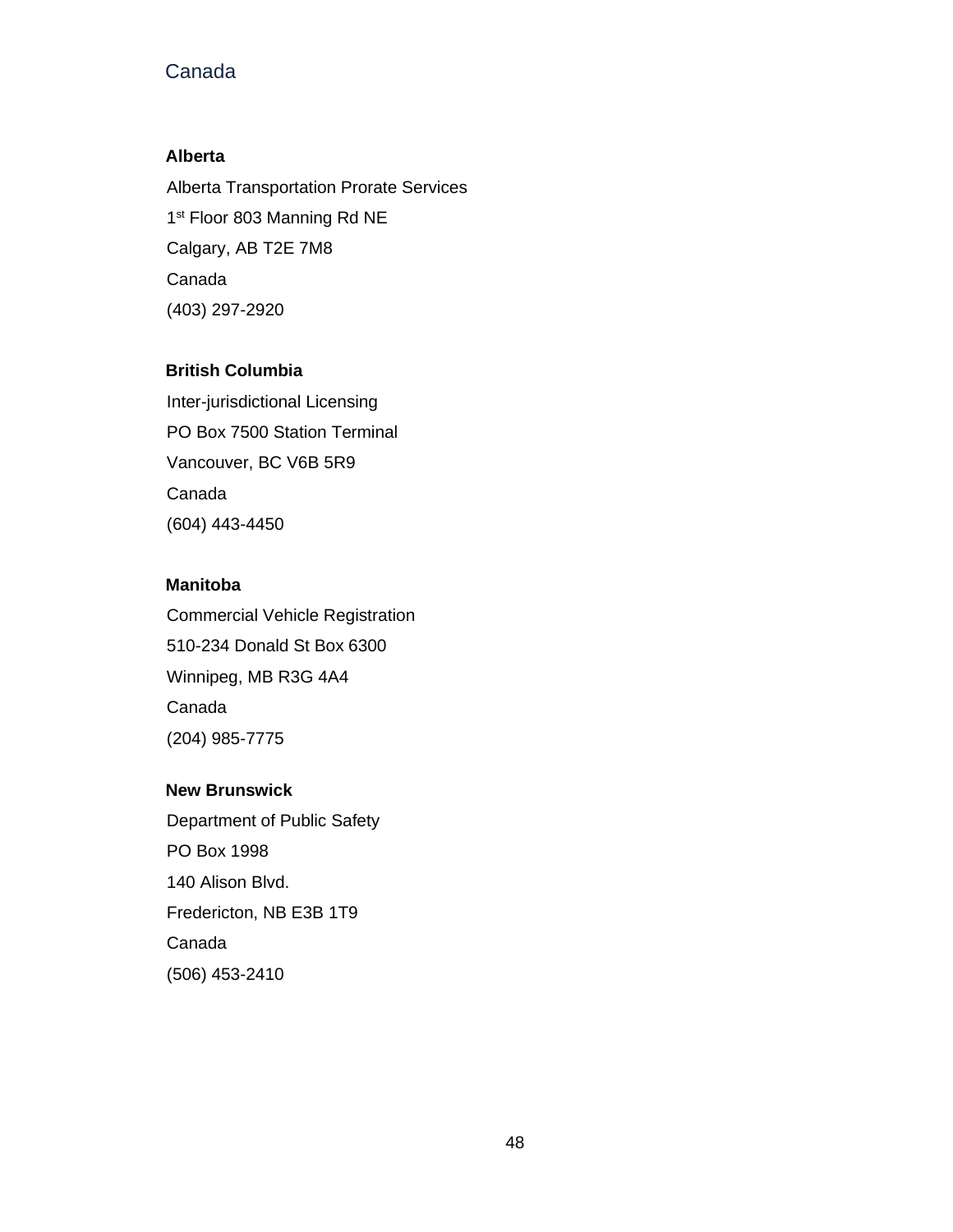#### **Newfoundland and Labrador**

Motor Registration Division 149 Smallwood Drive. St John's, NL A1B 4J6 Canada (709) 729-4921

### **Ontario**

Ministry of Transportation 145 Sir William Hearst Avenue. Room 143 Toronto, ON M3M 0B6 Canada (416) 235-3923

### **Prince Edward Island**

Highway Safety Operations Department of Transportation & Public Works PO Box 2000 Charlottetown, PEI C1A 9R9 Canada (902) 368-5200

#### **Quebec**

Societe De L'Assurance Automobile Du Quebec 333 Boul Jean Lesage CP 19600 Quebec City QC Canada G1K 8J6 (418) 528-4343

#### **Saskatchewan**

Government Insurance 2260 11<sup>th</sup> Ave. Regina, SK S4P 2N7 Canada (306) 751-1200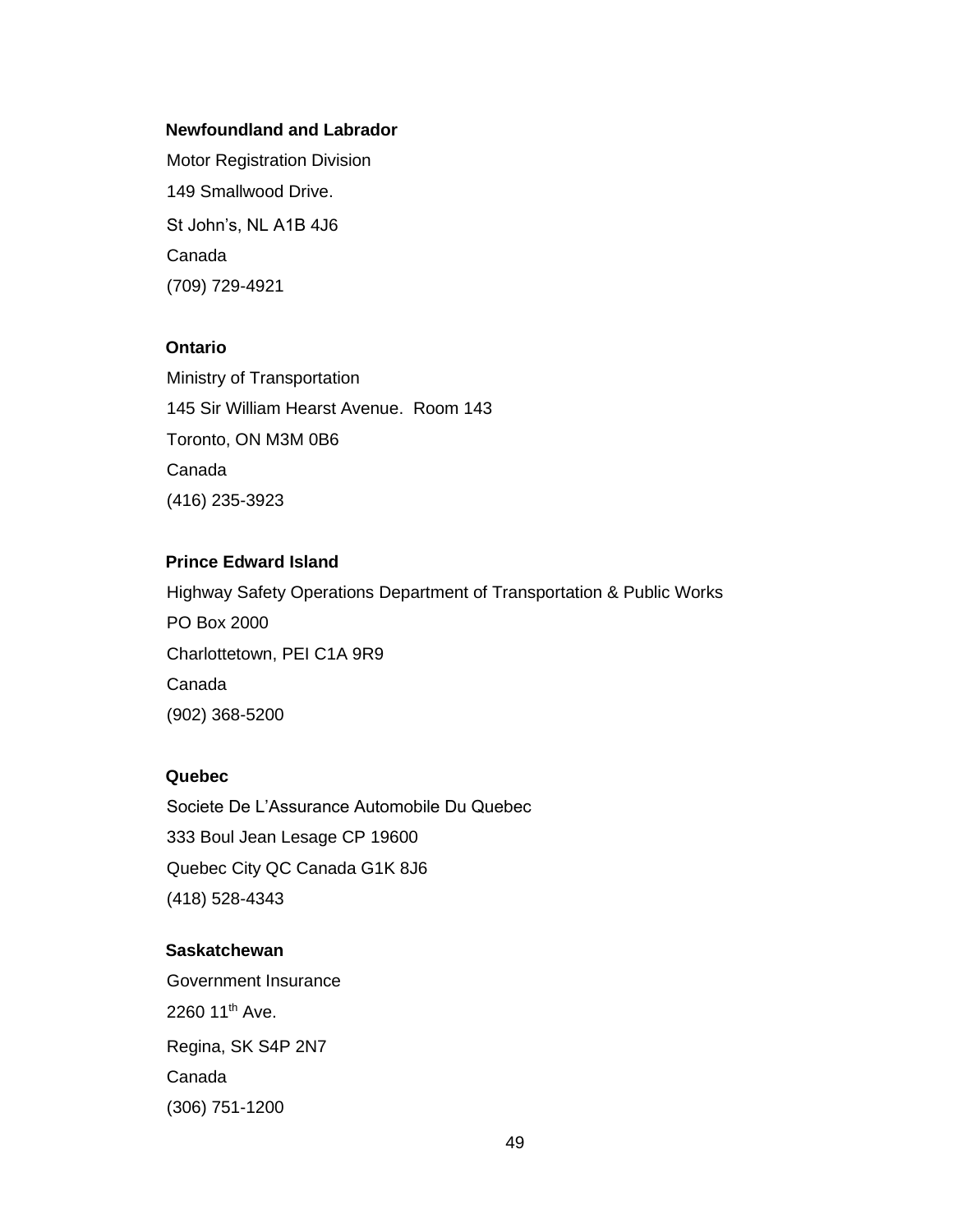# IRS Walk-In Offices in Louisiana

#### **Alexandria**

3508 Government Street. Alexandria, LA 71302 Monday through Friday 8:30am to 4:30pm (Closed for lunch 12:00pm – 1:00pm)

#### **Baton Rouge**

2600 Citiplace Centre Ct. #375 Baton Rouge, LA 70808 Monday through Friday 8:30am to 4:30pm

### **Houma**

423 Lafayette Street. Houma, LA 70360 Monday through Friday 8:30am to 4:30pm (Closed for lunch 12:00pm – 1:00pm)

#### **Lafayette**

4021 Ambassador Cafferty Parkway STE 172 Lafayette, LA 70503 Monday through Friday 8:30am to 4:30pm (Closed for lunch 12:00pm – 1:00pm)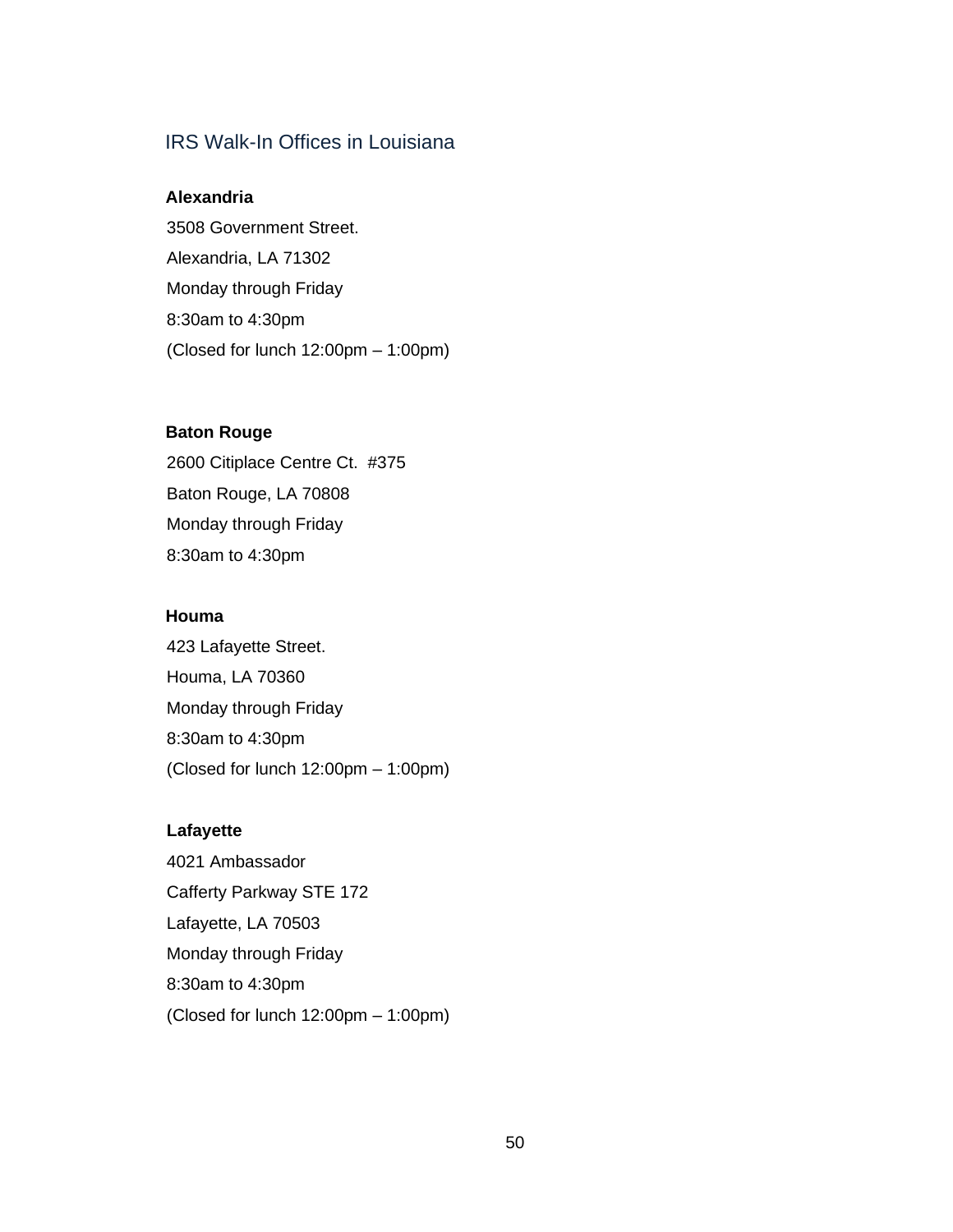#### **Lake Charles**

1 Lakeshore Dr. STE 450 Lake Charles, LA 70629 Monday through Friday 8:30am to 4:30pm (Closed for lunch 12:30pm – 1:30pm)

#### **Monroe**

1401 Hudson Lane. Monroe, LA 71201 Monday through Friday 8:30am to 4:30pm (Closed for lunch 12:30pm – 1:30pm)

#### **New Orleans**

1555 Poydras Street. New Orleans, LA 70112 Monday through Friday 8:30am to 4:30pm

#### **Shreveport**

3007 Knight Street. Shreveport, LA 71105 Monday through Friday 8:30am to 4:30pm

Toll Free Number for Assistance: 800-829-1040 Toll Free Number for Forms: 800-829-3676

For the most up to date information please visit[:](http://www.irs.gov/) www.irs.gov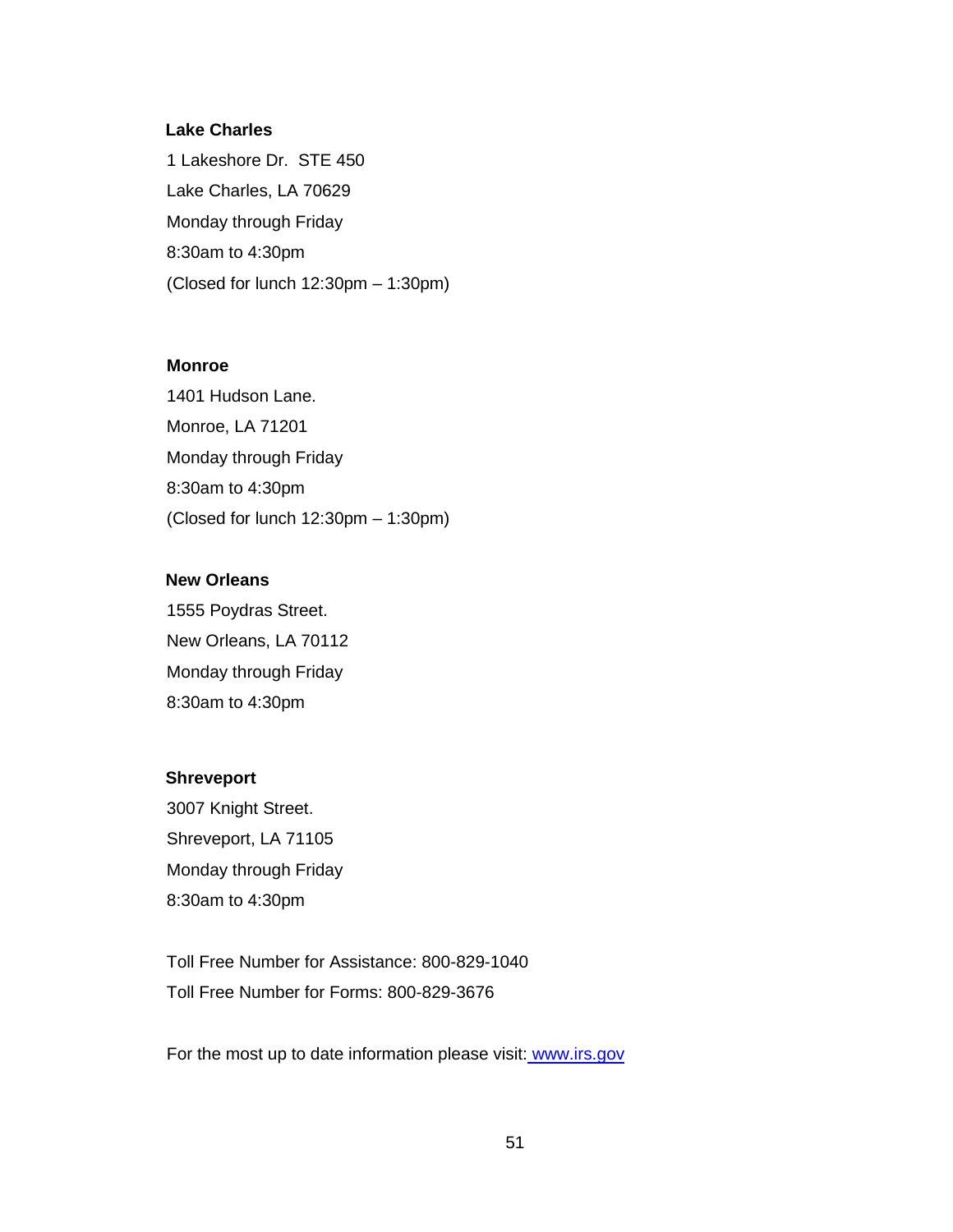# **Glossary**

| Average Per-Vehicle<br><b>Distance</b> | When the Application is for a Fleet that did not accrue any<br>actual distance during the Reporting Period, the Base<br>Jurisdiction shall assess registration fees for the Fleet based<br>on the average per-Vehicle distance in each Member<br>Jurisdiction                                                                                                                                    |
|----------------------------------------|--------------------------------------------------------------------------------------------------------------------------------------------------------------------------------------------------------------------------------------------------------------------------------------------------------------------------------------------------------------------------------------------------|
| Axle                                   |                                                                                                                                                                                                                                                                                                                                                                                                  |
|                                        | "Axle" means an assembly of a Vehicle consisting of two or<br>more wheels whose centers are in one horizontal plane, by<br>means of which a portion of the weight of a Vehicle and its<br>load, if any, is continually transmitted to the roadway. For<br>purposes of registration under the Plan, an "Axle" is any such<br>assembly whether or not it is load-bearing only part of the<br>time. |
| Base jurisdiction                      |                                                                                                                                                                                                                                                                                                                                                                                                  |
|                                        | "Base Jurisdiction" means the Member Jurisdiction, selected<br>in accordance with Section 305, to which an Applicant applies<br>for apportioned registration under the Plan or the Member<br>Jurisdiction that issues apportioned registration to a<br>Registrant under the Plan.                                                                                                                |
|                                        |                                                                                                                                                                                                                                                                                                                                                                                                  |
| Base plate                             | A plate issued by the base jurisdiction and is only valid inside<br>that jurisdiction.                                                                                                                                                                                                                                                                                                           |
| <b>Bus</b>                             |                                                                                                                                                                                                                                                                                                                                                                                                  |
|                                        | A motor vehicle designed for carrying more than nine (9)<br>passengers and used for the transportation of persons for<br>compensation.                                                                                                                                                                                                                                                           |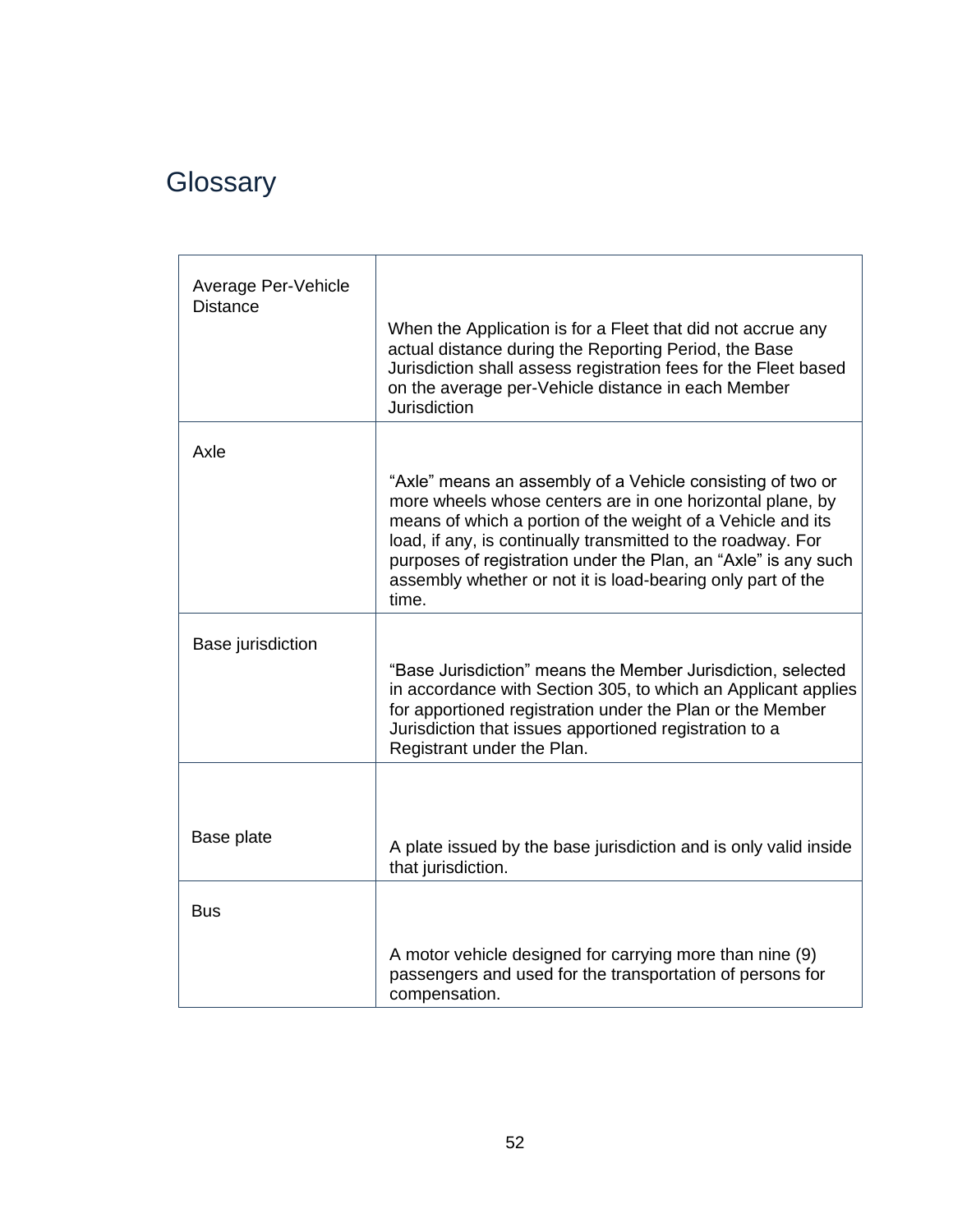| Cab card         |                                                                                                                                                                                                                                                                                                                                                                                                                                                                                                                                                                                                                                                                                           |
|------------------|-------------------------------------------------------------------------------------------------------------------------------------------------------------------------------------------------------------------------------------------------------------------------------------------------------------------------------------------------------------------------------------------------------------------------------------------------------------------------------------------------------------------------------------------------------------------------------------------------------------------------------------------------------------------------------------------|
|                  | "Cab Card" means an evidence of registration, other than a<br>Plate, issued for an Apportioned Vehicle registered under the<br>Plan by the Base Jurisdiction and carried in or on the<br>identified vehicle.                                                                                                                                                                                                                                                                                                                                                                                                                                                                              |
| Carrier          |                                                                                                                                                                                                                                                                                                                                                                                                                                                                                                                                                                                                                                                                                           |
|                  | An individual, partnership, or corporation engaged in the<br>business of transporting persons or goods.                                                                                                                                                                                                                                                                                                                                                                                                                                                                                                                                                                                   |
| Common carrier   |                                                                                                                                                                                                                                                                                                                                                                                                                                                                                                                                                                                                                                                                                           |
|                  | Any motor carrier that advertises to the general public to<br>engage in the transportation, by motor vehicle, of persons or<br>goods.                                                                                                                                                                                                                                                                                                                                                                                                                                                                                                                                                     |
| Contract carrier |                                                                                                                                                                                                                                                                                                                                                                                                                                                                                                                                                                                                                                                                                           |
|                  | Any motor carrier transporting persons or property for<br>compensation or hire under contract to a particular person,<br>firm, or corporation.                                                                                                                                                                                                                                                                                                                                                                                                                                                                                                                                            |
| Exempt carrier   |                                                                                                                                                                                                                                                                                                                                                                                                                                                                                                                                                                                                                                                                                           |
|                  | An individual, partnership or corporation engaged in the<br>business of transporting exempt persons or goods for<br>compensation.                                                                                                                                                                                                                                                                                                                                                                                                                                                                                                                                                         |
| Private carrier  |                                                                                                                                                                                                                                                                                                                                                                                                                                                                                                                                                                                                                                                                                           |
|                  | A person, firm, or corporation that uses its own vehicles to<br>transport the private carrier's own freight.                                                                                                                                                                                                                                                                                                                                                                                                                                                                                                                                                                              |
| Chartered party  |                                                                                                                                                                                                                                                                                                                                                                                                                                                                                                                                                                                                                                                                                           |
|                  | "Chartered Party" means a group of Persons who, pursuant to<br>a common purpose and under a single contract, have<br>acquired the exclusive use of a passenger-carrying Motor<br>Vehicle to travel together as a group to a specified destination<br>or for a particular itinerary, either agreed upon in advance or<br>modified by the group after leaving the place of origin. This<br>term includes services rendered to a number of passengers<br>that a passenger carrier or its agent has assembled into a<br>travel group through sales of a ticket to each individual<br>passenger covering a round trip from one or more points of<br>origin to a single advertised destination. |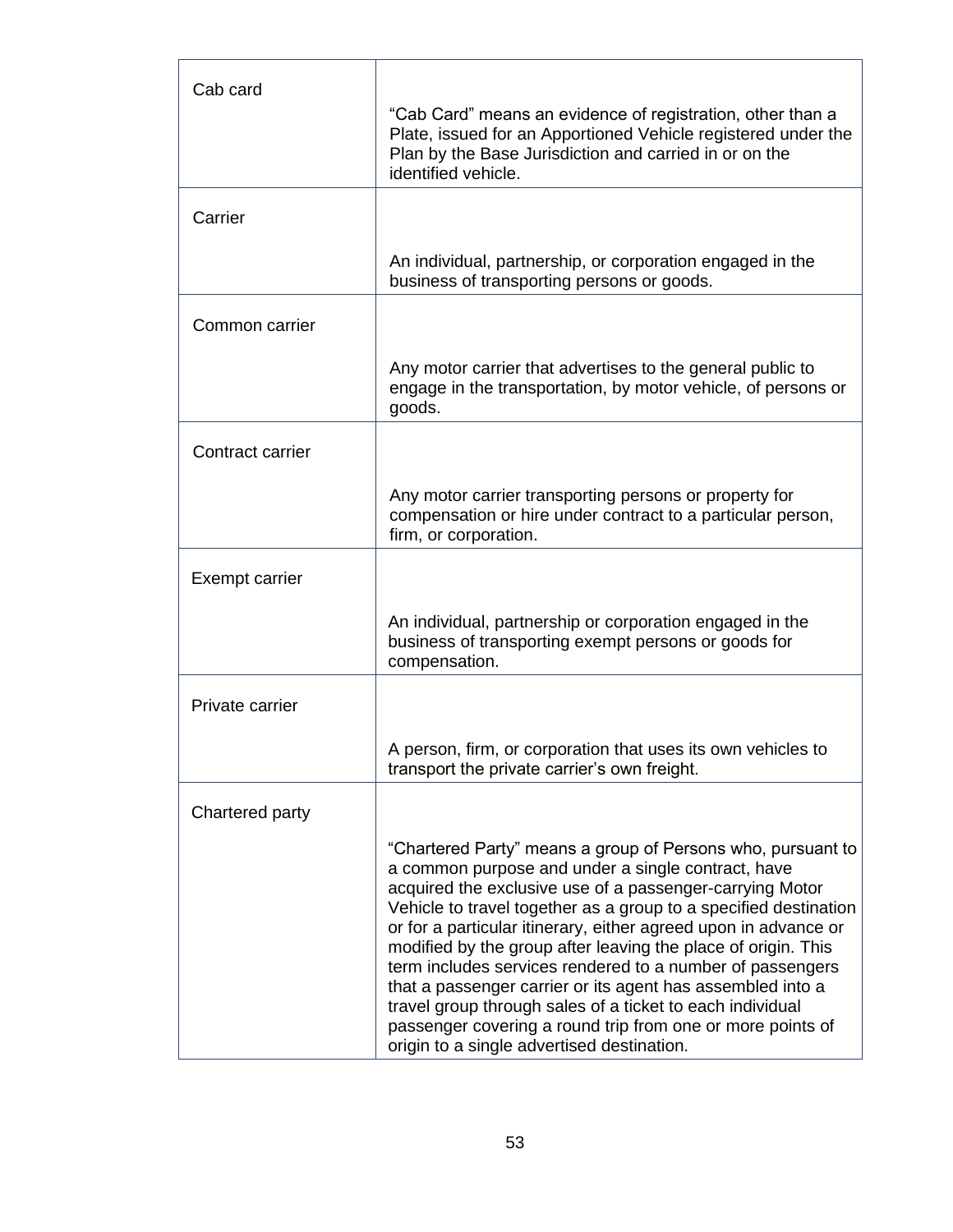| <b>Combined Gross</b> |                                                                                                                                                                       |
|-----------------------|-----------------------------------------------------------------------------------------------------------------------------------------------------------------------|
|                       | The weight of the power unit, the trailer(s), and the maximum<br>load that can weight potentially be transported.                                                     |
| Commercial vehicle    | Any vehicle operated for the transportation of persons or<br>property to promote a commercial or industrial enterprise, for<br>hire or not for hire.                  |
| Converter Gear        | The auxiliary under-carriage assembly with a fifth wheel and<br>tow bar used to convert a semi-trailer into a full trailer<br>(sometimes called a "converter dolly"). |
| Credentials           | "Credentials" means the Cab Card and Plate issued in<br>accordance with the Plan.                                                                                     |

| Established place of<br>business | "Established Place of Business" means a physical<br>structure located within the Base Jurisdiction that is owned<br>or leased by the Applicant or Registrant and whose street<br>address shall be specified by the Applicant or Registrant.<br>This physical structure shall be open for business and<br>shall be staffed during regular business hours by one or<br>more persons employed by the Applicant or Registrant on<br>a permanent basis (i.e., not an independent contractor) for<br>the purpose of the general management of the Applicant's<br>or Registrant's trucking-related business (i.e., not limited to<br>credentialing, distance and fuel reporting, and answering<br>telephone inquiries). The Applicant or Registrant need not<br>have land line telephone service at the physical structure.<br>Records concerning the Fleet shall be maintained at this<br>physical structure (unless such records are to be made<br>available in accordance with the provisions of Section<br>1035). The Base Jurisdiction may accept information it<br>deems pertinent to verify that an Applicant or Registrant<br>has an Established Place of Business within the Base<br>Jurisdiction. |
|----------------------------------|------------------------------------------------------------------------------------------------------------------------------------------------------------------------------------------------------------------------------------------------------------------------------------------------------------------------------------------------------------------------------------------------------------------------------------------------------------------------------------------------------------------------------------------------------------------------------------------------------------------------------------------------------------------------------------------------------------------------------------------------------------------------------------------------------------------------------------------------------------------------------------------------------------------------------------------------------------------------------------------------------------------------------------------------------------------------------------------------------------------------------------------------------------------------------------------------------|
| <b>FMCSA</b>                     | <b>Federal Motor Carrier Safety Administration</b>                                                                                                                                                                                                                                                                                                                                                                                                                                                                                                                                                                                                                                                                                                                                                                                                                                                                                                                                                                                                                                                                                                                                                   |
| <b>For-Hire Carrier</b>          |                                                                                                                                                                                                                                                                                                                                                                                                                                                                                                                                                                                                                                                                                                                                                                                                                                                                                                                                                                                                                                                                                                                                                                                                      |
|                                  | Any person, firm or corporation who engages in<br>transportation by motor vehicle of passengers, commodities<br>or property for compensation is considered a for-hire carrier.                                                                                                                                                                                                                                                                                                                                                                                                                                                                                                                                                                                                                                                                                                                                                                                                                                                                                                                                                                                                                       |
| Fleet                            | "Fleet" means one or more Apportionable Vehicles<br>designated by a Registrant for distance reporting under the<br>Plan.                                                                                                                                                                                                                                                                                                                                                                                                                                                                                                                                                                                                                                                                                                                                                                                                                                                                                                                                                                                                                                                                             |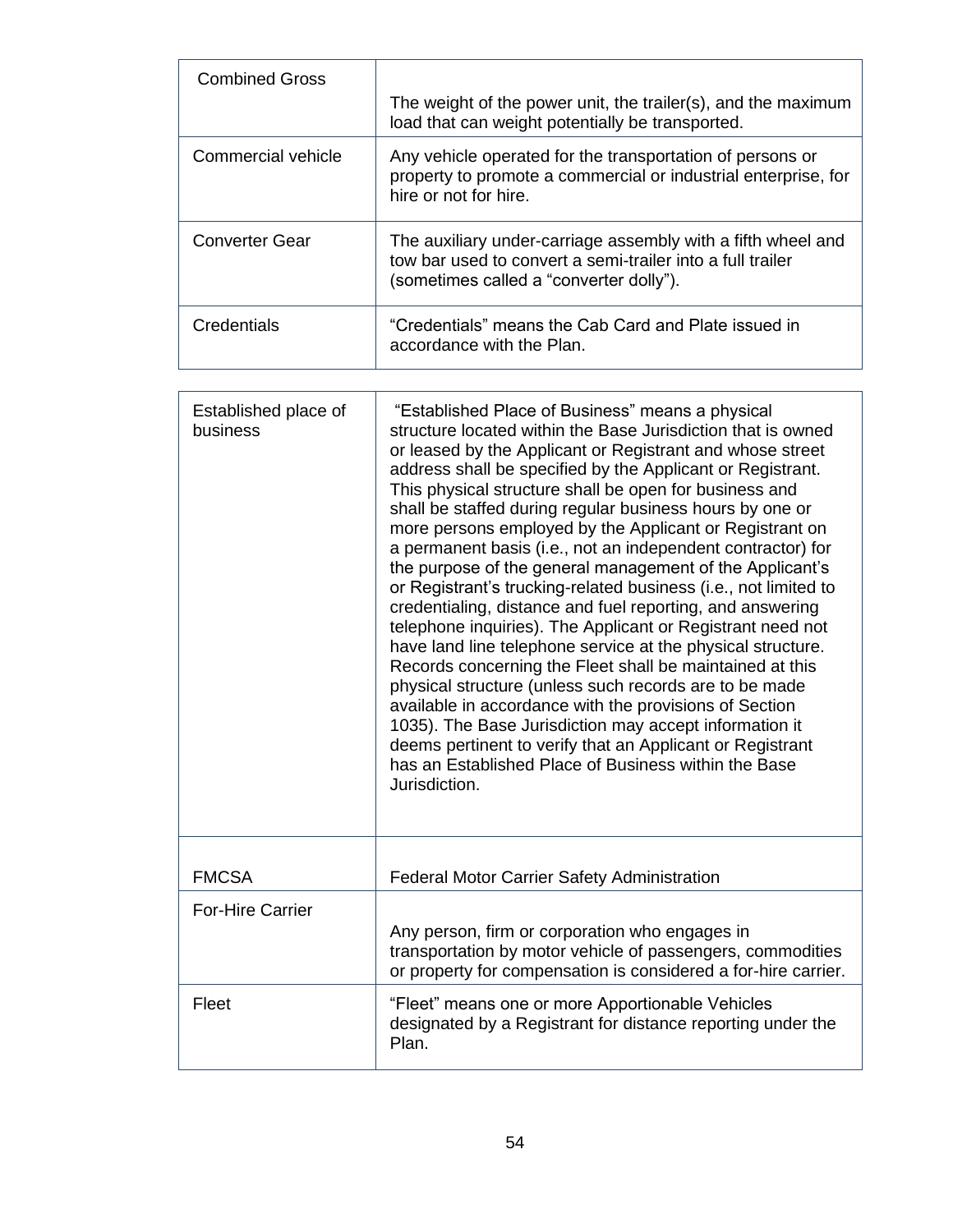| <b>Full trailer</b>               | A vehicle without motive of power, designed for carrying<br>persons or property and for being drawn by a motor vehicle<br>and so constructed that it has a permanently mounted front<br>and rear axle.                                                                                                                                                                                                                                                                                                                                                                                   |
|-----------------------------------|------------------------------------------------------------------------------------------------------------------------------------------------------------------------------------------------------------------------------------------------------------------------------------------------------------------------------------------------------------------------------------------------------------------------------------------------------------------------------------------------------------------------------------------------------------------------------------------|
| Gross vehicle weight              |                                                                                                                                                                                                                                                                                                                                                                                                                                                                                                                                                                                          |
|                                   | The weight of the vehicle plus the weight of any load thereon.                                                                                                                                                                                                                                                                                                                                                                                                                                                                                                                           |
| <b>Household Goods</b><br>Carrier | "Household Goods Carrier" means a carrier handling (i)<br>personal effects and property used or to be used in a<br>dwelling, or (ii) furniture, fixtures, equipment, and the<br>property of stores, offices, museums, institutions, hospitals,<br>or other establishments, when a part of the stock, equipment,<br>or supply of such stores, offices, museums, institutions,<br>including objects of art, displays, and exhibits, which,<br>because of their unusual nature or value, requires the<br>specialized handling and equipment commonly employed in<br>moving household goods. |
| Interstate operations             | The movement between or through two or more jurisdictions.                                                                                                                                                                                                                                                                                                                                                                                                                                                                                                                               |

| Intrastate operations |                                                                                                                                                                                                                                                                                                                                                       |
|-----------------------|-------------------------------------------------------------------------------------------------------------------------------------------------------------------------------------------------------------------------------------------------------------------------------------------------------------------------------------------------------|
|                       | The movement from one point within a jurisdiction to another<br>point within the same jurisdiction.                                                                                                                                                                                                                                                   |
|                       |                                                                                                                                                                                                                                                                                                                                                       |
| <b>IVDR</b>           | Individual Vehicle Distance Record                                                                                                                                                                                                                                                                                                                    |
| Jurisdiction          |                                                                                                                                                                                                                                                                                                                                                       |
|                       | "Jurisdiction" means a country or a state, province, territory,<br>possession, or federal district of a country.                                                                                                                                                                                                                                      |
| Lease                 | "Lease" means a transaction evidenced by a written<br>document in which a Lessor vests exclusive possession,<br>control, and responsibility for the operation of a Vehicle in a<br>Lessee for a specific term. A long-term Lease is for a period<br>of 30 calendar days or more. A short-term Lease is for a<br>period of less than 30 calendar days. |
| Lessee                | "Lessee" means a Person that is authorized to have exclusive<br>possession and control of a Vehicle owned by another under<br>terms of a Lease agreement.                                                                                                                                                                                             |
| Lessor                | "Lessor" means a Person that, under the terms of a Lease<br>agreement, authorizes another Person to have exclusive<br>possession, control of, and responsibility for the operation of a<br>Vehicle.                                                                                                                                                   |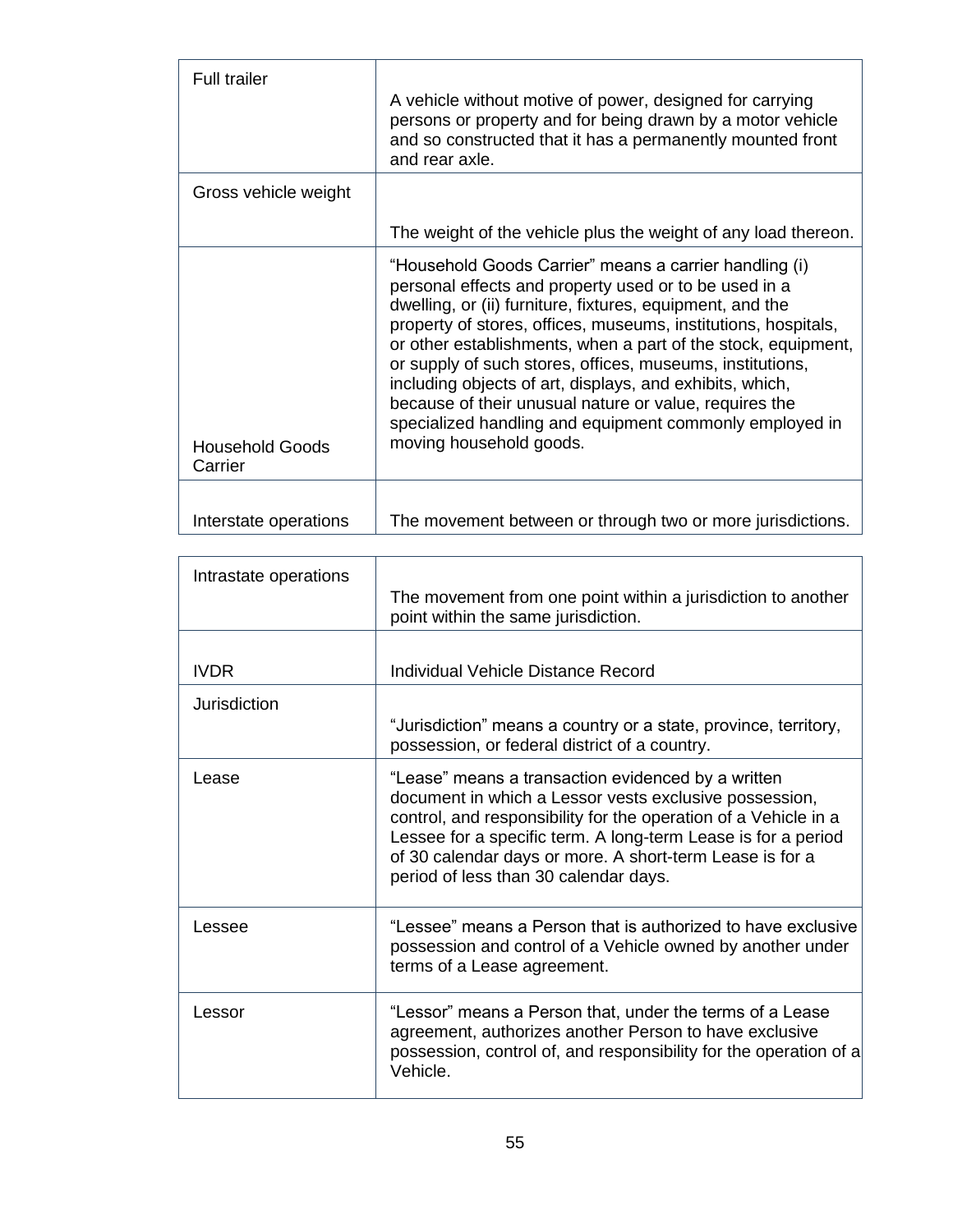| <b>Operating Authority</b>   | Companies that operate as "for hire" carriers (for a fee or<br>other compensation) that transport passengers or federally<br>regulated commodities, or arrange for their transport, in<br>interstate commerce are also required to have interstate<br>operating authority.                                                  |
|------------------------------|-----------------------------------------------------------------------------------------------------------------------------------------------------------------------------------------------------------------------------------------------------------------------------------------------------------------------------|
| <b>PRISM</b>                 |                                                                                                                                                                                                                                                                                                                             |
|                              | Performance and Registration Information Systems<br>Management                                                                                                                                                                                                                                                              |
| <b>Reciprocity Agreement</b> | "Reciprocity Agreement" means an agreement, arrangement,<br>or understanding between two or more Jurisdictions under<br>which each of the participating Jurisdictions grants reciprocal<br>rights or privileges to Properly Registered Vehicles that are<br>registered under the laws of other participating Jurisdictions. |
| Recreational vehicle         | "Recreational Vehicle" means a Vehicle used for personal<br>pleasure or personal travel and not in connection with any<br>commercial endeavor.                                                                                                                                                                              |

| Registered weight        | The weight for which a vehicle or combination of vehicles<br>have been licensed or registered within a particular<br>jurisdiction.                                                        |
|--------------------------|-------------------------------------------------------------------------------------------------------------------------------------------------------------------------------------------|
| Registrant               | "Registrant" means a Person in whose name a Properly<br>Registered Vehicle is registered.                                                                                                 |
| <b>Registration year</b> | "Registration Year" means the twelve-month period during<br>which, under the laws of the Base Jurisdiction, the registration<br>issued to a Registrant by the Base Jurisdiction is valid. |

| Rental fleet |                                                                                                                                           |
|--------------|-------------------------------------------------------------------------------------------------------------------------------------------|
|              | "Rental Fleet" means vehicles the rental owner designates as<br>a rental fleet and which are offered for rent with or without<br>drivers. |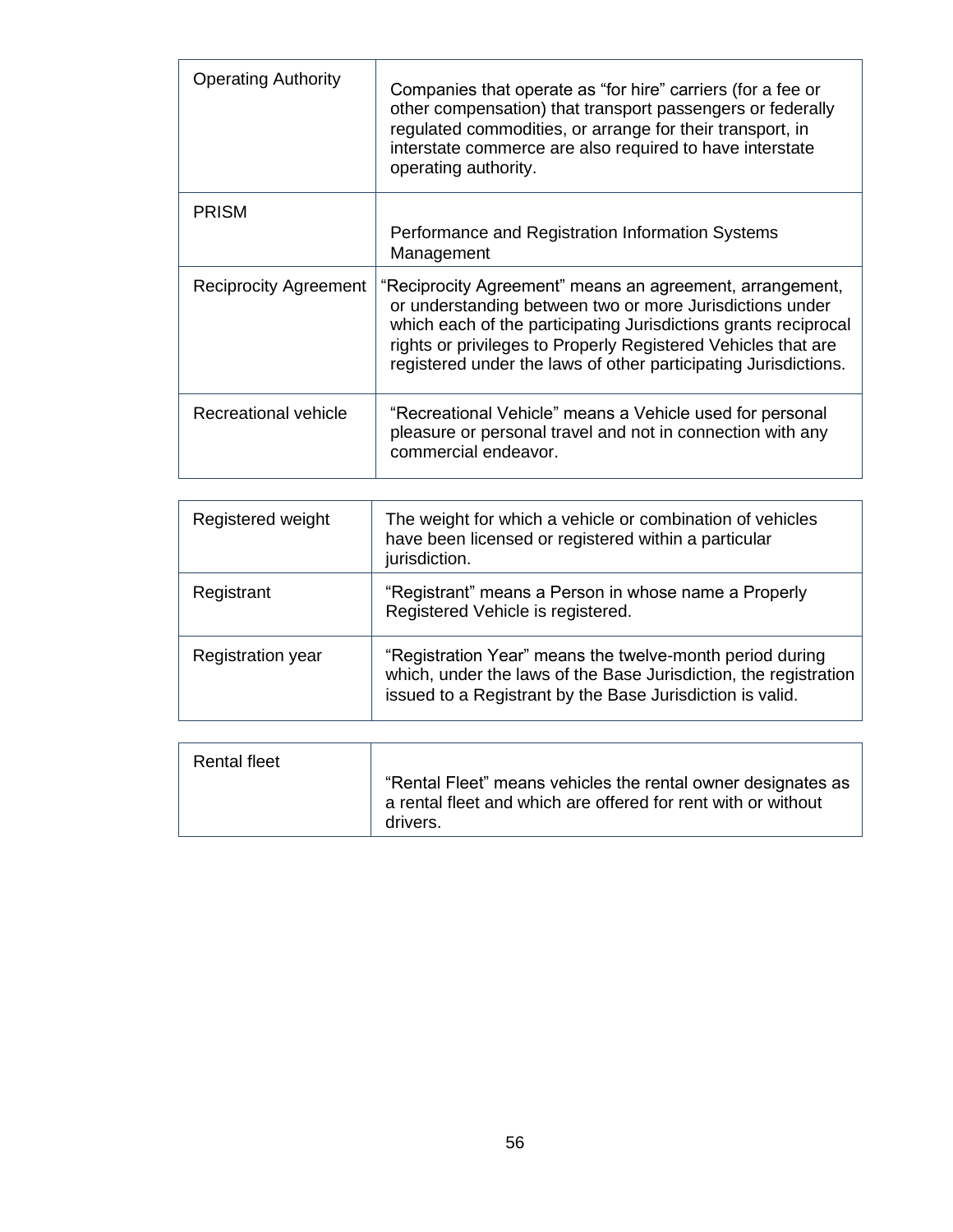| <b>Reporting Period</b>                        | "Reporting Period" means, except as provided below, the<br>period of twelve consecutive months immediately prior to July<br>1 of the calendar year immediately preceding the beginning of<br>the Registration Year for which apportioned registration is<br>sought. If the Registration Year begins on any date in July,<br>August, or September, the Reporting Period shall be the<br>previous such twelve-month period.<br>The following table is provided for illustration purposes: If the<br>first month of Registration Year is: The Reporting Period is: |                                                              |
|------------------------------------------------|-----------------------------------------------------------------------------------------------------------------------------------------------------------------------------------------------------------------------------------------------------------------------------------------------------------------------------------------------------------------------------------------------------------------------------------------------------------------------------------------------------------------------------------------------------------------|--------------------------------------------------------------|
|                                                | If the first month of                                                                                                                                                                                                                                                                                                                                                                                                                                                                                                                                           | <b>The Reporting Period is:</b>                              |
|                                                | <b>Registration Year is:</b>                                                                                                                                                                                                                                                                                                                                                                                                                                                                                                                                    |                                                              |
|                                                | January, 1975                                                                                                                                                                                                                                                                                                                                                                                                                                                                                                                                                   | July 1, 1973 – June 30, 1974                                 |
|                                                | February, 1975                                                                                                                                                                                                                                                                                                                                                                                                                                                                                                                                                  | July 1, 1973 - June 30, 1974                                 |
|                                                | <b>March</b> , 1975                                                                                                                                                                                                                                                                                                                                                                                                                                                                                                                                             | July 1, 1973 – June 30, 1974                                 |
|                                                | April, 1975                                                                                                                                                                                                                                                                                                                                                                                                                                                                                                                                                     | July 1, 1973 - June 30, 1974                                 |
|                                                | May, 1975                                                                                                                                                                                                                                                                                                                                                                                                                                                                                                                                                       | July 1, 1973 - June 30, 1974                                 |
|                                                | June, 1975                                                                                                                                                                                                                                                                                                                                                                                                                                                                                                                                                      | July 1, 1973 – June 30, 1974                                 |
|                                                | July, 1975                                                                                                                                                                                                                                                                                                                                                                                                                                                                                                                                                      | July 1, 1973 - June 30, 1974                                 |
|                                                | <b>August</b> , 1975                                                                                                                                                                                                                                                                                                                                                                                                                                                                                                                                            | July 1, 1973 – June 30, 1974                                 |
|                                                | September, 1975<br>October, 1975                                                                                                                                                                                                                                                                                                                                                                                                                                                                                                                                | July 1, 1973 – June 30, 1974                                 |
|                                                | November, 1975                                                                                                                                                                                                                                                                                                                                                                                                                                                                                                                                                  | July 1, 1974 - June 30, 1975<br>July 1, 1974 - June 30, 1975 |
|                                                | December, 1975                                                                                                                                                                                                                                                                                                                                                                                                                                                                                                                                                  | July 1, 1974 - June 30, 1975                                 |
|                                                |                                                                                                                                                                                                                                                                                                                                                                                                                                                                                                                                                                 |                                                              |
| Residence                                      | "Residence" means the status of an Applicant or a Registrant<br>as a resident of a Member Jurisdiction.                                                                                                                                                                                                                                                                                                                                                                                                                                                         |                                                              |
| <b>Restricted plate</b>                        | "Restricted Plate" means a plate that has a time, geographic<br>area, distance, or commodity restriction or a mass transit or<br>other special plate issued for a bus leased or owned by a<br>municipal government, a state or provincial transportation<br>authority, or a private party, and operated as part of an urban<br>mass transit system, as defined by the Jurisdiction that issues<br>the plate.                                                                                                                                                    |                                                              |
| Road tractor (Mobile<br>home toter or wrecker) | Any vehicle designed and used for drawing other vehicles and<br>hot so constructed as to carry any load thereon, either<br>independently or any part of the weight of a vehicle or load so<br>drawn.                                                                                                                                                                                                                                                                                                                                                            |                                                              |
| Semi-trailer                                   | "Semi-Trailer" means a Vehicle without motor power that is<br>designed to be drawn by a Motor Vehicle and is constructed<br>so that a part of its weight rests upon or is carried by a towing<br>Vehicle.                                                                                                                                                                                                                                                                                                                                                       |                                                              |